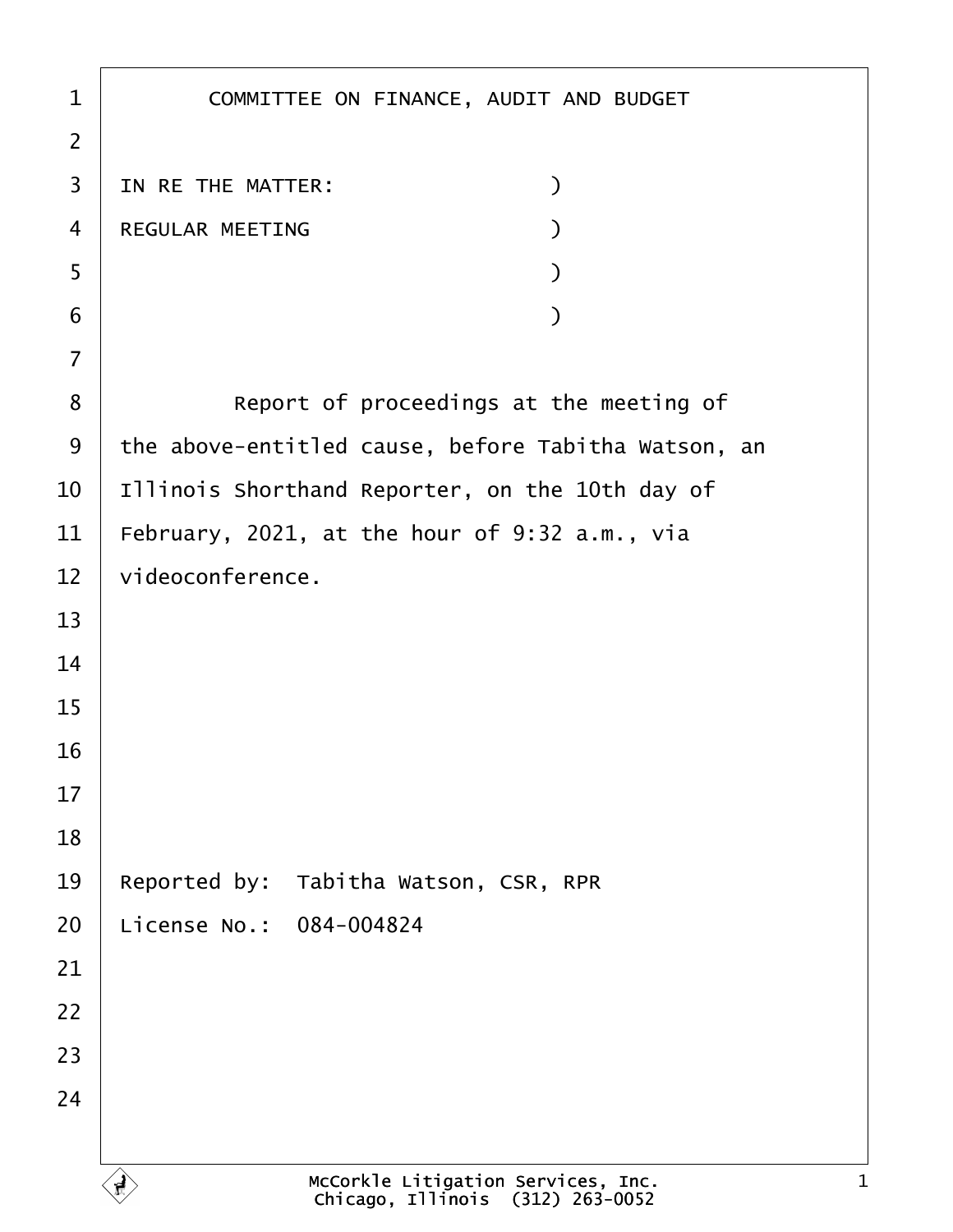| $\mathbf{1}$   | <b>BOARD MEMBERS PRESENT:</b>                                                            |
|----------------|------------------------------------------------------------------------------------------|
| $\overline{2}$ | ALEJANDRO SILVA, Chairperson                                                             |
| 3              | ARABEL ALVA ROSALES                                                                      |
| $\overline{4}$ | <b>KEVIN IRVINE</b>                                                                      |
| 5              | <b>BERNARD JAKES</b>                                                                     |
| 6              | <b>JOHNNY MILLER</b>                                                                     |
| $\overline{7}$ |                                                                                          |
| 8              |                                                                                          |
| 9              |                                                                                          |
| 10             | ALSO PRESENT:                                                                            |
| 11             | DORVAL R. CARTER, JR., President                                                         |
| 12             | GREGORY LONGHINI, Secretary                                                              |
| 13             | KAREN SEIMETZ, General Counsel                                                           |
| 14             | MIKE CONNELLY                                                                            |
| 15             | <b>JEREMY FINE</b>                                                                       |
| 16             | <b>ELLEN MCCORMACK</b>                                                                   |
| 17             | BILL MOONEY                                                                              |
| 18             | <b>JUAN PABLO PRIETO</b>                                                                 |
| 19             |                                                                                          |
| 20             |                                                                                          |
| 21             |                                                                                          |
| 22             |                                                                                          |
| 23             |                                                                                          |
| 24             |                                                                                          |
|                |                                                                                          |
|                | McCorkle Litigation Services, Inc.<br>Chicago, Illinois (312) 263-0052<br>$\overline{2}$ |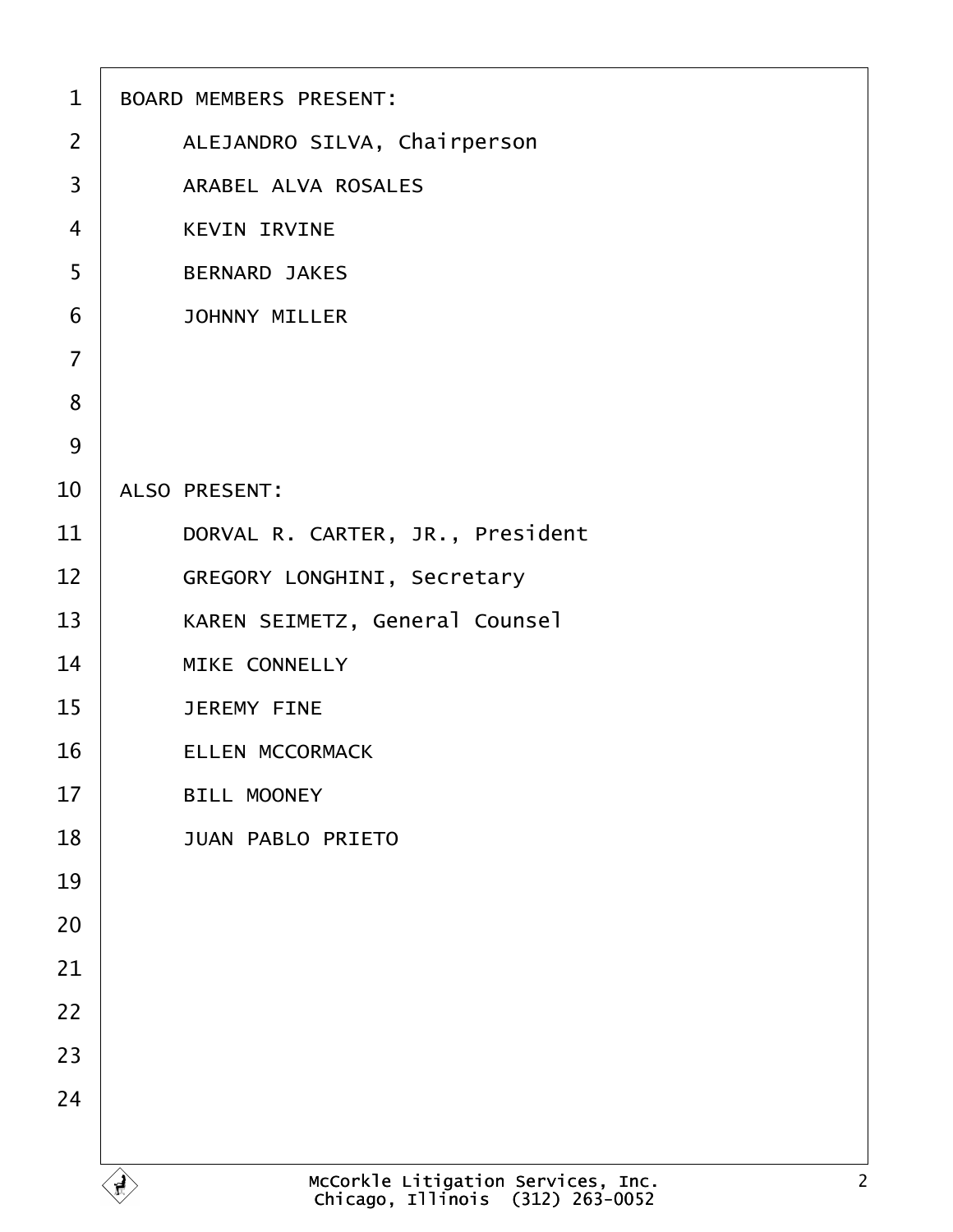<span id="page-2-0"></span>1 SECRETARY LONGHINI: Good morning. My name is Gregory Longhini. I am the Secretary to the 3 | Chicago Transit Board. On February the 3rd of 4 2021, this office issued a notice of changed format 5 of the meeting of the Committee on Finance, Audit and Budget and the Transit Board -- the regular Transit Board meeting scheduled for February 10th, | 2021 due to the COVID-19 pandemic.

9 Due to the COVID-19 pandemic, on February  $\vert$  the 5th, 2021, Illinois Governor JB Pritzker  $\vert$  renewed the proclamation in effect in Illinois to address this emergency. One second, please.

**Because the disaster proclamation is still**   $\parallel$  in effect in the state of Illinois, this meeting is being held pursuant to the amended provision of the  $\vert$  Open Meetings Act that is Section 7(e), which allows for virtual public meetings as long as a disaster proclamation is in effect.

19 With that, Chairman Silva, we may begin the meeting of the Finance, Audit and Budget Committee.

22 | CHAIRPERSON SILVA: Good morning. I would like  $\vert$  to call to order the February 10, 2021 meeting of  $\vert$  the Committee on Finance, Audit and Budget. Will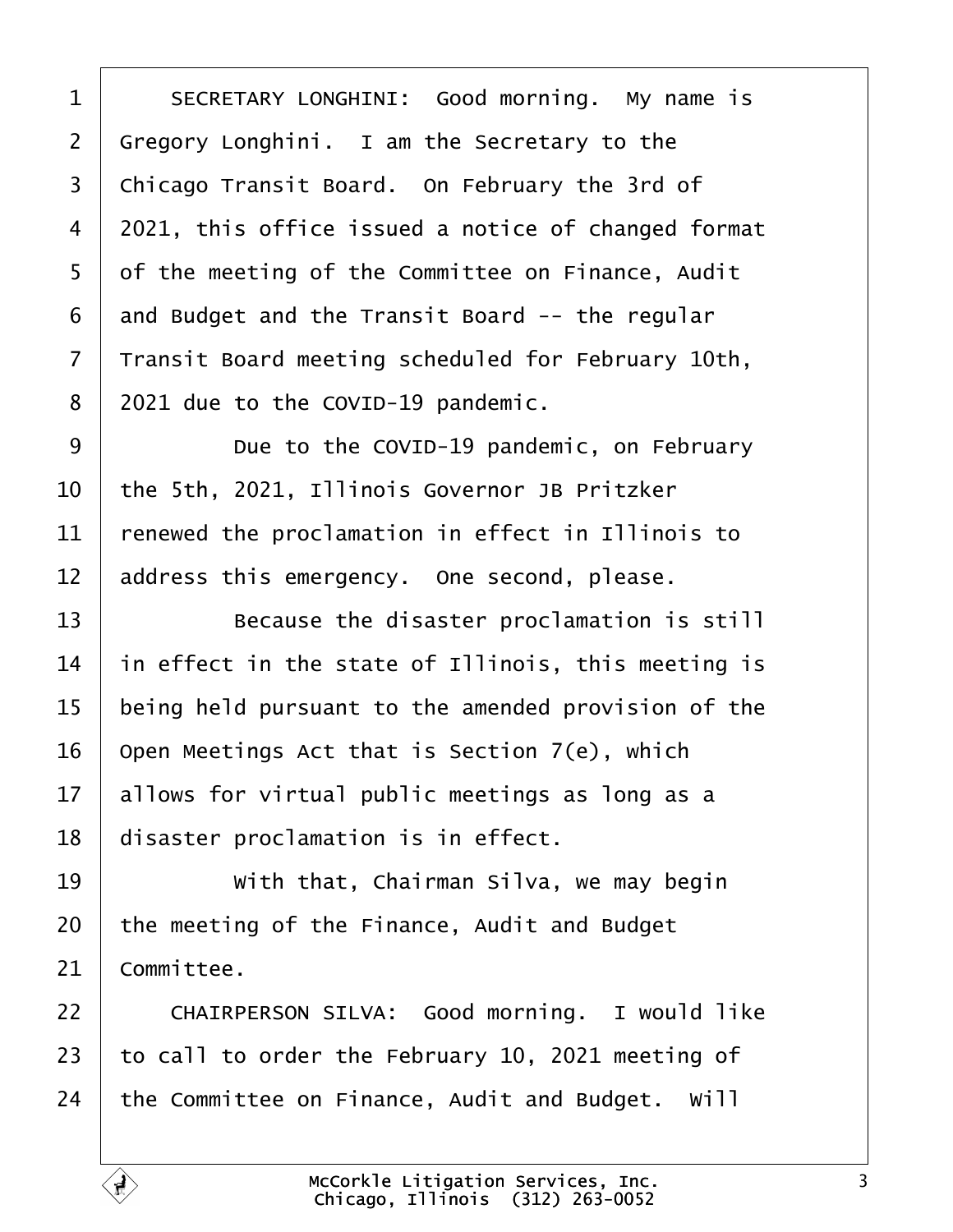<span id="page-3-0"></span>

| $\mathbf{1}$   | the secretary call the roll.                      |
|----------------|---------------------------------------------------|
| $\overline{2}$ | SECRETARY LONGHINI: Yes. Director Miller?         |
| 3              | DIRECTOR MILLER: Here.                            |
| 4              | SECRETARY LONGHINI: Director Jakes?               |
| 5              | DIRECTOR JAKES: Here.                             |
| 6              | SECRETARY LONGHINI: Director Irvine?              |
| $\overline{7}$ | DIRECTOR IRVINE: Here.                            |
| 8              | SECRETARY LONGHINI: Director Alva Rosales?        |
| 9              | DIRECTOR ALVA ROSALES: Here.                      |
| 10             | SECRETARY LONGHINI: And Chairman Silva?           |
| 11             | CHAIRPERSON SILVA: Here.                          |
| 12             | SECRETARY LONGHINI: We have a quorum with all     |
| 13             | five members of the committee present, sir.       |
| 14             | CHAIRPERSON SILVA: Our first order of business    |
| 15             | is the approval of the committee minutes of       |
| 16             | January 13, 2021. May I have a motion to approve? |
| 17             | DIRECTOR JAKES: So moved.                         |
| 18             | DIRECTOR MILLER: Second.                          |
| 19             | SECRETARY LONGHINI: Moved by Director Jakes,      |
| 20             | seconded by Director Miller. I will now take a    |
| 21             | roll on that.                                     |
| 22             | Director Miller?                                  |
| 23             | DIRECTOR MILLER: Yes.                             |
| 24             | SECRETARY LONGHINI: Director Jakes?               |
|                |                                                   |

 $\left\langle \begin{matrix} 1 \\ 1 \end{matrix} \right\rangle$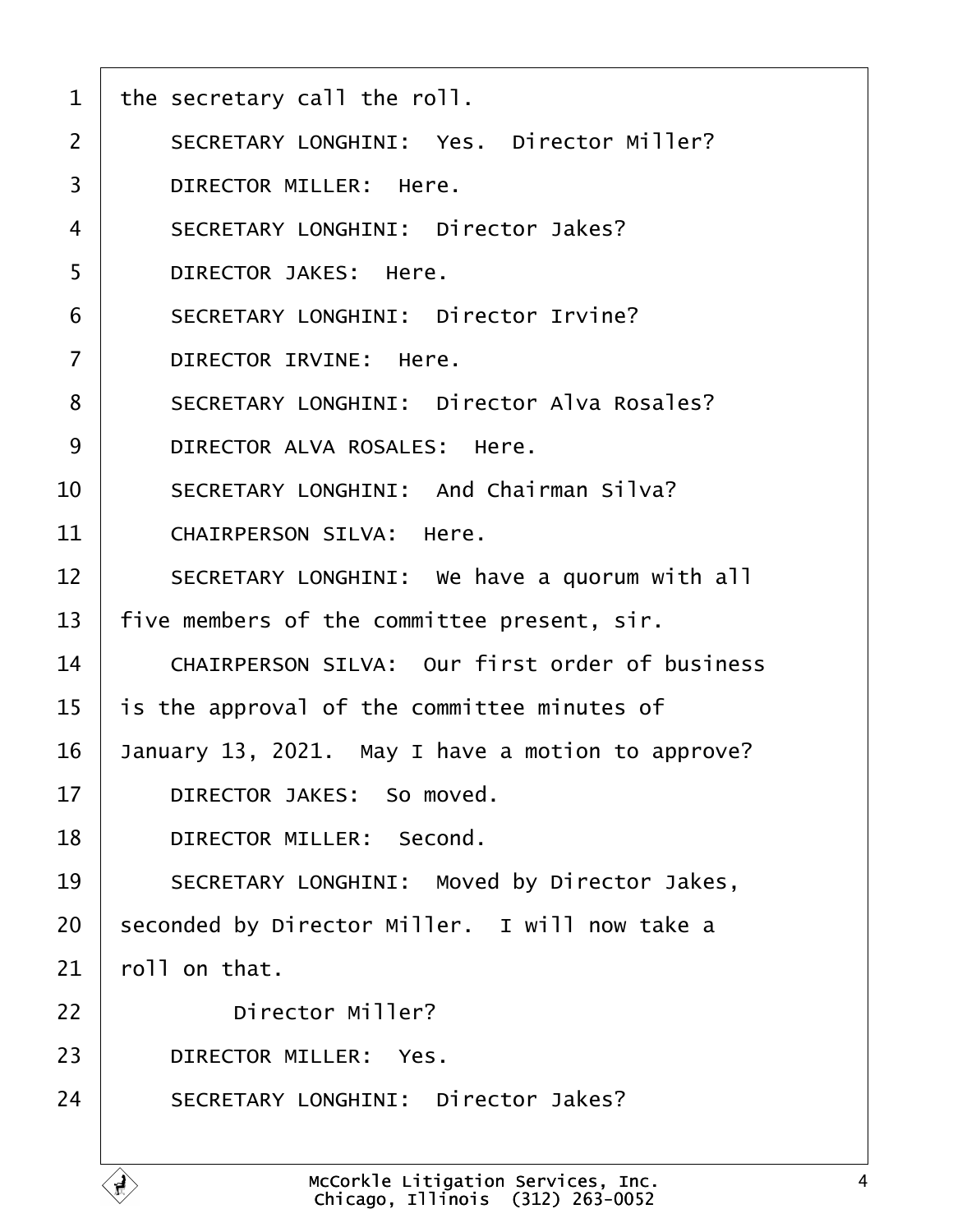<span id="page-4-0"></span>

| $\mathbf{1}$   | DIRECTOR JAKES: Yes.                                |
|----------------|-----------------------------------------------------|
| $\overline{2}$ | SECRETARY LONGHINI: Director Irvine?                |
| 3              | DIRECTOR IRVINE: Yes.                               |
| $\overline{4}$ | SECRETARY LONGHINI: Director Alva Rosales?          |
| 5              | DIRECTOR ALVA ROSALES: Yes.                         |
| 6              | SECRETARY LONGHINI: Chairman Silva?                 |
| $\overline{7}$ | CHAIRPERSON SILVA: Yes.                             |
| 8              | SECRETARY LONGHINI: That motion is approved         |
| 9              | with three -- five yes votes, sir. We may proceed   |
| 10             | on the agenda.                                      |
| 11             | CHAIRPERSON SILVA: Our next order of business       |
| 12             | is the finance report. Jeremy Fine.                 |
| 13             | JEREMY FINE: Good morning. I'm Jeremy Fine,         |
| 14             | your Chief Financial officer and I'll review the    |
| 15             | December results. Next slide, please.               |
| 16             | With regard to December revenues, we see            |
| 17             | farebox and pass totals coming in approximately     |
| 18             | where they have been over the last several months.  |
| 19             | We see fare and pass totals down about \$32 million |
| 20             | to budget. We see the reduced fare subsidy coming   |
| 21             | in at budget. We see nonfarebox totals coming in    |
| 22             | similar to what we've seen over the last few month  |
| 23             | as well, down about \$4 million.                    |
| 24             | We do continue to make aggressive efforts           |

 $\mathbf{\hat{y}}$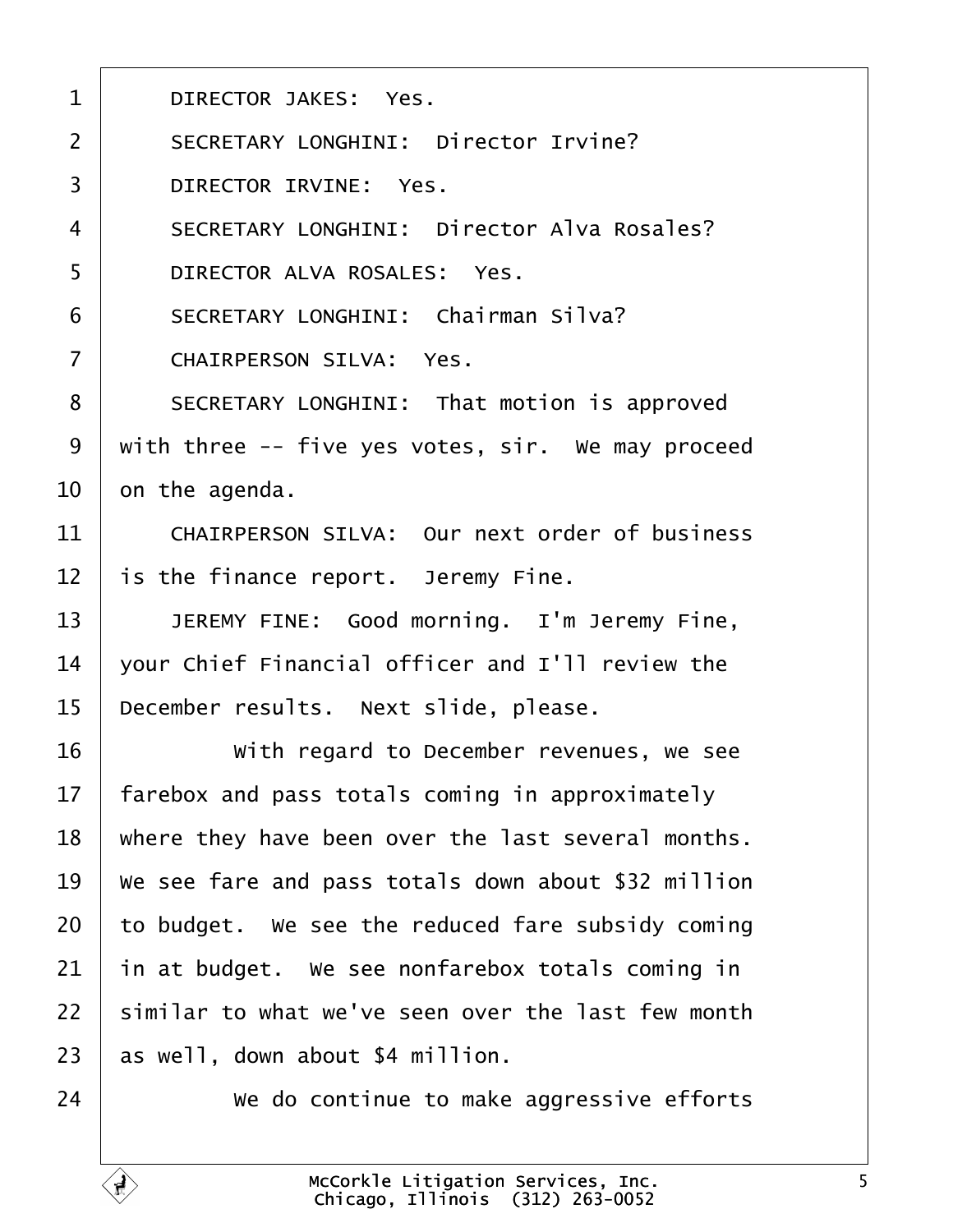<span id="page-5-0"></span> $1$  to continue to bolster revenues, particularly on  $2$  | this line and we're excited about, you know, 3 continuing to expand the number of advertisers, 4 | particularly some new advertisers that we'll be 5 | rolling out onto the system imminently. So, again,  $6$   $\mid$  we'll be looking to carve into the shortfalls that  $7$   $\vert$  we've seen there with some new advertising dollars 8 | in the future.

9 **But overall for the month of December, we**  $10<sup>1</sup>$  see total revenues down about \$36 million to  $11$  budget. The critical component here has been CARES  $12$   $\parallel$  funding and we'll talk about that more in a moment. 13 | Next slide, please.

14 **I** *with regard to year-to-date revenues, we*  $15$  see a similar trend on the various line items. We  $16$  see fare and pass totals down about \$350 million. 17 The reduced fare subsidy coming in at budget. 18 | Nonfarebox totals down about \$30 million. So 19 | overall on a year-to-date basis, we see 20 | system-generated revenues down about \$380 million  $21$  to budget.

22 **I On the next slides we talk about our**  $23$  expenses and how we've done a great job of  $24$  continuing to control expenses throughout the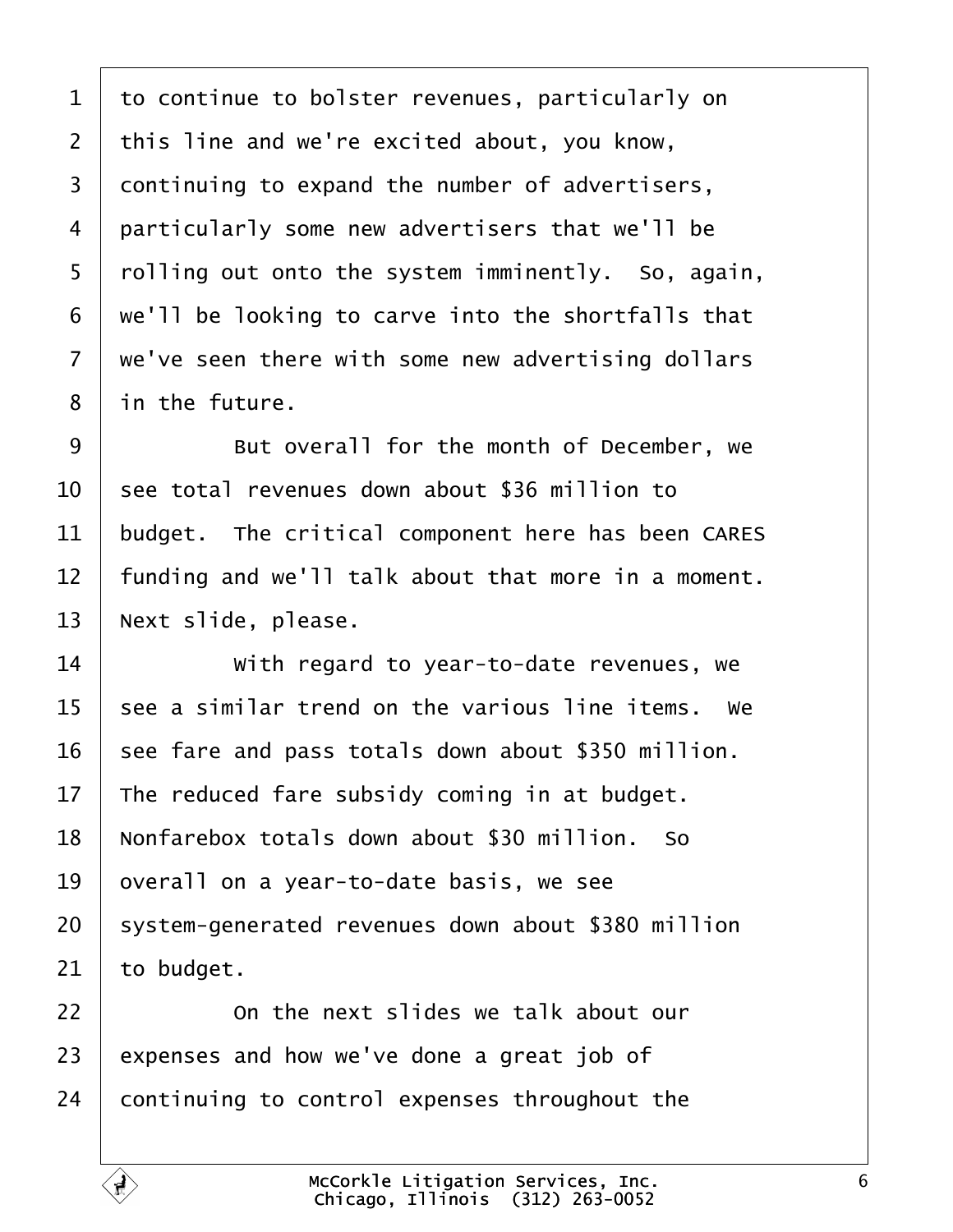<span id="page-6-0"></span> pandemic. We see labor here slightly unfavorable 2 on a monthly basis, you know, due to some end of year adjustments that we always do. So, again, we 4 see unfavorability to the tune of 4.4 million.

**We see materials coming in essentially at** 6 budget. Fuel and power have been a great performer  $\vert$  for us throughout the year, including this month.  $\mid$  We see about a half a million dollars of positive 9 variance for fuel and a little under a million  $\vert$  dollars, about 800,000, for power.

**I Injuries and damages and security services**  coming in essentially at budget and then other 13 expenses was favorable by about \$4.3 million for 14 | the month. So overall for the month of December, we end up positive to budget by about \$1.2 million.

16· · · · · · If you flip to the next slide, you see how  $\vert$  we've been able to continue this trend throughout | the year. We see labor coming in essentially at budget, slightly down. Same with materials. Fuel and power have been very strong performers throughout the year where we've been able to garner over 7, \$8 million on each of those line items throughout the year.

Ę,

**IND** and security services coming in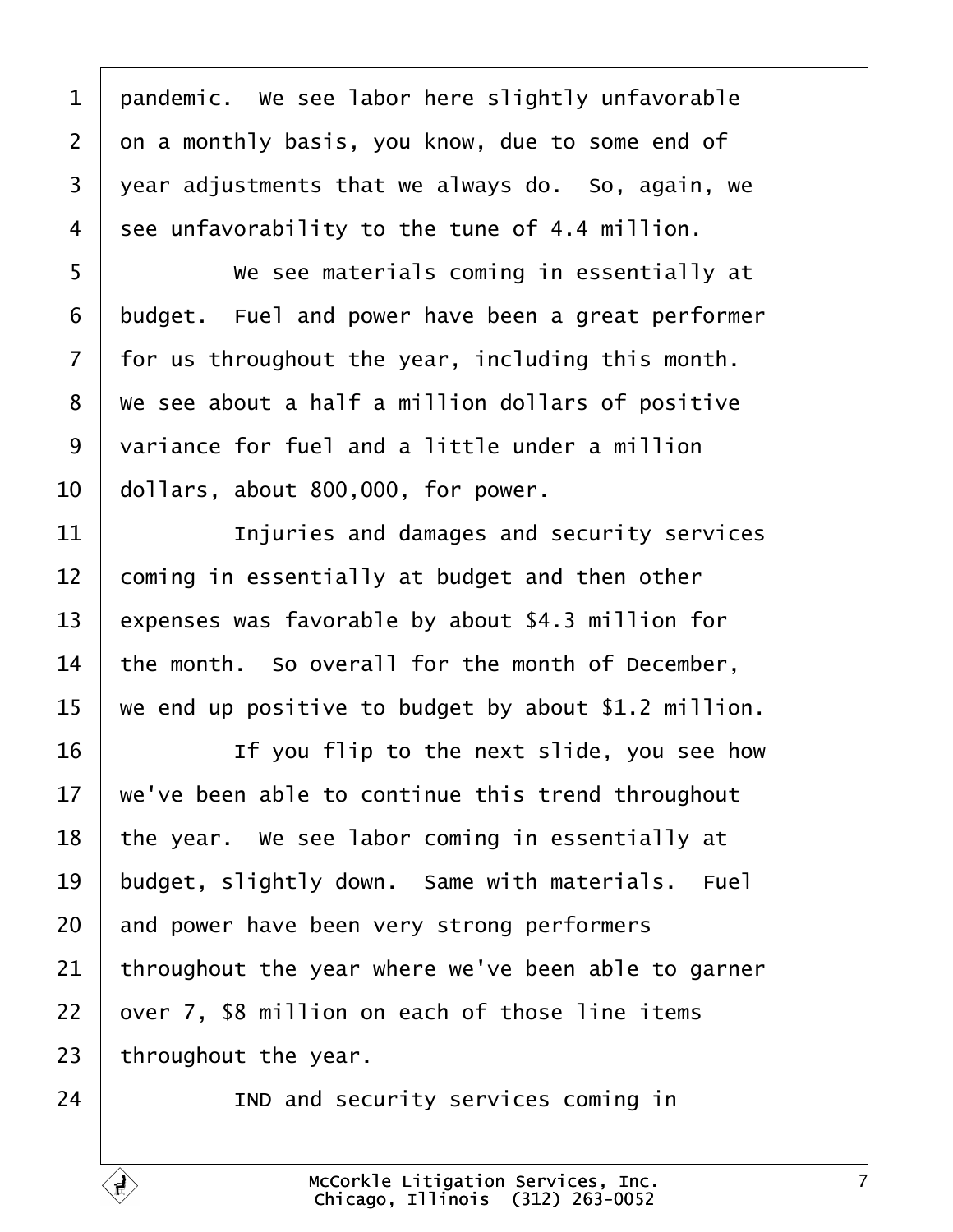<span id="page-7-0"></span> essentially at budget. And the other expenses coming in at a little less than \$20 million, about  $\frac{1}{2}$  \$19 million of favorability on that line item.

4 So overall for the year, we are favorable by about 32, \$33 million. So, again, a great effort by the various departments at CTA to continue to control expenses in a very, you know, 8 trying time, but this has allowed us to stretch the 9 | CARES dollars, which I'll talk about more in a  $\vert$  moment, as far as we can. Next slide, please.

**With regard to our public funding, again**, we see the trends continuing that we've seen over  $\vert$  the last several months. We've seen sales tax --  $\vert$  you know, just as a reminder, we receive sales tax | three months in arrears. So we'll -- it will still take a couple more months for us to finalize the results for public funding for 2020. But, you 18 | know, here in October results, we see those 19 | unfavorable down about \$7 million.

**PTF, which attributed to January of 2021**  $\vert$  is positive by about \$3 million and the RETT, the 22 | cumulative RETT, is down about  $$2$  million. So, | overall, we're down about \$6 million, 5.7 million. | Again, in line with what we've seen in the last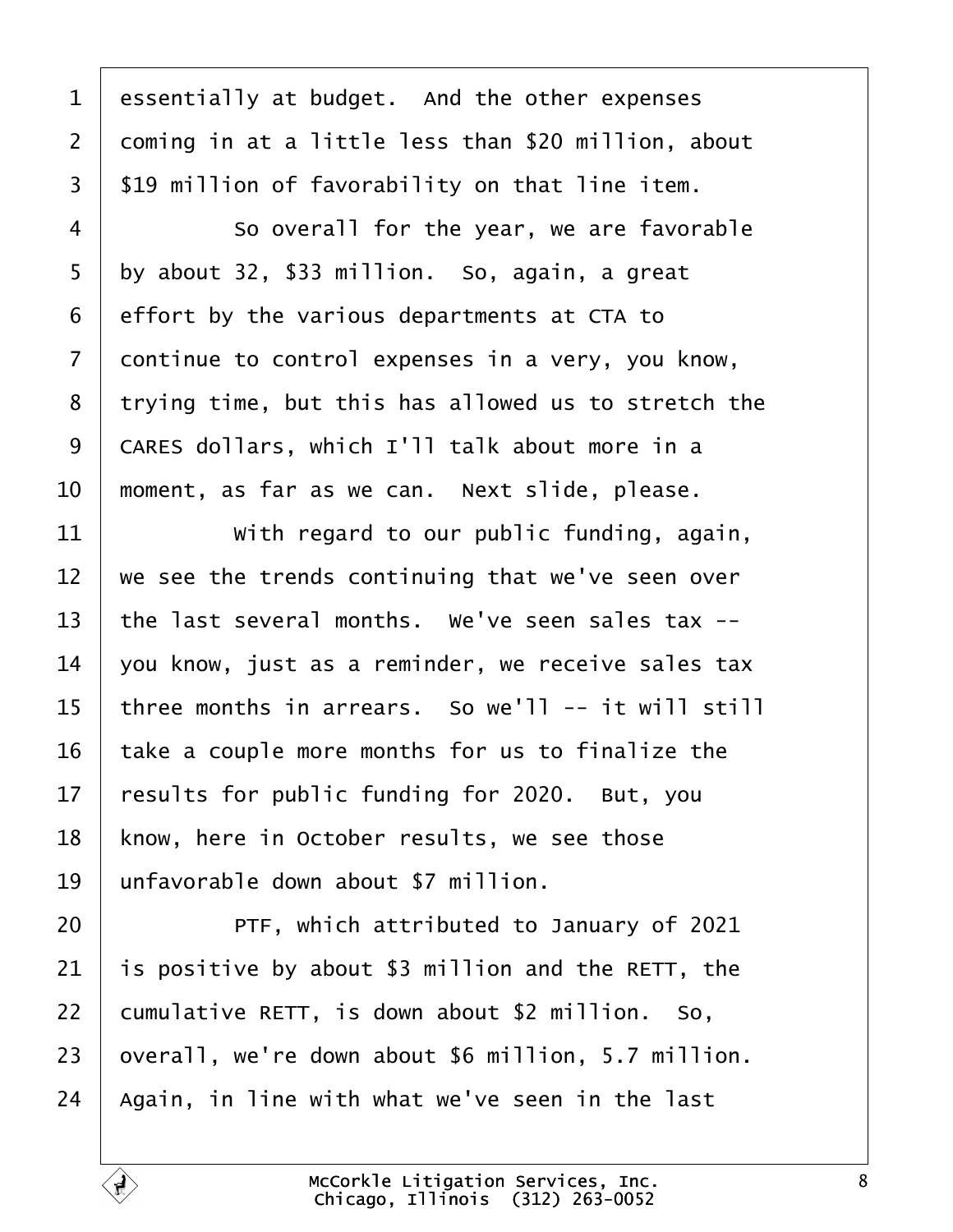<span id="page-8-0"></span> several months, but if you flip to the next page,  $\vert$  that trend -- that recent trend is better than what we saw at the earlier part of the pandemic where we 4 saw a more unfavorable stance on our public  $5 \mid$  funding.

6 | As you see here, sales tax through October is down a little over 50 million, PTF down about 37 8 | million, and then RETT down about 20 million in aggregate. So, overall, we're down in public  $\vert$  funding about \$112 million on a year-to-date basis. | Again, CARES funding is the critical component here to stop the bleeding on both the system-generated revenue as well as public funding.

14 We'll turn the page to the CARES Act draws. For the month, we're doing about | \$45 million. Again, that's been the trend here recently. Overall for the year, we will have drawn 18 | \$450 million, which equates to about 55 percent of 19 the total CARES One Act allocation of \$817 million. So, again, that effort to control our expenses allowed us to carry over funds into 2021.

**I In addition to that, you know, there was a**   $\overline{\phantom{a}}$  CARES Two package that was passed at the end of | 2020, beginning of 2021. We're still working with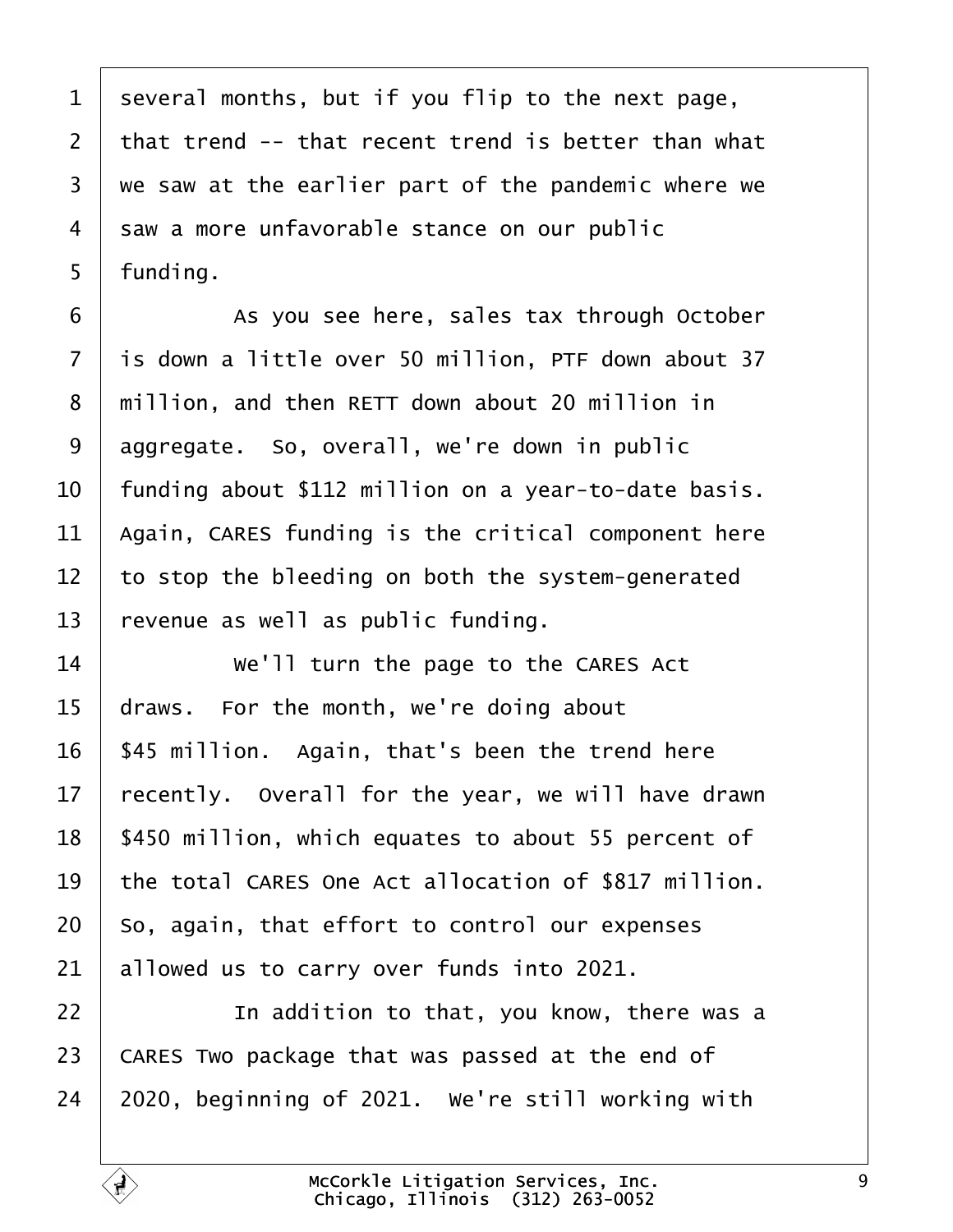<span id="page-9-0"></span> the RTA for the allocation of those funds. But, again, we will have carryover funds from 20 -- from the original \$817 million and, again, that was bolstered by the fact that we were able to, you 5 | know, control our expenses in a very meaningful | way.

7 | Conthe next slide, we talk about our 8 | commodities. We continue with the RFP process for  $\vert$  fuel and natural gas. We've been able to lock in  $\vert$  at very favorable rates on fuel, power, and natural  $\vert$  gas. You know, fuel has come up a little bit, you know, but we're currently -- and it dipped back  $\vert$  down slightly. We're currently at about \$2.05 a | gallon to kind of put that in perspective. You 15 | know, we locked in 2021, you know, at  $$2.25$ . We | locked in 2020 at \$2.67. So even with a slight,  $\vert$  you know, increase recently that has added a little | bit, we're still at very historically low rates. so, again, we'll look for selective opportunities to continue to buy fuel, power, and natural gas as those opportunities afford themselves.

22 | That concludes my prepared remarks. Glad to answer any questions.

24 CHAIRPERSON SILVA: In the last weeks, we have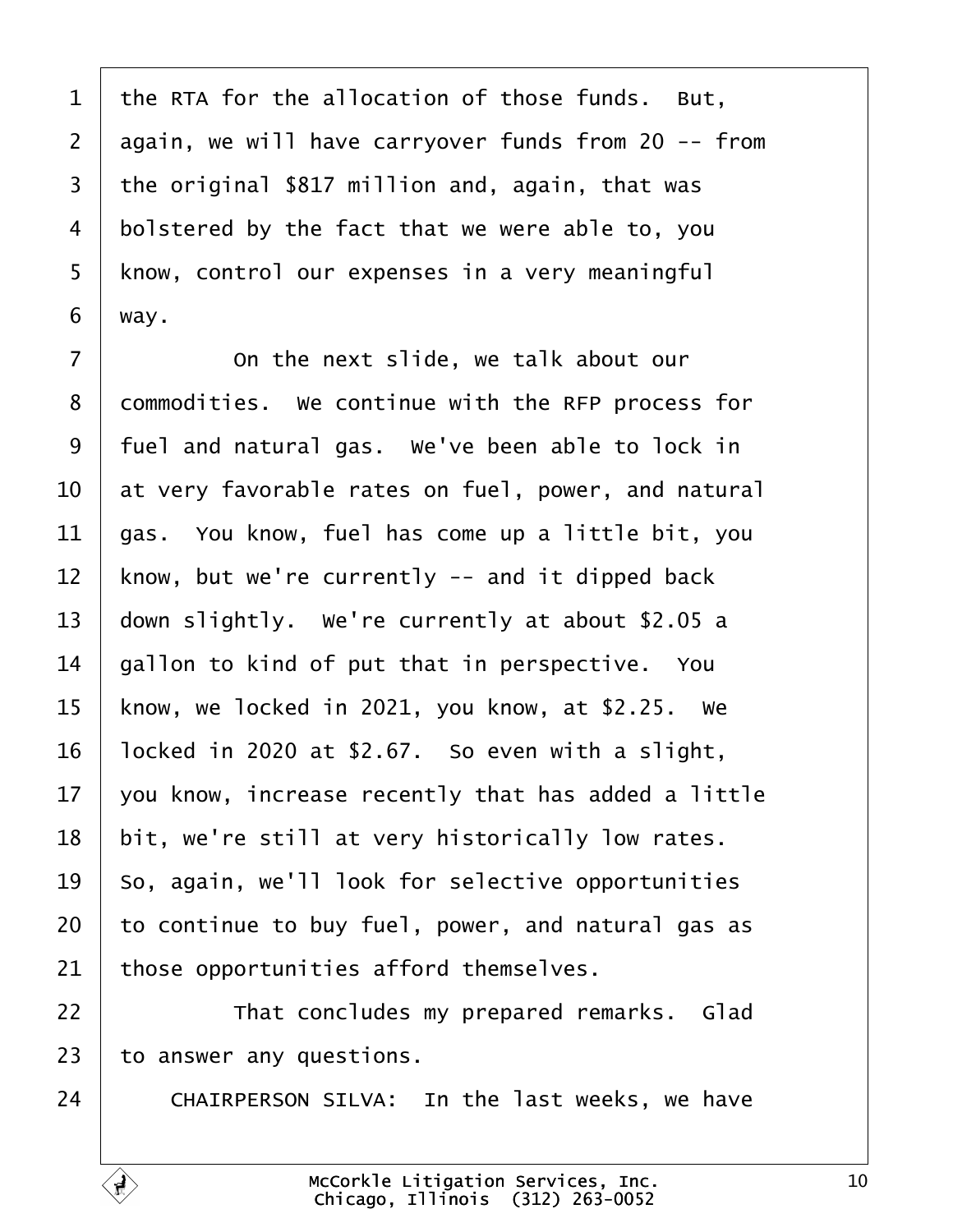<span id="page-10-0"></span> been seeing, okay, that some -- the government is | focusing more, okay, on the vaccination than restrictions. Do we see that, okay, ourselves, 4 | okay, that  $-$  that  $-$  that we are getting close, 5 | okay, to lift some of the restrictions that we have been having? 7 | JEREMY FINE: So with regard to, you know, the | ridership or ... 9 CHAIRPERSON SILVA: That will increase | ridership, okay, if  $-$ 11 PRESIDENT CARTER: Director Silva, let me try  $\vert$  to answer that. We haven't gotten any indication 13 | from the City that we are, you know, on the edge of, you know, reopening or removing restrictions | that are currently in place around our ridership or 16 | our capacity limits. 17 There is a lot of work being done right any to prepare for reopening. CTA is doing a lot  $\vert$  of work in that arena as well in terms of preparing to welcome customers back onto CTA when the city  $\vert$  reopens. But I think that we're still a little  $\mid$  ways away, just given what I understand to be the path for the vaccination process and the amount of time it's going to take to get through both 1B,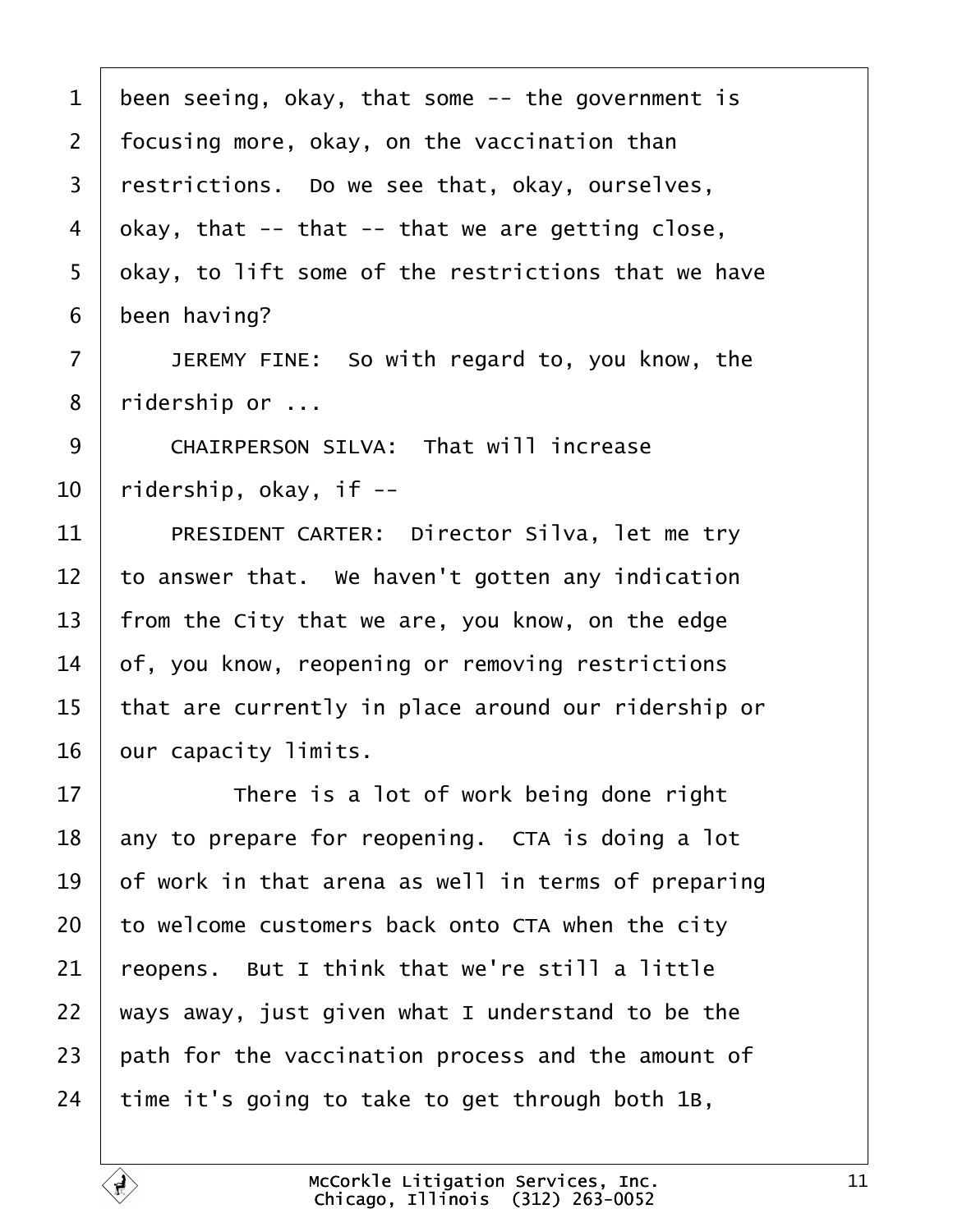<span id="page-11-0"></span>

| $\mathbf{1}$   | which we're in now, and then 1C. So we are not      |
|----------------|-----------------------------------------------------|
| $\overline{2}$ | anticipating in the immediate future any            |
| 3              | significant change in the restrictions that are in  |
| 4              | place with CTA.                                     |
| 5              | CHAIRPERSON SILVA: Thank you.                       |
| 6              | SECRETARY LONGHINI: Any further questions,          |
| $\overline{7}$ | Chairman Silva?                                     |
| 8              | CHAIRPERSON SILVA: No, no more questions from       |
| 9              | me.                                                 |
| 10             | SECRETARY LONGHINI: Thank you.                      |
| 11             | Director Alva Rosales?                              |
| 12             | DIRECTOR ALVA ROSALES: No, I guess it's almost      |
| 13             | the opposite side of what Director Silva asked, but |
| 14             | in line with that. Because we still have to         |
| 15             | promote masks and, you know, washing hands and      |
| 16             | everything amongst our employees and the public, so |
| 17             | will that -- do you anticipate that incurring any   |
| 18             | additional expenses, I guess that's more my         |
| 19             | question, or do we stay status quo until we get     |
| 20             | through this?                                       |
| 21             | PRESIDENT CARTER: Well, we've already sort of       |
| 22             | factored into our budget for this year the PPE and  |
| 23             | other equipment we're going to need as the pandemic |
| 24             | continues. As you all are aware, the Federal        |
|                |                                                     |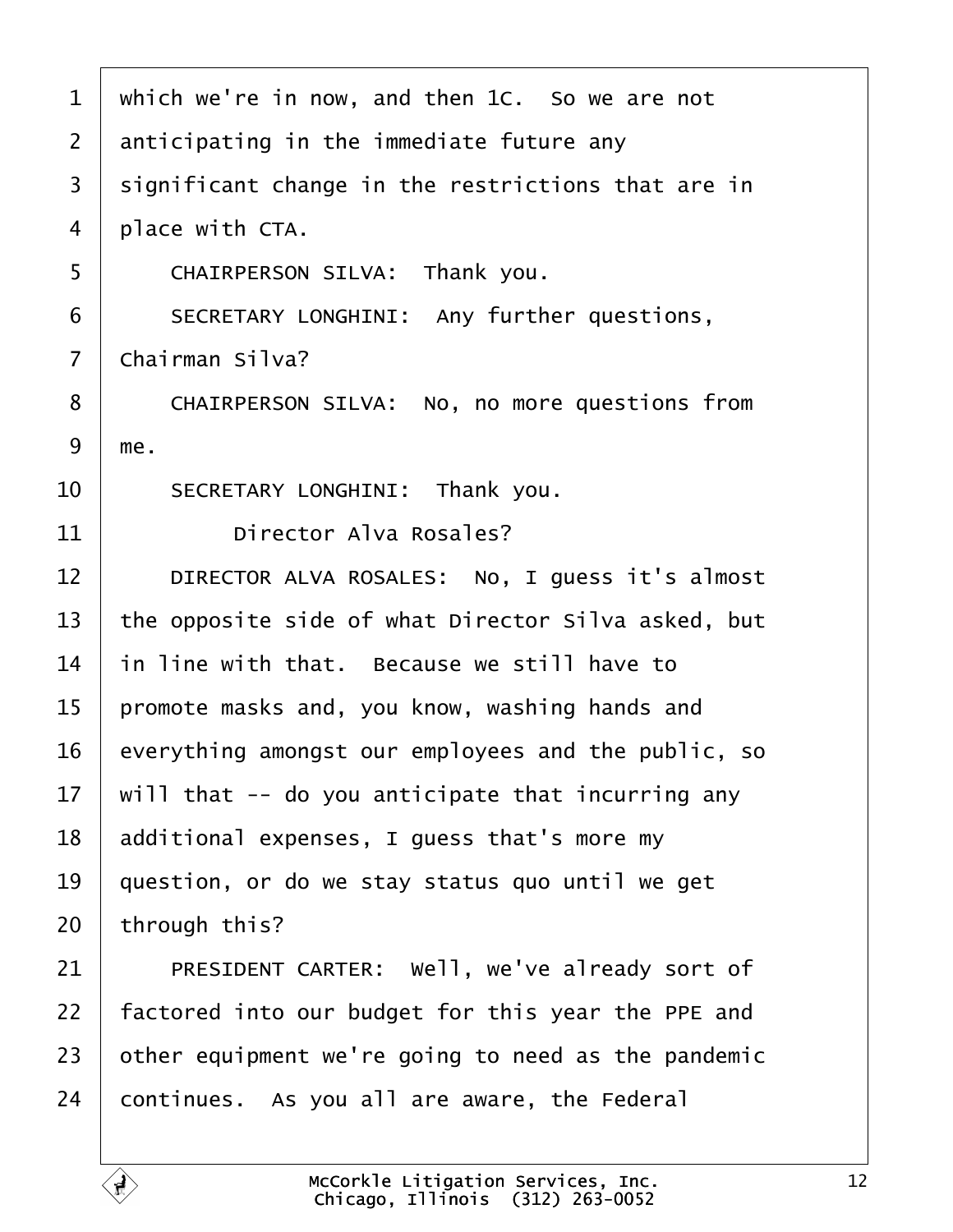<span id="page-12-0"></span>1 Government recently imposed a Federal mandate requiring people who are using public transit to  $\mid$  wear masks. That's consistent with the policies and the code of conduct that this board approved, 5 | you know, almost a year ago with regards to masks. 6 So while we're updating some of our customer information to inform of the Federal  $\mid$  mandates and the potential fines that are associated with that, there's no additional direct  $\vert$  expense that we believe is going to come out of  $\vert$  that process that will add to the expenditures that  $\parallel$  we're already making in terms of both the masks we  $\vert$  provide to our employees as well as the masks that  $\vert$  we're providing to customers through our pilot | program and through our healthy safety kits.

16 So at this point, no, I don't see anything that should significantly impact our budget around | this one particular issue.

19 | DIRECTOR ALVA ROSALES: Okay. I guess my only other comment then, again, Jeremy and the whole team, you know, thanks on the work done on controlling the expenses and extending the CARES  $\vert$  Act money as much as possible. That's really great to see that. That's all. Thank you.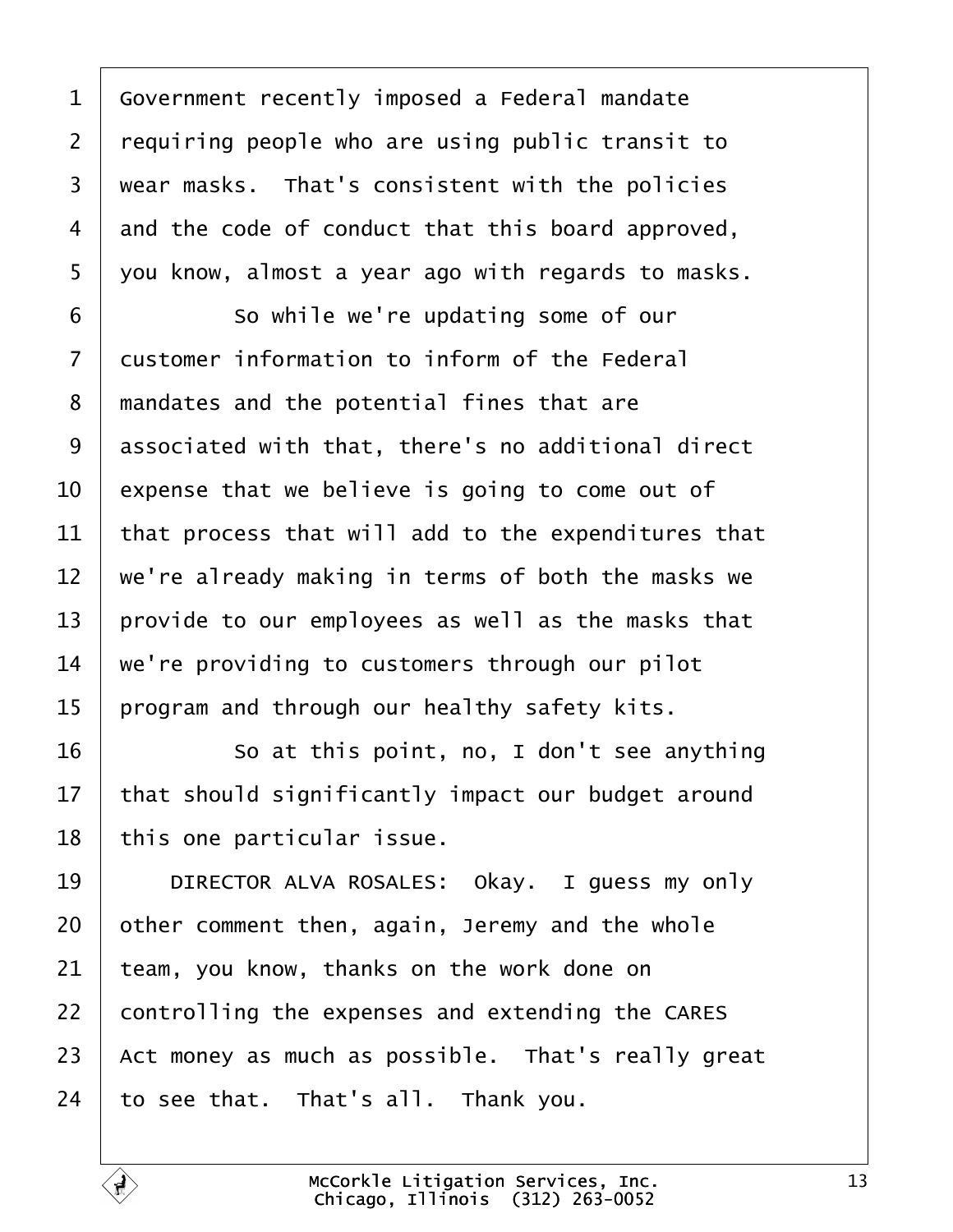<span id="page-13-0"></span>1 | PRESIDENT CARTER: I would point out to the 2 | Board as Jeremy mentioned, we are expecting another 3 | tranche of money for CTA under the ERISA Act, which  $4 \mid$  was the second emergency relief fund that Congress 5 | passed about a month or two ago. We're still waiting for RTA to determine how those funds will be divided up. We expect to know that between now and March. But at that point in time, you know, we  $\mid$  will be able to significantly address the budget  $\vert$  deficit that I know we're carrying right now in anticipation of the receipt of those funds.

12 So we'll continue to keep the Board updated as to the progress on that conversation  $\parallel$  with RTA and, obviously, when we get -- when we get | final, you know, determination on what the numbers will be for CTA, we will inform the Board of what  $\pm$  that means in terms of the deficit that we're currently identifying in our budget, which 19 | hopefully will no longer be an issue going forward. | I'm very optimistic that that's where we're going to end up, but we still have to wait for RTA to  $\pm$  make the final decisions on how the funds should be allocated.

24 CHAIRPERSON SILVA: Is RTA the one in charge,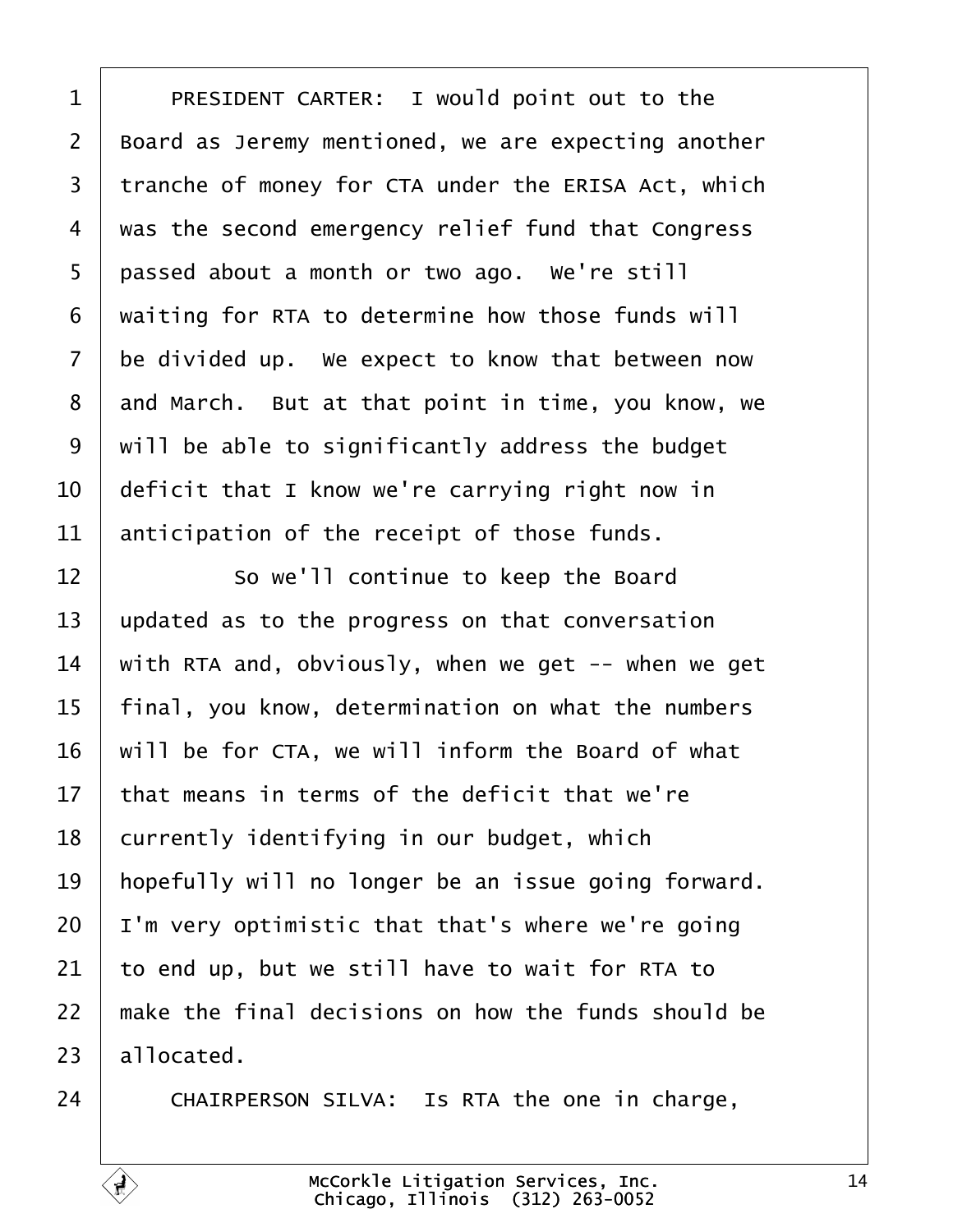<span id="page-14-0"></span>

| $\mathbf{1}$   | okay, to make the decision --                       |
|----------------|-----------------------------------------------------|
| $\overline{2}$ | PRESIDENT CARTER: Yes. Yes. Because the             |
| 3              | funds are allocated to the entire region and not to |
| 4              | CTA directly, RTA has to then decide how the funds  |
| 5              | get redistributed through CTA, Metra, and Pace.     |
| 6              | CHAIRPERSON SILVA: Thank you.                       |
| $\overline{7}$ | SECRETARY LONGHINI: Any questions, Director         |
| 8              | Miller?                                             |
| 9              | DIRECTOR MILLER: No questions.                      |
| 10             | SECRETARY LONGHINI: Director Jakes?                 |
| 11             | DIRECTOR JAKES: President Carter, as far as         |
| 12             | vaccination is concerned -- this is not dealing     |
| 13             | with finances, but as far as vaccination is         |
| 14             | concerned, is there any conversation regarding rail |
| 15             | and bus operators being put into that essential     |
| 16             | list to move them ahead?                            |
| 17             | PRESIDENT CARTER: Yes. The public                   |
| 18             | transportation workers are actually in the 1B       |
| 19             | category, which is the group that we are in right   |
| 20             | now. We are in the process of working               |
| 21             | collaboratively with the City of Chicago and the    |
| 22             | Chicago Department of Public Health to put in place |
| 23             | the vaccination program for our employees, which we |
| 24             | anticipate that program starting up in the next     |

É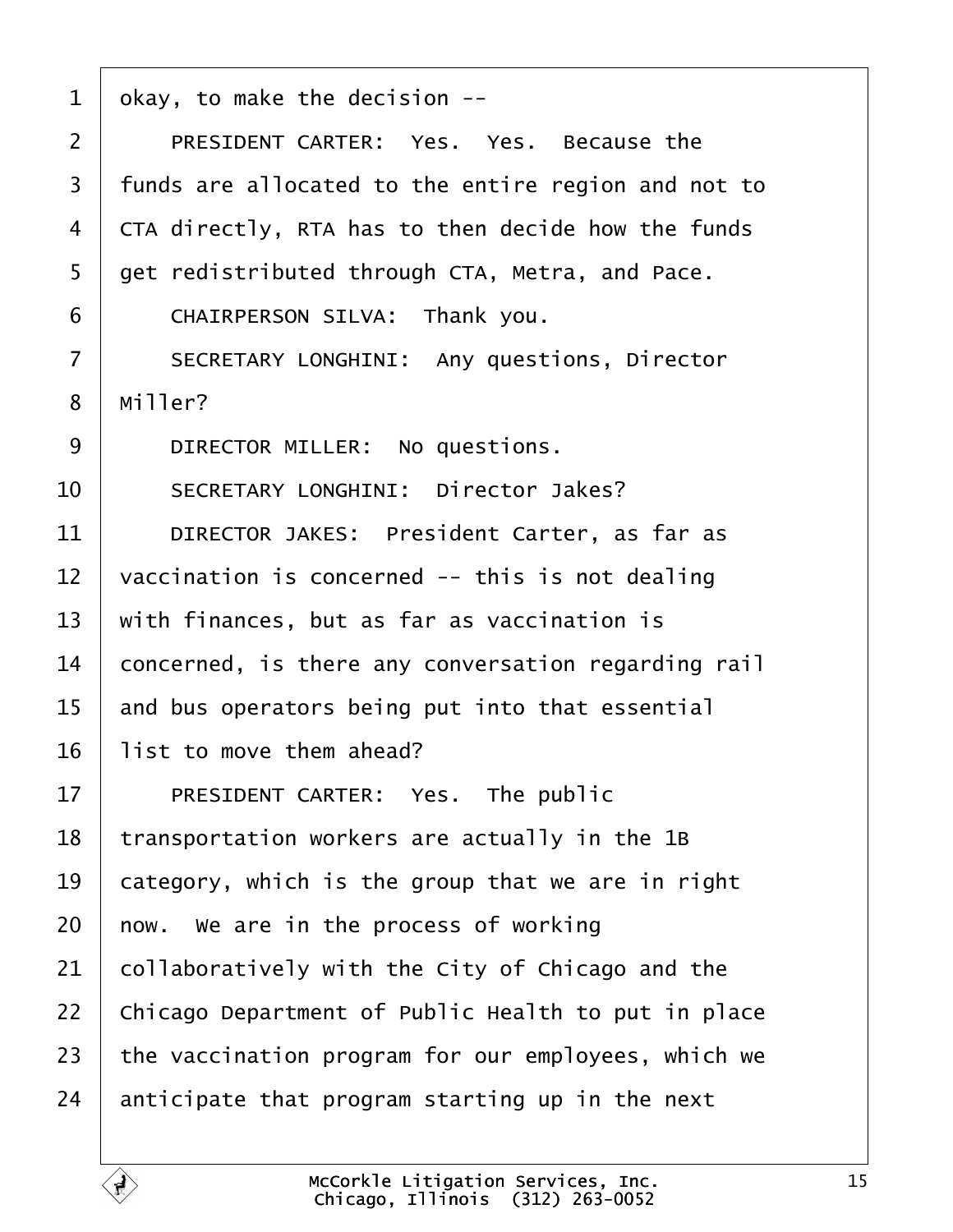<span id="page-15-0"></span> couple of weeks. Obviously given the size of our 2 | workforce, it's going to take some time for us to  $3 \mid$  get through getting all the employees vaccinated themselves, but I am very excited that we are | really on the brink of being able to get the 6 vaccination to our employees directly and start to address the concern about the coronavirus and its 8 | impact on our workforce. I expect that we'll have  $\mid$  more news on that in the upcoming days.

10 CHAIRPERSON SILVA: Does this include office | people?

12 PRESIDENT CARTER: It does, but we are | prioritizing, initially, those customer-facing employees who are most at risk for contracting the virus. So that will be our primary focus for, you | know, several weeks into the program, if not | longer, before we focus on the administrative | employees who are really all, as you know, basically working from home right now and are in a  $\mid$  much safer situation in terms of risk of exposure to virus than our frontline employees. **DIRECTOR JAKES:** Thank you. 23 CHAIRPERSON SILVA: Thank you. 24 SECRETARY LONGHINI: Director Irvine, any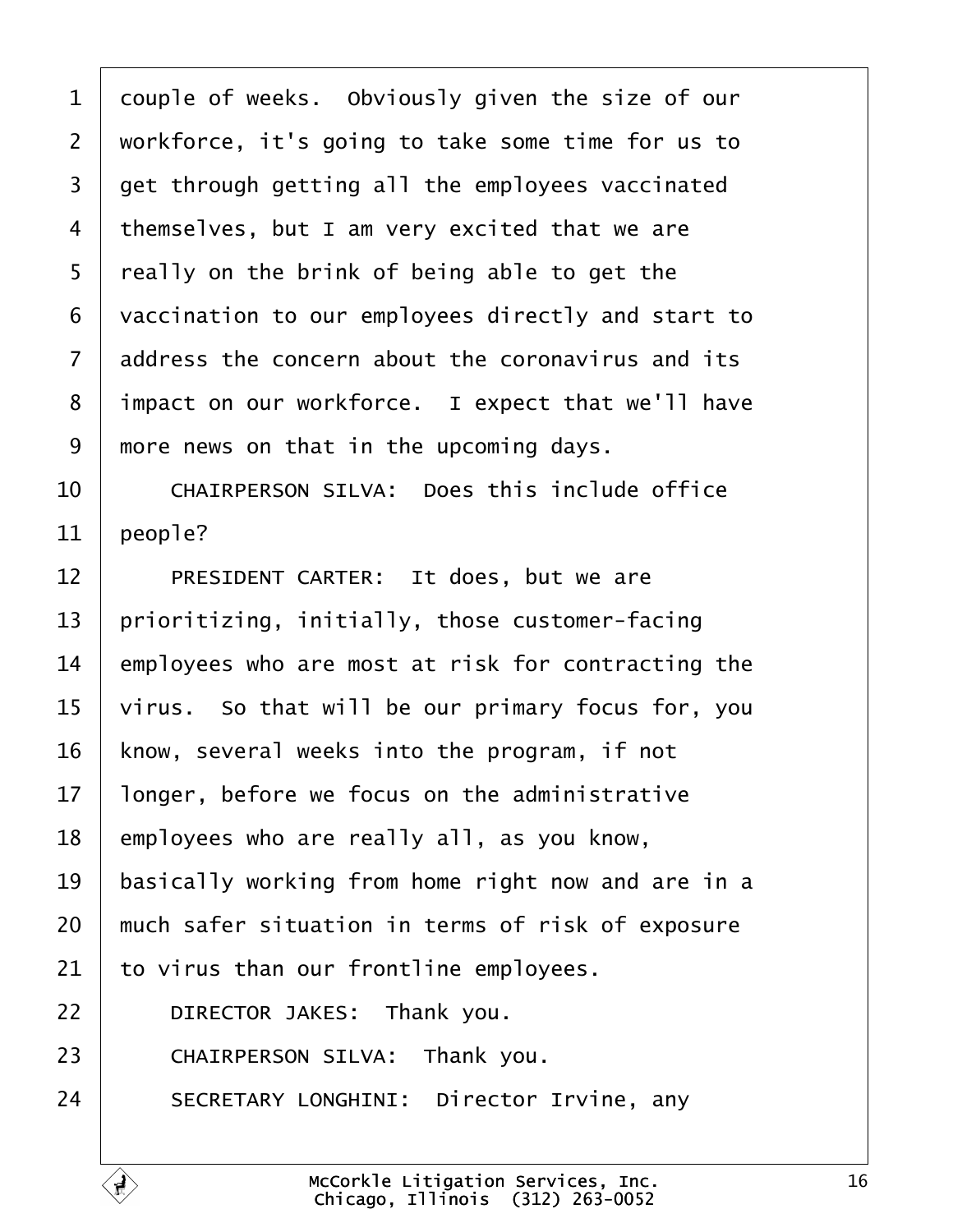<span id="page-16-0"></span>1 questions for Jeremy or Dorval? 2 DIRECTOR IRVINE: No questions. Thanks. 3 | SECRETARY LONGHINI: All right. Thank you. ·4· · · · · · Chairman Silva, there are no further  $5$  auestions on the finance report, so you may proceed 6 | to Agenda Item Number 4. 7 | CHAIRPERSON SILVA: Our next order of business  $8$  | is the review of an ordinance authorizing an  $9$  intergovernmental agreement with the City of  $10$   $\vert$  Chicago through its Department of Assets,  $11$  Information, and Services for the fuel services and  $12$   $\parallel$  maintenance and repair of Authority non-revenue  $13$  vehicles and equipment. 14 | BILL MOONEY: Bill Mooney, your Chief 15 Infrastructure Officer. Staff recommends approval  $16$  of an ordinance authorizing an intergovernmental  $17$  agreement with the City of Chicago through its 18 Department of Assets, Information, and Services. 19  $\parallel$  The IGA will provide the CTA's non-revenue fleet  $20$   $\vert$  with fuel supplies and maintenance and repair  $21$  service. 22· · · · · · The CTA entered into an initial fuel 23 | supply service IGA with the City of Chicago in 2004

> McCorkle Litigation Services, Inc. Chicago, Illinois· (312) 263-0052

 $24$  and entered into a separate agreement for repair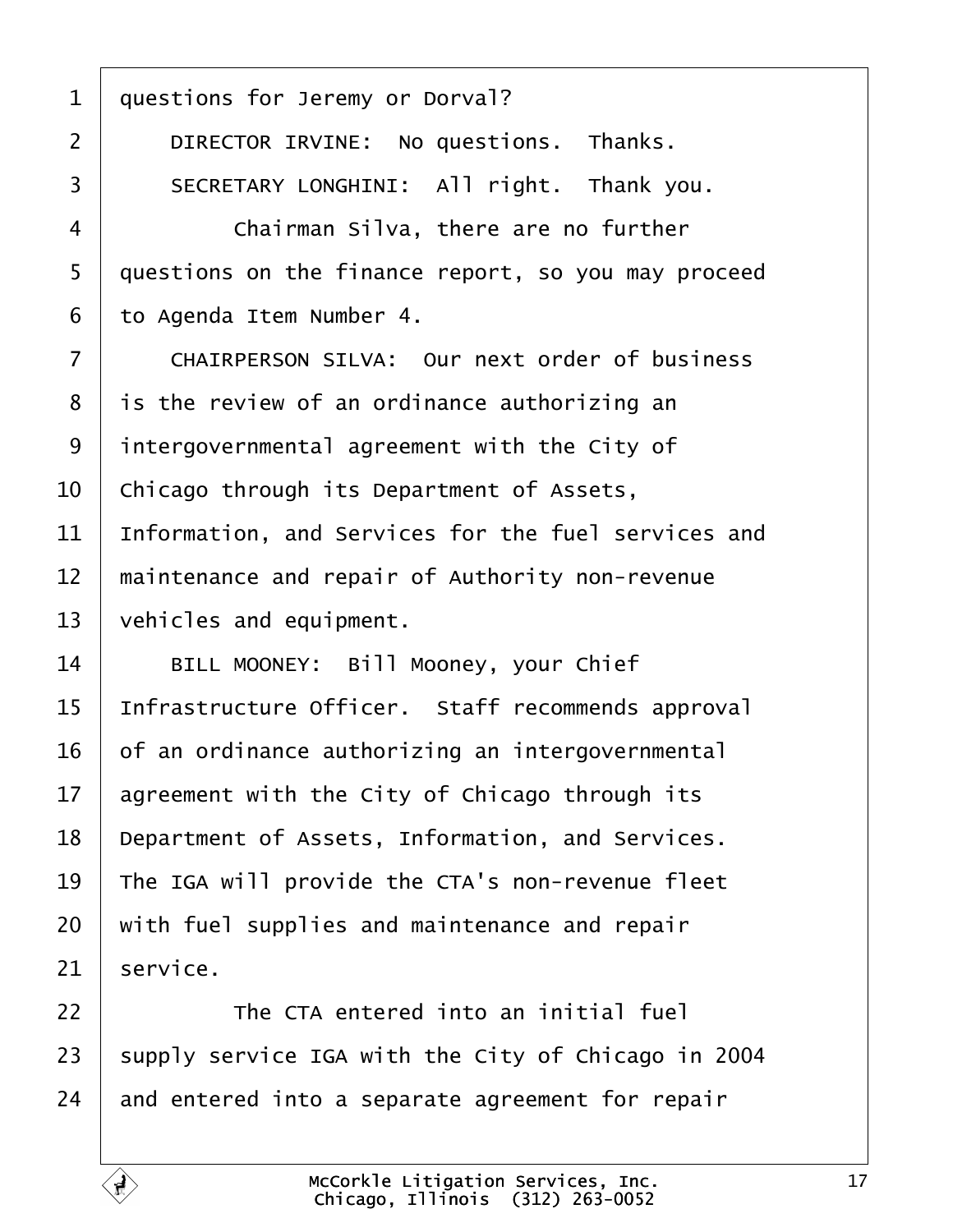<span id="page-17-0"></span>1 | services in 2018. This intergovernmental agreement  $2$   $\mid$  will consolidate the two prior IGAs into one  $3 \mid \text{agreement.}$ 

4 The fuel surcharge and hourly maintenance  $5$  | rates stay the same as under the prior agreement.  $6$  | A provision allowing the City to lease space at 7 CTA's Beverly garage has been removed in this  $8$  agreement, as the City no longer uses this  $9 \mid$  location.

 $10$   $\vert$  80th parties have the option to terminate  $11$  the IGA in whole or in part within 180-days'  $12$  | notice. I'll be happy to take any questions.

13 CHAIRPERSON SILVA: The rate is \$115 per hour?  $14$  BILL MOONEY: That's the labor rate for the  $15$   $\vert$  City mechanics who do the work on the vehicle.

16 CHAIRPERSON SILVA: Is that the same rate that  $17$  we were having before?

18 | BILL MOONEY: That's the same rate we had under  $19$  the prior IGA.

20 CHAIRPERSON SILVA: So you're comfortable with  $21$  the ...

22 | BILL MOONEY: Yes, sir.

23 CHAIRPERSON SILVA: Thank you.

24 | SECRETARY LONGHINI: Director Alva Rosales?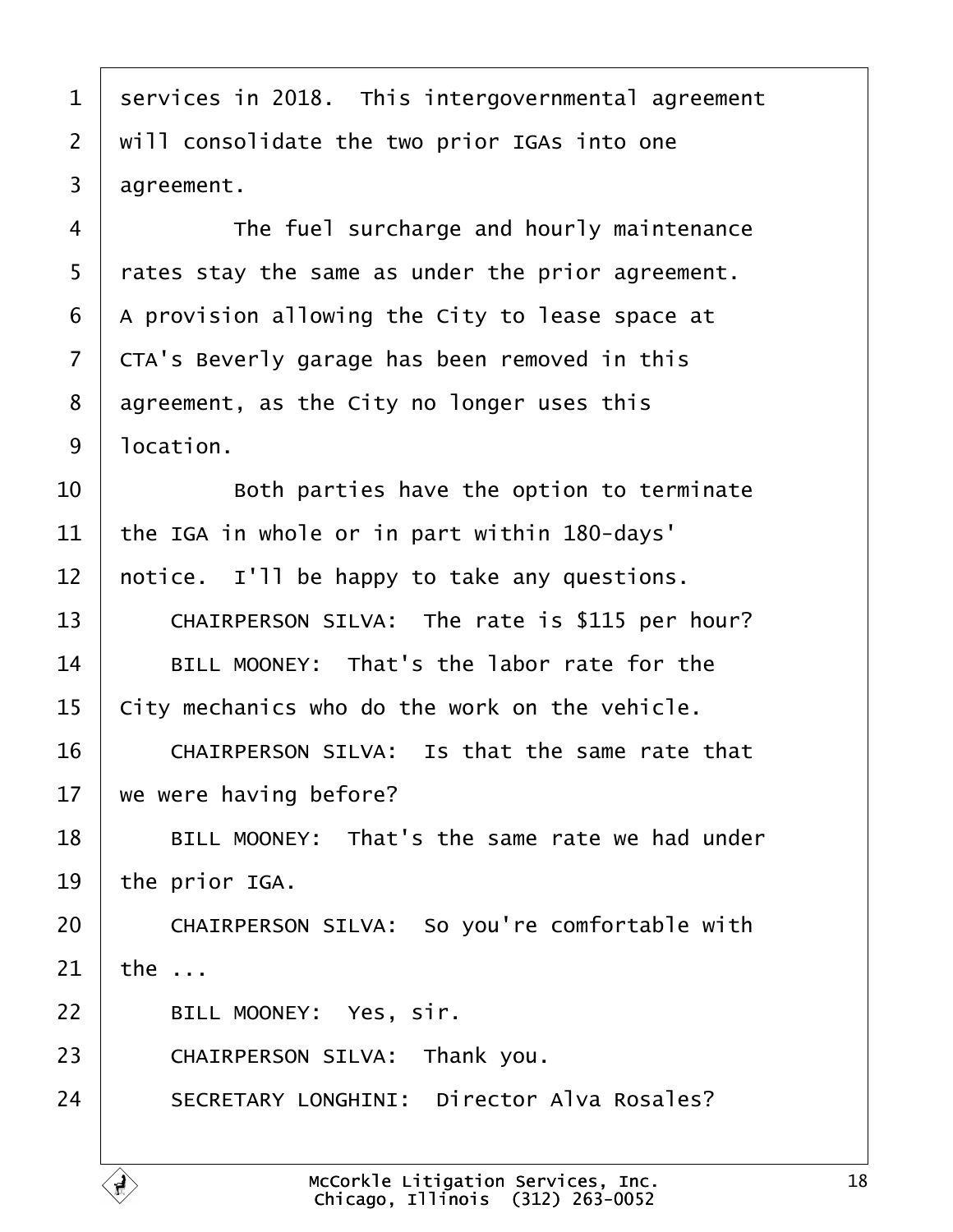<span id="page-18-0"></span>

| $\mathbf 1$    | DIRECTOR ALVA ROSALES: No questions. I mean,      |
|----------------|---------------------------------------------------|
| $\overline{2}$ | this is really just a combination of the two that |
| 3              | we previously had, correct?                       |
| 4              | BILL MOONEY: That's -- that's correct.            |
| 5              | DIRECTOR ALVA ROSALES: Thank you.                 |
| 6              | SECRETARY LONGHINI: Director Miller?              |
| $\overline{7}$ | DIRECTOR MILLER: No questions.                    |
| 8              | SECRETARY LONGHINI: Director Jakes?               |
| 9              | DIRECTOR JAKES: No questions, Greg.               |
| 10             | SECRETARY LONGHINI: Director Irvine?              |
| 11             | DIRECTOR IRVINE: No questions.                    |
| 12             | SECRETARY LONGHINI: Chairman Silva, there are     |
| 13             | no further questions on this matter.              |
| 14             | CHAIRPERSON SILVA: Okay. So we continue.          |
| 15             | Item Number 5.                                    |
| 16             | SECRETARY LONGHINI: Chairman Silva, we will       |
| $17 \,$        | need leave to place this item on the omnibus,     |
| 18             | Agenda Item Number 4.                             |
| 19             | CHAIRPERSON SILVA: If there are no further        |
| 20             | questions, may I have leave to place this item on |
| 21             | the omnibus for board approval?                   |
| 22             | DIRECTOR JAKES: So moved.                         |
| 23             | DIRECTOR MILLER: Second.                          |
| 24             | SECRETARY LONGHINI: Moved and seconded by         |
|                |                                                   |

Ē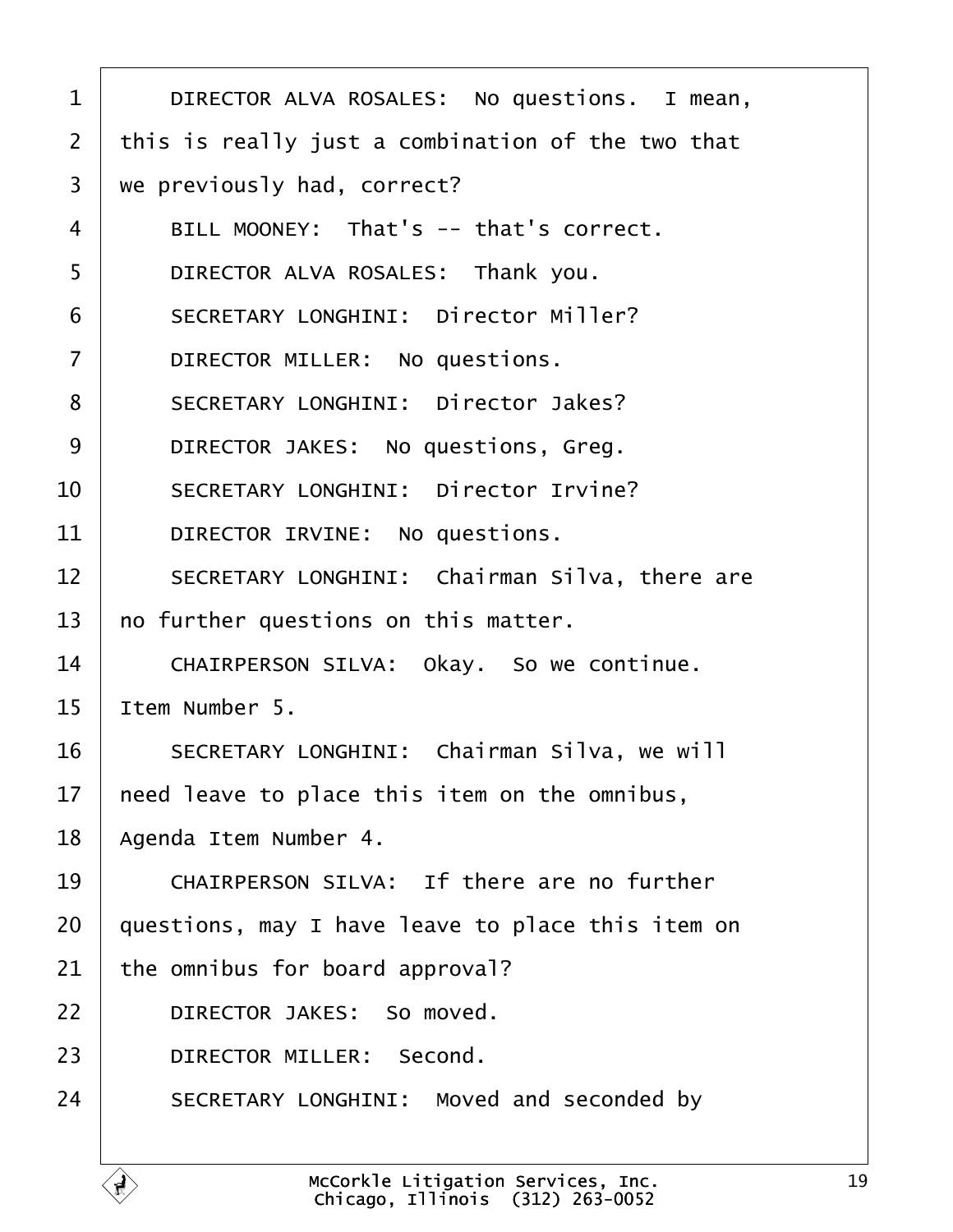<span id="page-19-0"></span>

1 | Directors Jakes and Miller. Chairman Silva, we may 2 | proceed now to Item Number 5.

3 | CHAIRPERSON SILVA: Our next order of business  $4$  is a review of an ordinance authorizing a 5 Subsidized agreement with Civic Staffing L3C for  $6$  Bus Route Number X98 Avon Express. Mike Connelly.

7 | MIKE CONNELLY: Good morning, Directors, Vice 8 | Chair Rosales, and Chairman Silva. I'm Mike 9 | Connelly, your Chief Planning Officer.

**I b** The item before you this morning would authorize a new three-year contract between CTA and | Civic Staffing L3C in support of the X98 Avon | Express bus route. This route operates between the  $\overline{ }$  Jefferson Park Blue Line station and the Avon manufacturing facility in Morton Grove. CTA has | had a contract to support this necessary | first-mile-last-mile service, which carries | production workers between a suburban job center and our bus and rail terminal here in Chicago since  $20 \mid 2002$ .

 Upon approval by the Board, this contract would be effective for three years from April 1st, 2021 through March 31st, 2024. The contract is 24 Structured so that Civic Staffing L3C pays for the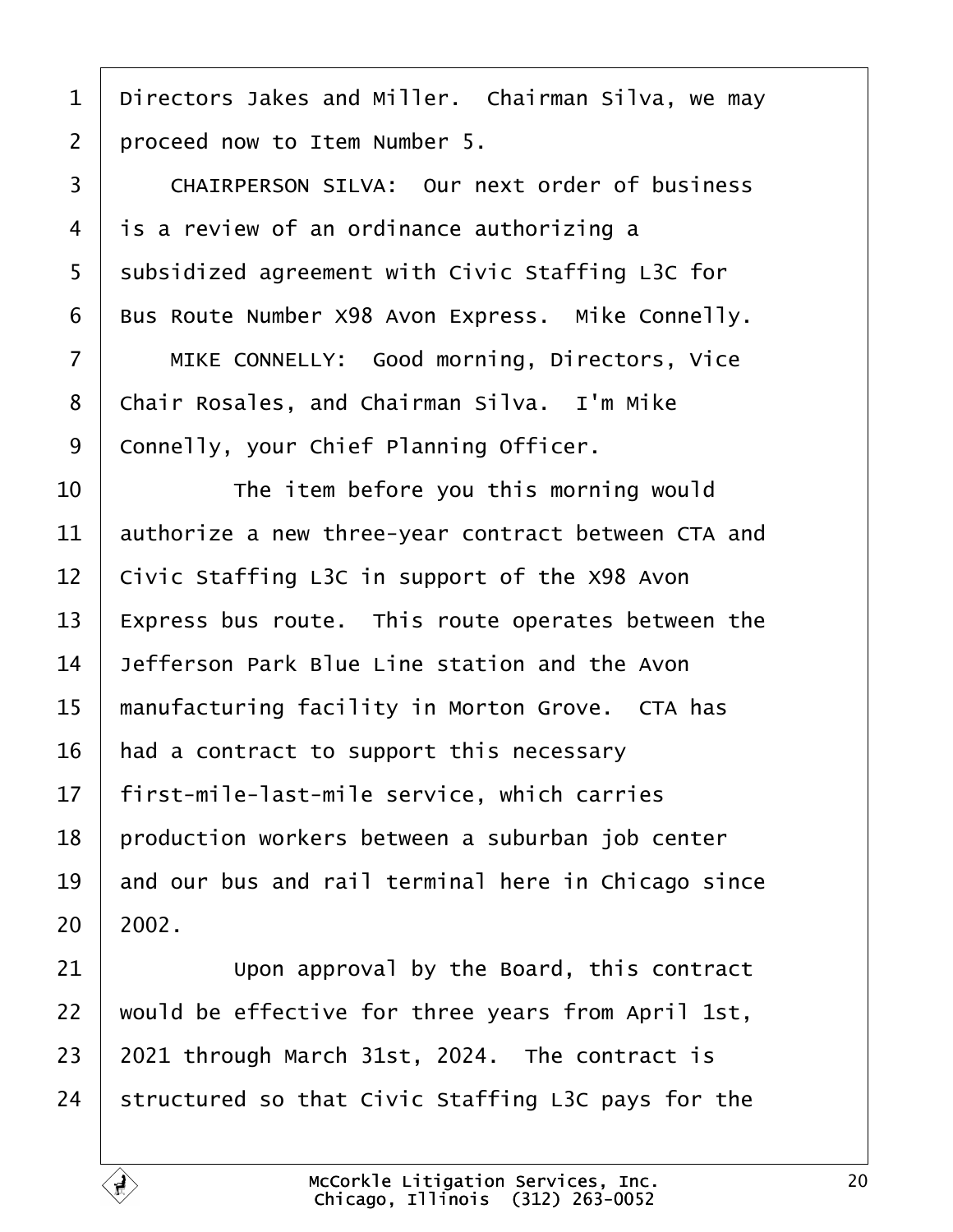<span id="page-20-0"></span> $1$  | hourly operating cost for the route, net any fare 2 | revenues collected from customers. The hourly rate 3 | is set to fully cover CTA's actual operating costs 4 and include a 2 percent annual increase in 2022 and 5 2023 to cover cost escalations. 6 **I I'll be happy to answer any questions you**  $7$  could have about this ongoing public-private 8 partnership, which increases mobility for our vital 9 | manufacturing sector here in the Chicagoland. 10 CHAIRPERSON SILVA: Do we make money with this? 11 MIKE CONNELLY: Yes, we do. 12 SECRETARY LONGHINI: Thank you. 13 **I Director Alva Rosales?** 14 DIRECTOR ALVA ROSALES: Good idea. No  $15$  | questions. 16 SECRETARY LONGHINI: Thank you. 17 **birector Miller?** 18 **DIRECTOR MILLER:** No questions. 19 SECRETARY LONGHINI: Director Jakes? 20 **DIRECTOR JAKES:** No questions. 21 SECRETARY LONGHINI: Director Irvine? 22 **DIRECTOR IRVINE:** No questions. 23 SECRETARY LONGHINI: There are no further  $24$  | questions, Chairman Silva.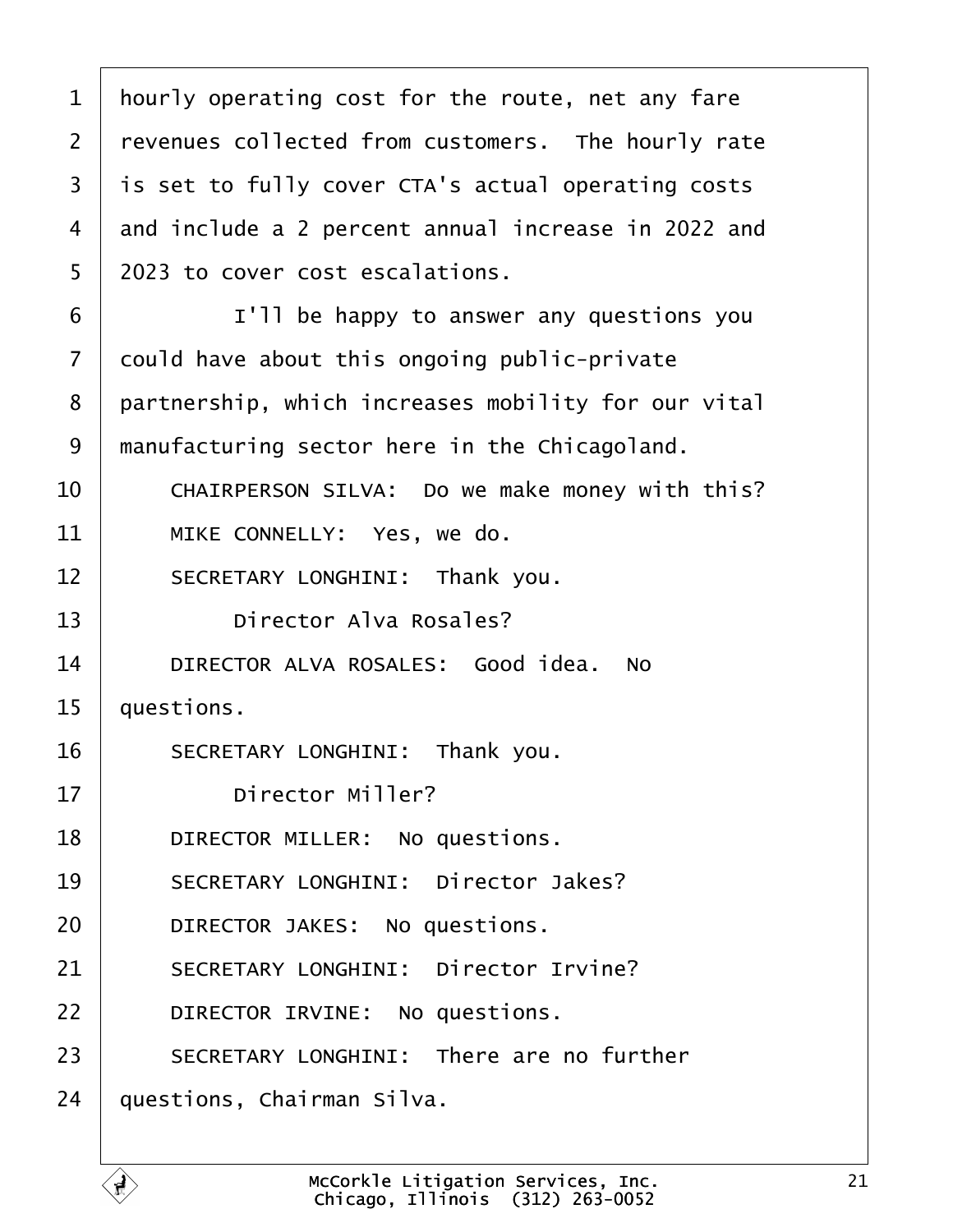<span id="page-21-0"></span>

| $\mathbf{1}$   | CHAIRPERSON SILVA: If there are no further          |
|----------------|-----------------------------------------------------|
| $\overline{2}$ | questions, may I have leave to place this item on   |
| 3              | the omnibus for Board approval?                     |
| 4              | DIRECTOR JAKES: So moved.                           |
| 5              | DIRECTOR MILLER: Second.                            |
| 6              | SECRETARY LONGHINI: Moved and seconded by           |
| $\overline{7}$ | Director Jakes and Miller. Chairman Silva, we may   |
| 8              | now proceed to the contracts starting with Number   |
| 9              | A1.                                                 |
| 10             | CHAIRPERSON SILVA: Next order of business is        |
| 11             | Contract A1, bus purchase contract.                 |
| 12             | SECRETARY LONGHINI: And, Chairman, we're going      |
| 13             | to have a presentation on this, correct?            |
| 14             | CHAIRPERSON SILVA: Yes. We're going to have a       |
| 15             | presentation.                                       |
| 16             | SECRETARY LONGHINI: By Chief Operating Officer      |
| 17             | Donald Bonds.                                       |
| 18             | DONALD BONDS: Good morning, Directors. This         |
| 19             | is Donald Bonds. I'm the Chief Transit Officer      |
| 20             | here at CTA. I'm going to go over some of the       |
| 21             | customer-facing improvements that these buses will  |
| 22             | have once they're delivered to CTA. Next slide.     |
| 23             | First up is the infotainment system.                |
| 24             | Buses will be equipped with the latest infotainment |
|                |                                                     |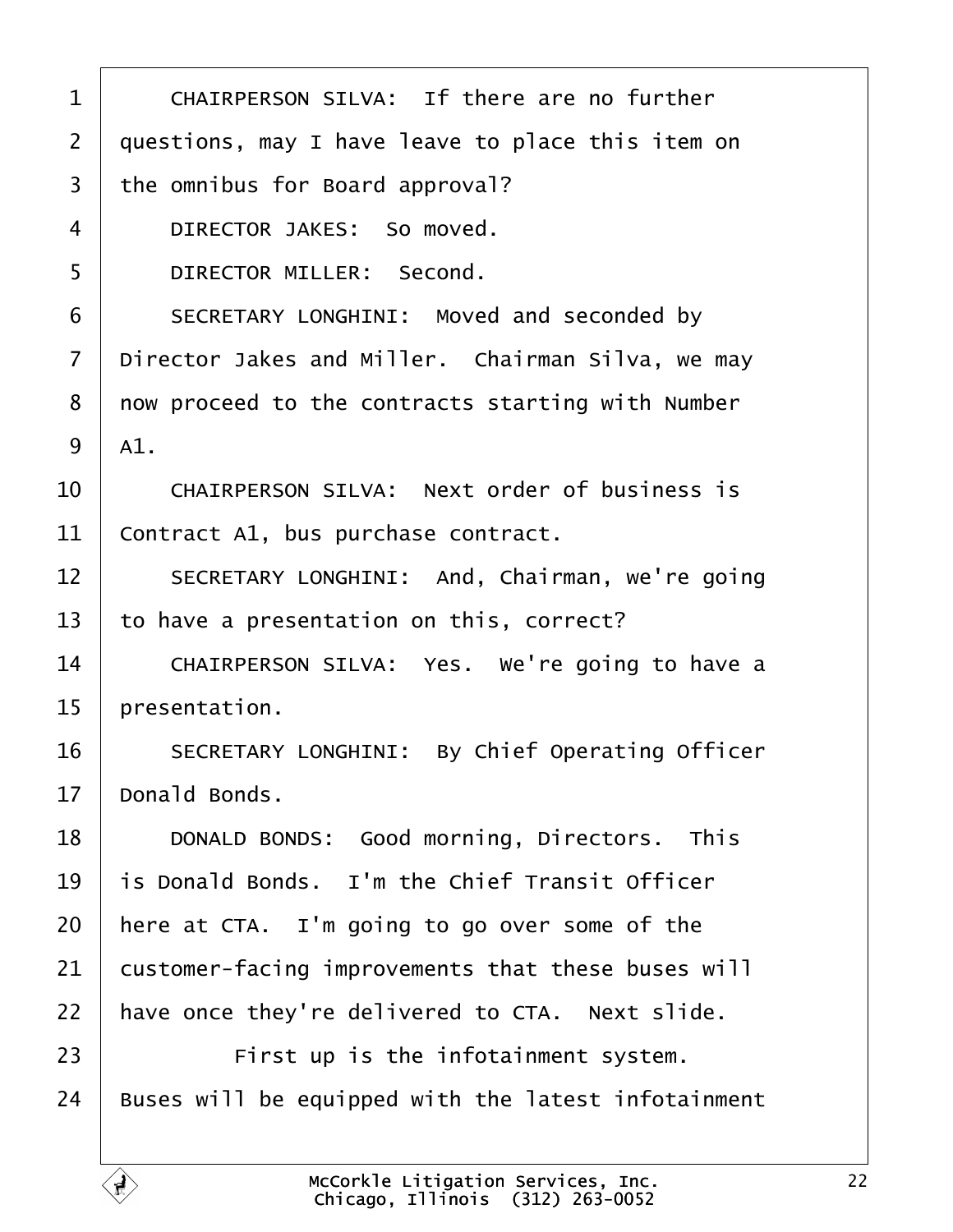<span id="page-22-0"></span>1 Screens which can be displayed to show realtime 2 | route information, stop requests, advertisement, and passenger updates.

4 a s you can see in the picture here, there 5 | will be a sign near the driver's area and also one | will be placed rear -- near the rear doors of the bus. Next slide.

**8** Okay. These buses will also be equipped with ramps manufactured by Fedco. The new ramps  $\vert$  increase the flat area to 31 inches to prevent  $\parallel$  mobile devices from rolling back. Ramps also | feature an improvement of 1.6 ramp angle, which  $\vert$  have an entrance angle of about 9.5 angles. And  $\vert$  you can see in the pictures here of how that would be installed on the bus. This is an improvement to | help prevent some of the issues that we've had with  $\vert$  our customers that are in mobile devices from  $\mid$  rolling back when they're trying to board the bus. | Next slide.

**Also, these buses also feature a high buoy**  | function, which allows a bus not only to kneel, but also to raise above normal ride height to allow the  $\mid$  ramp to sit flat when the curbs are elevated, such as where we have buses that are in the Loop Link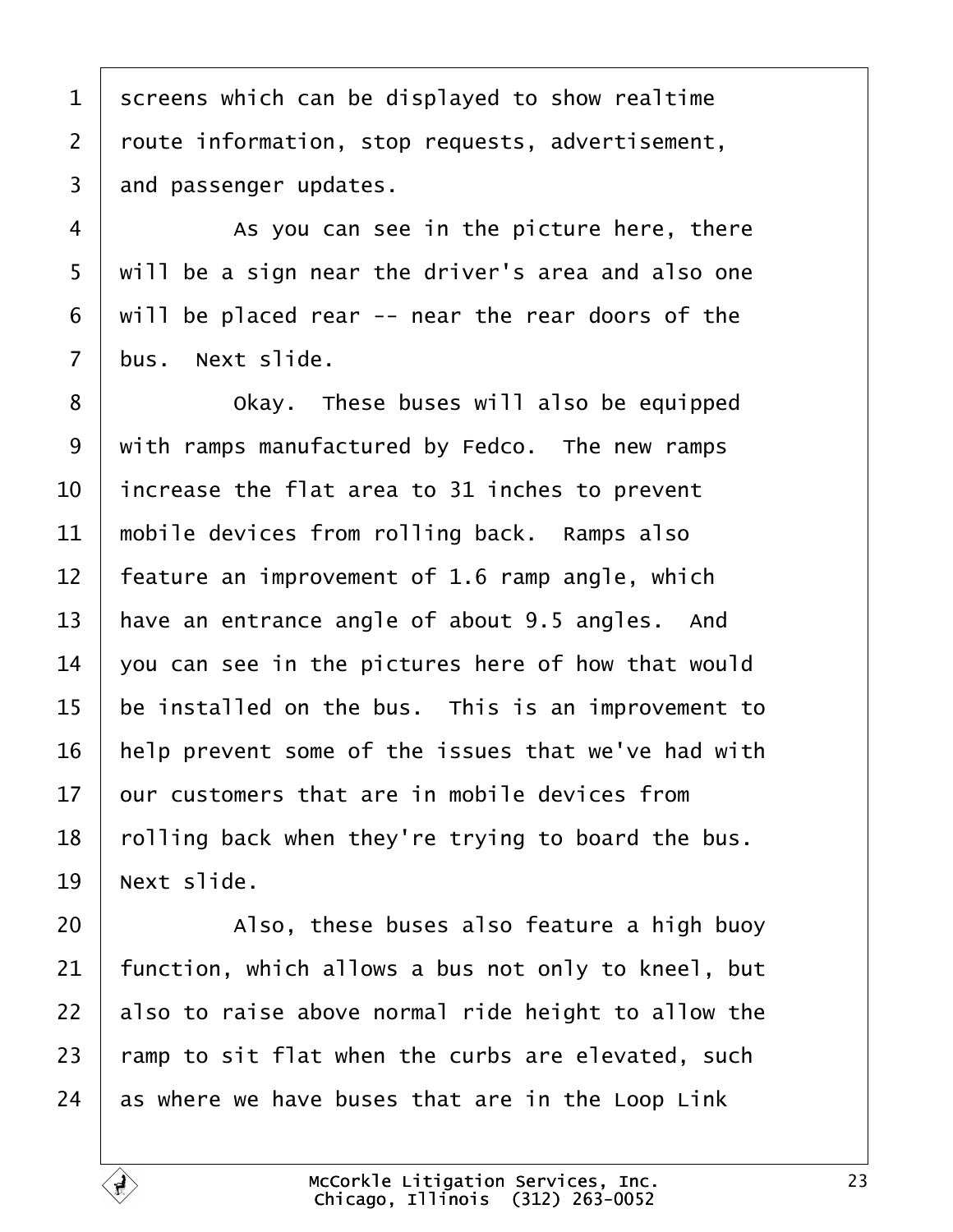<span id="page-23-0"></span> area to allow the bus to raise up so the ramp is | flat when it comes out, which will give the  $\vert$  customer in the wheelchair better access to the bus. Next slide.

5 | Also, the buses will be equipped with enhanced safety systems. The pedestrian detection system. This system provides both operator and 8 | pedestrians alerts, visual strobe, alarm when pedestrian, vehicles, cyclists are in the danger  $\overline{\phantom{0}}$  zones of the buses.

  $\vert$  as you can see on the picture to the left there, these various things the operator would see  $\vert$  from the driver's seat as they're operating, which  $\parallel$  will give them the alert of someone in the danger zone of the bus. And, also, you'll see in the | other picture at the bottom, it will show the  $\vert$  various blind spots the system will pick up, which | will alert the operator also.

**I b** Now, there's a speaker that will be placed at the front door area, which will give the audible alarm and, also, you have visual strobes on both  $\pm$  sides of the bus near the mirror areas that will also send out signals to anyone in the danger zone. Next slide.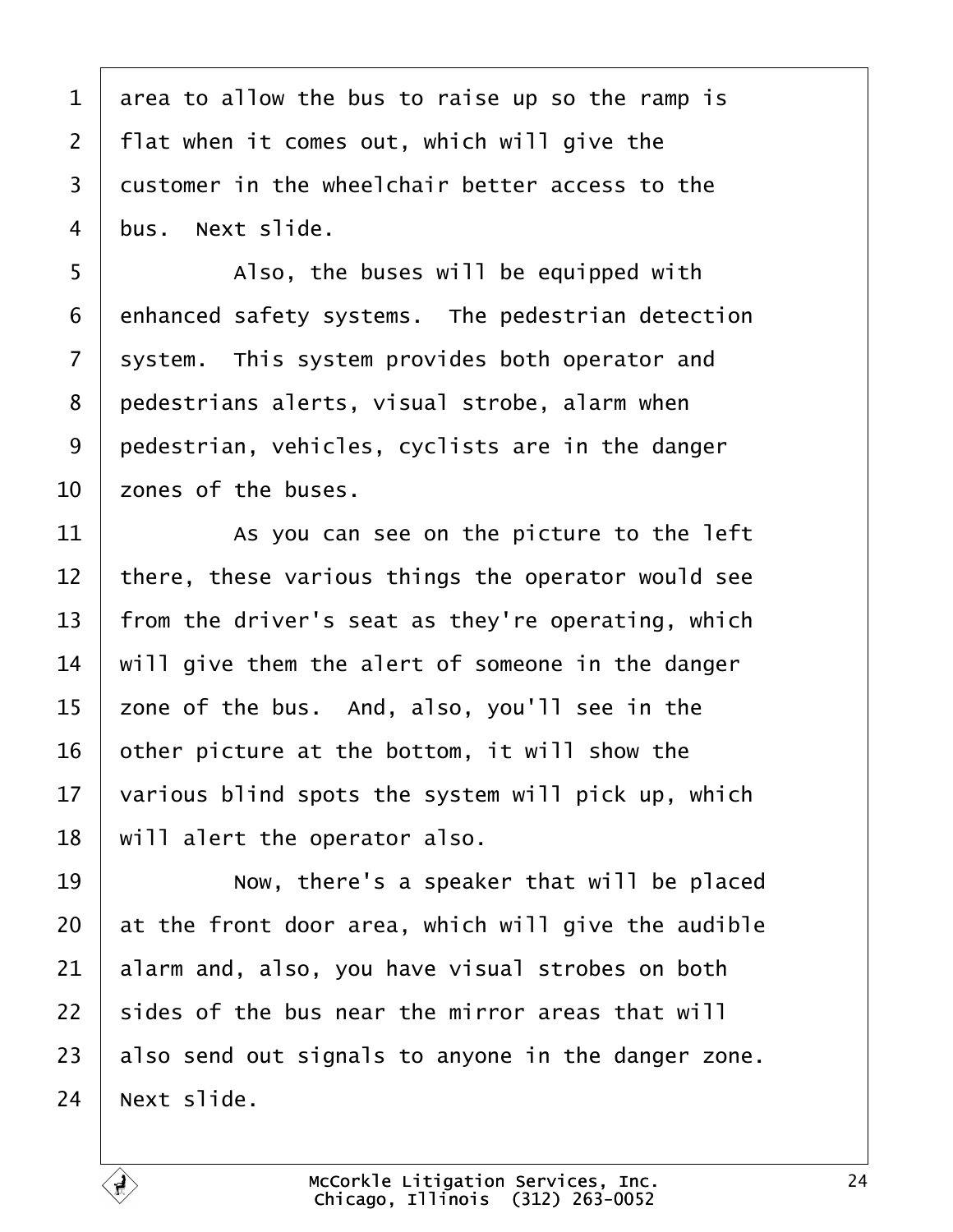<span id="page-24-0"></span>1 These buses will be equipped with the 2 | latest HD high-definition cameras systems with improved video quality and retention. The hard drive capacity has been enlarged to 8 terabytes, 5 | which is an improvement from what we currently | have, which is a 2-terabyte on our camera systems.

·7· · · · · · It will also include the latest on HD 8 | cameras, which will include ten cameras, as you can see inside the picture to your right. It gives  $\vert$  kind of the areas that will be covered by these  $\vert$  cameras. With the 8-terabyte hard drive, it will allow us to potentially save video for an incident  $\vert$  for up to 30 days on the bus. Each terabyte -- the  $8$ -terabyte system will give us a lot more capacity in terms of saving events that may have occurred after they have been reported to us. Next slide.

17 | Also, we will be making some improvements  $\mid$  with our vinyl -- with our seats. Based on some of  $\pm$  the customer feedback that we had received on our | previous fleet where we had some hard shell seats that were installed, customers had some feedback  $\mid$  where they felt that they were not fully secured when they sat in the seats. So we are now installing vinyl cover seating, which they give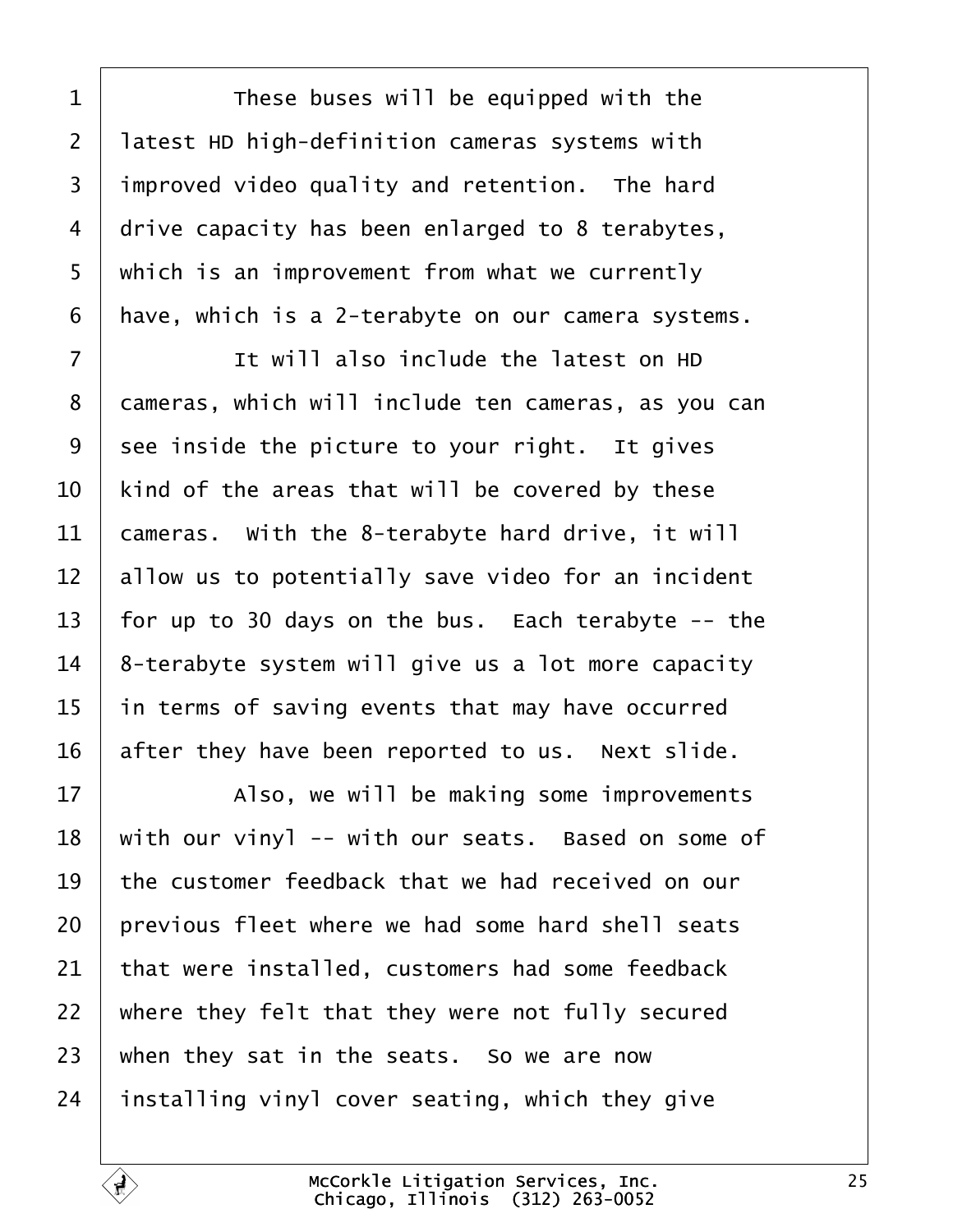the bus. So this is definitely something that the 3 customers gave us a lot of feedback on and we made 4 Some changes here on this new procurement. 5 | And I believe that's our last slide on the | presentation. Thank you. 7 | PRESIDENT CARTER: Mr. Chairman, before you go 8 | forward, let me just say a few words about this 9 | particular contract.  $\vert$  as you know, as we just got finished talking about, the pandemic has obviously had a  $\parallel$  major impact on CTA's operations over the course of  $\vert$  the past year. However, in spite of that, we  $\mid$  recognize the importance of continuing to make the 15 | necessary investments into our fleet to modernize it, which not only will save us money in the long  $\vert$  run, but will also add, as Mr. Bonds just went | through in his presentation, a number of customer | improvements, which we hope will be beneficial to retaining and bringing new customers onto CTA.  $\parallel$  The buses that we'll be replacing here are  $\vert$  the oldest buses in our fleet and are way beyond  $-$ - way, way beyond their useful life. So this is something that we have to do, you know, no matter

<span id="page-25-0"></span>them more traction when they sit in their seat of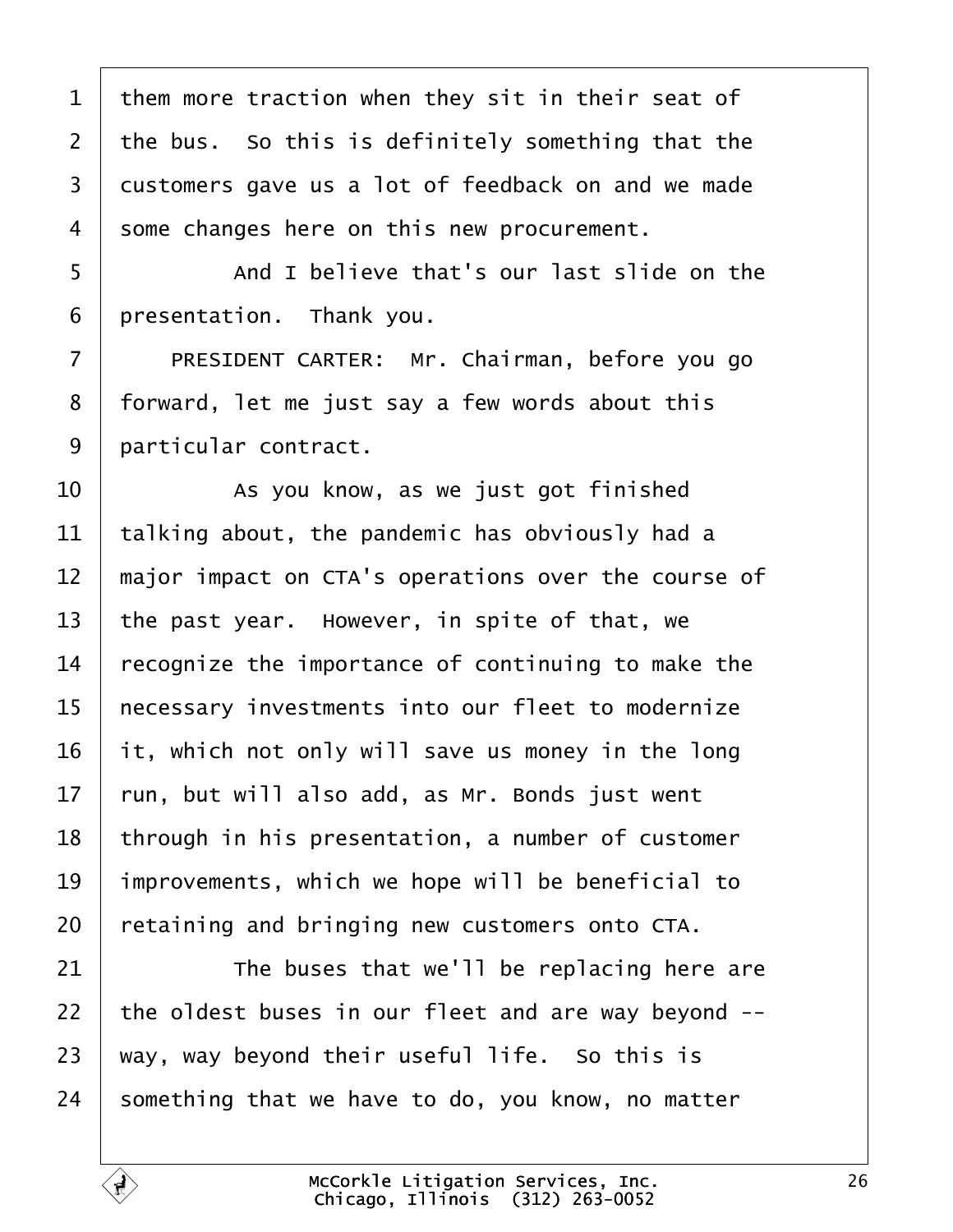<span id="page-26-0"></span> what the future holds for CTA. It's something that  $\mid$  will be a vast improvement over the buses that | they're going to replace. I'm excited about this. This is certainly in sync with what we're doing  $\mid$  with the rail side of our system with our new railcars. We're doing some of the same things as  $\vert$  we're talking about here on the bus side.

8 and I think it certainly shows our 9 continued commitment to improving the quality of  $\vert$  service that we provide to our customers and another example of how we are basically looking  $\parallel$  forward to getting our customers back on CTA when  $\vert$  this pandemic is over and we're in a position to see our ridership continue to return and our  $\vert$  revenues continue to increase over time.

16 CHAIRPERSON SILVA: Our long goal was electric 17 buses. Is there  $-$  is there a way we can change some of these ones we're receiving right now for 19 electric ones?

20 PRESIDENT CARTER: Not these buses. This was a bus procurement for diesel engine buses, but we are obviously on the way towards transitioning to a  $\vert$  zero-emissions all-electric bus fleet. These buses -- these buses will have been purchased,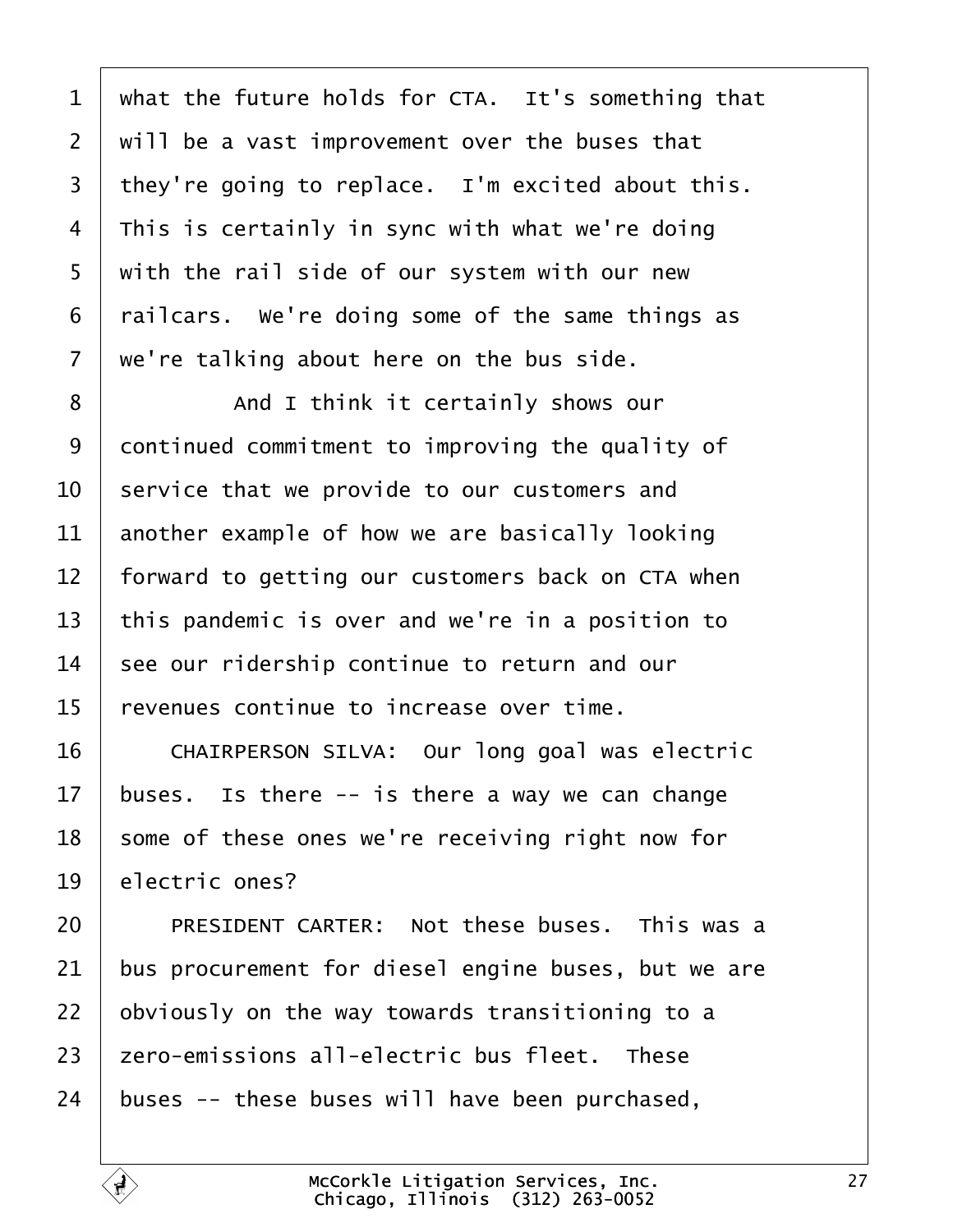<span id="page-27-0"></span> used, and retired before we get to the goal that  $2 \mid$  we've established for going to an all-electric bus  $3 \mid$  fleet.

4 Before we start making substantial 5 | investments in our electric fleet, we need to, one, complete a plan that we are already developing on 7 | how we'll transition our system from the current 8 | diesel fuel fleet to an electric fleet. We also  $\vert$  need for the bus manufacturers to develop the  $\vert$  capacity to meet the size of orders that we're aoing to need to place in order to do that.

**I Currently, that capacity is way below even**  what this contract would be able to accommodate.  $\parallel$  We just don't -- the bus manufacturers themselves | just haven't gotten to the point yet where they're able to meet a demand of a major transit system like CTA.

**I EXECUTE:** Having said that, we are continuing to buy 19 electric buses and expand our small fleet of electric buses. We have an order on the way right  $\vert$  now for a delivery of buses. We have plans over  $\pm$  the course of the next several years to buy more buses along with putting in place the infrastructure for charging stations that will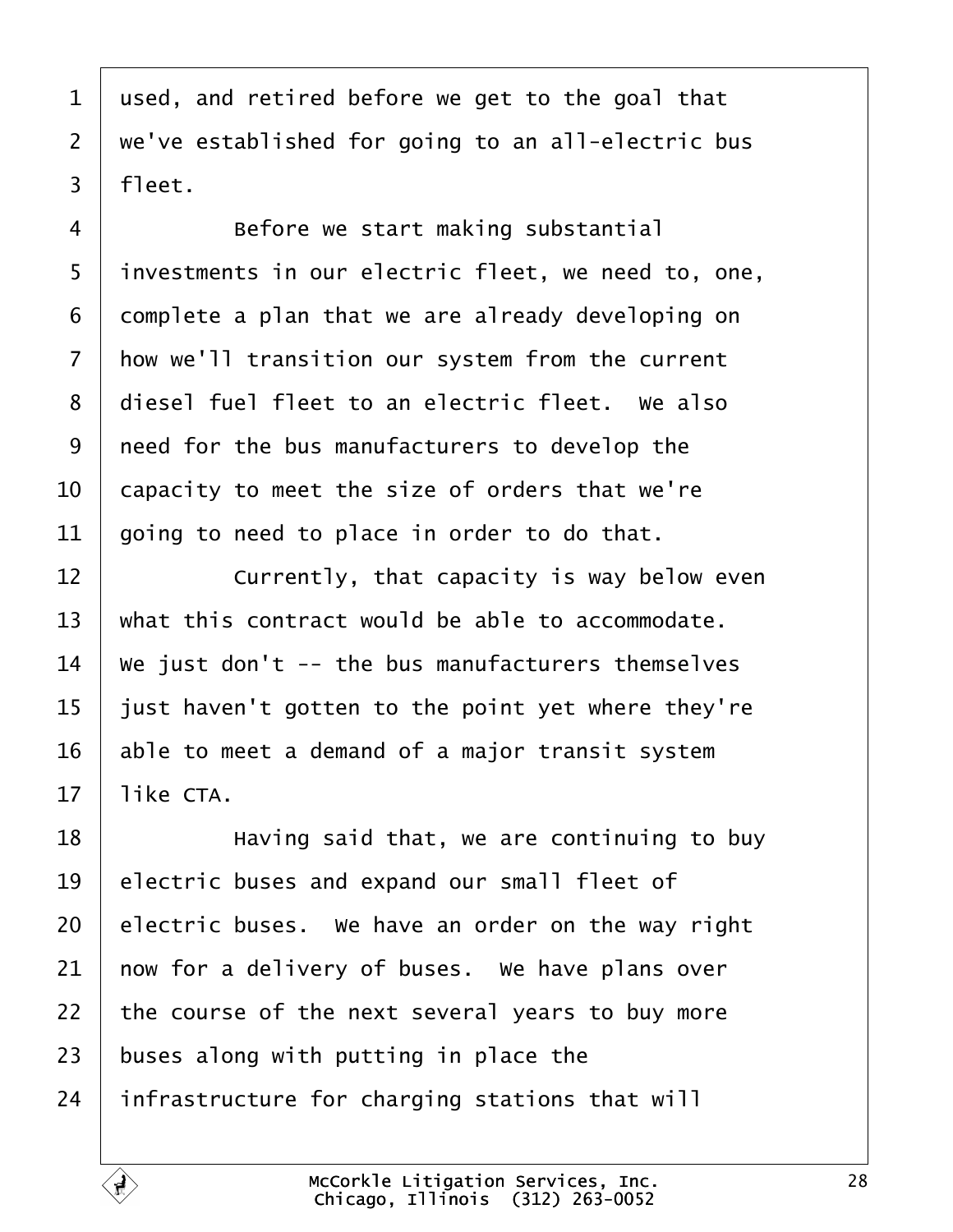<span id="page-28-0"></span> allow us to utilize those buses in a greater area of our service.

3 | As you've seen from Bill Mooney's construction reports, the building of charging stations is a project in and of itself. So not only do we have to deal with the reality of buying the vehicles, we also have to deal with the reality of the cost of putting in place the infrastructure to support those vehicles. So, you know, we still  $\vert$  have a ways to go before we get to that point.

 But these buses will not in any way impact our goal or our deadline for going to a 13 | zero-emissions all-electric bus fleet under our current stated plans.

15 CHAIRPERSON SILVA: So the problem is that they don't have the capacity to build them?

17 PRESIDENT CARTER: Yeah. That's one of the | problems. The other problem, of course, is we  $\parallel$  don't have the infrastructure to support them. You know, we don't have enough charging stations yet to even utilize these buses in any great number. The stations we're putting in place are going to support the small -- you know, an increasing number of electric buses that we're buying. So compared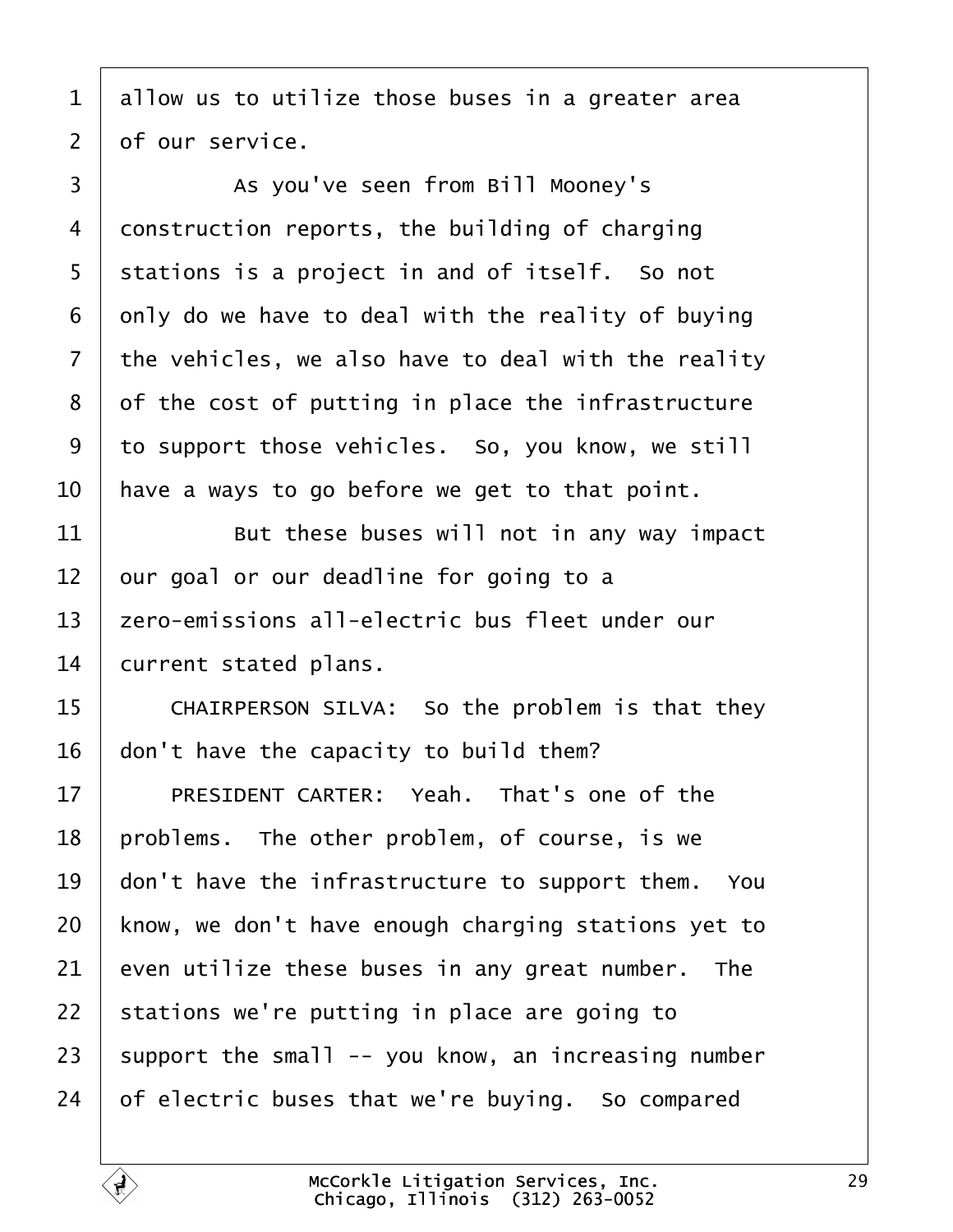<span id="page-29-0"></span> to our overall bus fleet, we're talking about electric buses that are in the neighborhood of 20 or 30 buses and that  $-$  you know, that will start to grow exponentially in the upcoming years. But  $5 \mid$  we're not ready to start doing that yet.

**IDED** In the meantime, I have to continue  $\vert$  replacing my bus fleet for all the reasons that we 8 iust discussed, both in terms of the cost and 9 efficiencies we get from newer buses. And I will  $\vert$  point out, these diesel buses are much more efficient and cleaner than the buses we're  $\mid$  replacing, so we are getting some benefit, environmental benefit, for what we're doing, but also just recognizing the fact that we can't continue to run these buses too much longer. So in order to maintain the reliability of our fleet, which is something Don, you know, views as his big 18 | challenge as our fleet gets older, it's necessary  $\vert$  for us to buy these buses at this point in time. **CHAIRPERSON SILVA:** Thank you. 21 SECRETARY LONGHINI: Director Alva Rosales? **DIRECTOR ALVA ROSALES:** No, just great job on  $\vert$  the purchase of these buses. I mean, it's -- the  $\vert$  safety, the visual, audible, that's great on the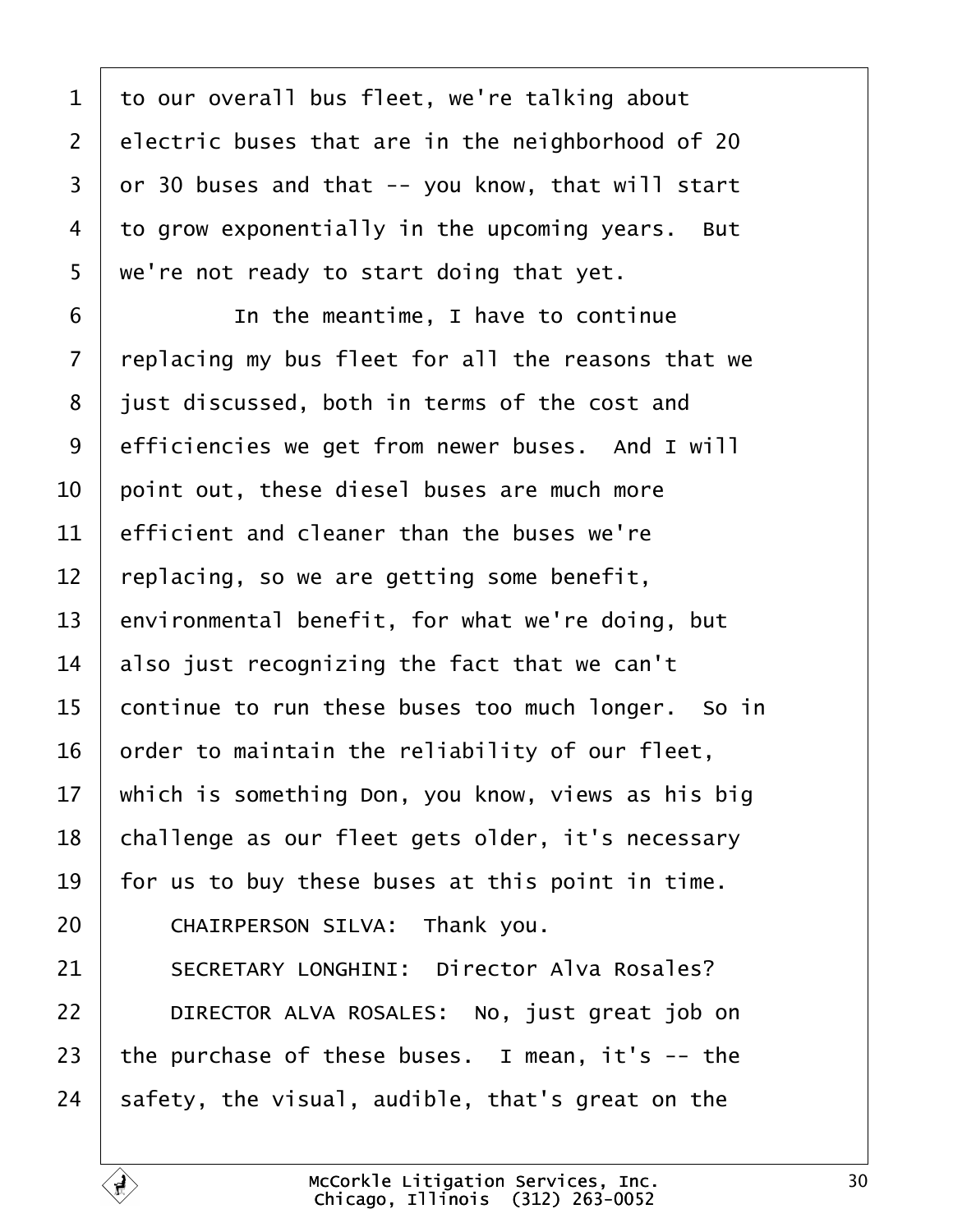<span id="page-30-0"></span> $1$  security side, the accessibility.

2 | Question on the cameras, the visual -- the  $3$   $\overline{\phantom{a}}$  video cameras that are inside, are the police able  $4$  to access them from outside if they need to?

5 DONALD BONDS: No. We're not set up for that  $6$   $\vert$  yet. You said to be able to tap into the system  $7$  | itself?

8 DIRECTOR ALVA ROSALES: Yeah.

9 DONALD BONDS: No. The only thing we have is  $\vert$  currently we can do that at our control server, be able to tap into a bus and see live what may be | happening in an incident.

13 **DIRECTOR ALVA ROSALES:** But we're able to  $14$  access it from the control center?

15 DONALD BONDS: Yes.

16 DIRECTOR ALVA ROSALES: Okay. If they need access, they could do that. Okay. And then the seats are great. They're easy to clean and to keep clean, which is fantastic I think. That's one of  $\vert$  the big -- and I know that you mentioned before in 21 the briefing that as we're going through this,  $\mid$  we're showing it to the  $\sim$  you know, individual pilots just to make sure we're on the right track. 24 DONALD BONDS: Yes. Yes, we are.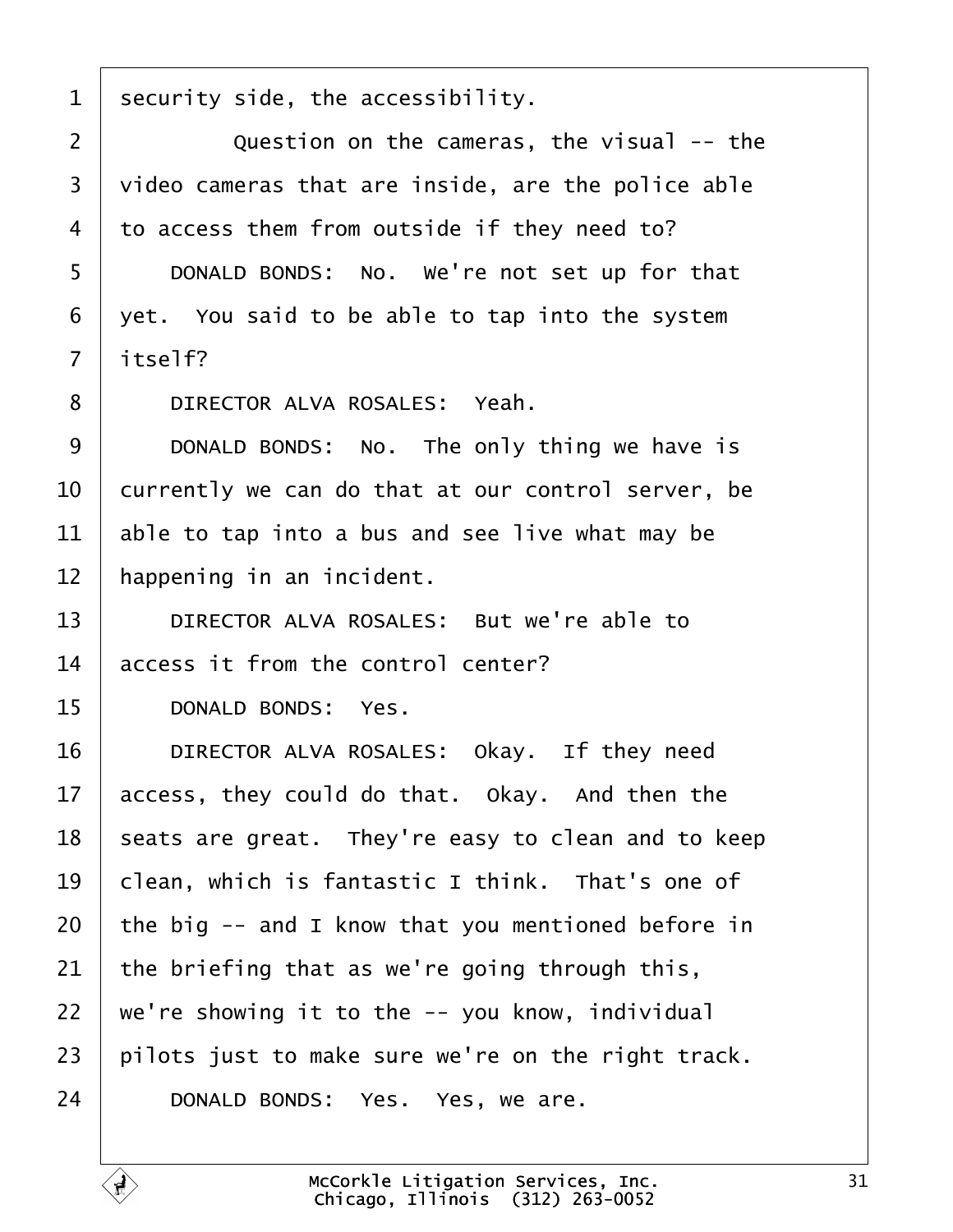<span id="page-31-0"></span>1 DIRECTOR ALVA ROSALES: Great. Thank you. 2 | Those are my comments. **DONALD BONDS:** Thank you. 4 | SECRETARY LONGHINI: Director Miller, any 5 | questions? **DIRECTOR MILLER:** Yes. with these new buses, the opportunity for  $-$  you know, in case of another | pandemic as far as the cleaning, does it have opportunity with that already or we would be doing  $\vert$  the same type of cleaning that we're doing on the old buses? And then, lastly, are we using the old  $\parallel$  buses as we've done in the past for any particular | programs? 14 DONALD BONDS: Well, I can tell you the  $\mid$  cleaning process will remain the same because we | have a pretty standard cleaning process that we use | for all our buses and trains right now. So that | will not change. **8** · **As far as your other question, as far as**  what we'll do with the old buses as they're retired, well, they have reached the end of life, which we cannot go and sell them or, you know, use 23 them for other purposes other than maybe to  $-$  as | far as parts or things like that. But there's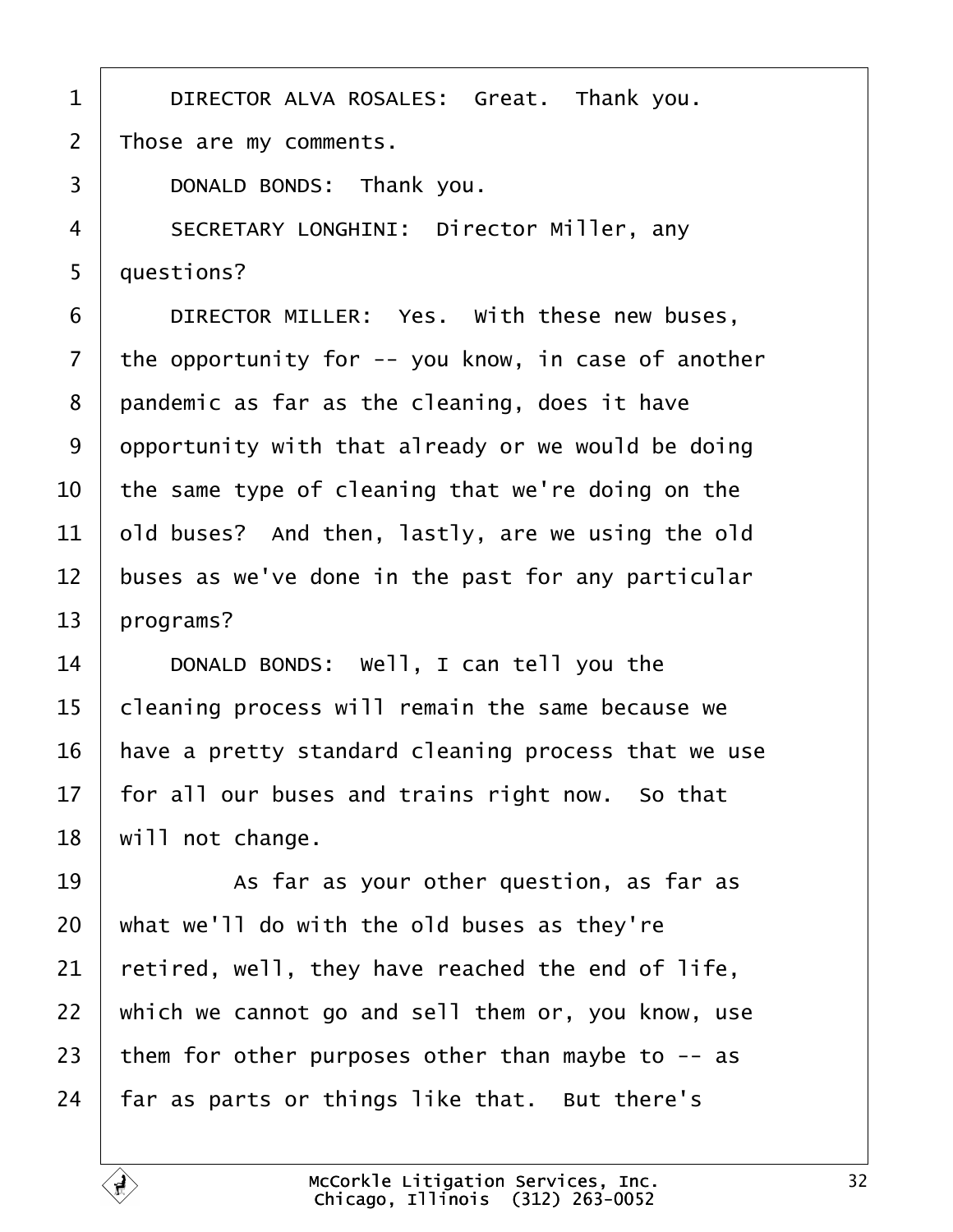<span id="page-32-0"></span>

| $\mathbf{1}$   | no -- no way to put it back into service somewhere  |
|----------------|-----------------------------------------------------|
| $\overline{2}$ | else for another purpose, no.                       |
| 3              | DIRECTOR MILLER: Okay. Thank you.                   |
| $\overline{4}$ | SECRETARY LONGHINI: Director Jakes, any             |
| 5              | questions?                                          |
| 6              | PRESIDENT CARTER: Director Miller, just to          |
| $\overline{7}$ | clarify Mr. Bonds' report. Usually what we do with  |
| 8              | those buses is scrap them. CTA will strip them for  |
| 9              | parts that we think are helpful for the rest of the |
| 10             | fleet and then we will sell it for scrap, basically |
| 11             | collect some money back from the buses at that      |
| 12             | point in time. We don't usually keep old buses      |
| 13             | around for any other purpose at that point. We      |
| 14             | basically feel that it's better to get them off the |
| 15             | property. We don't have any place to store them,    |
| 16             | but we get what little bit of revenue we can by     |
| 17             | scrapping the metal parts at that point.            |
| 18             | DIRECTOR MILLER: Okay. Thank you.                   |
| 19             | SECRETARY LONGHINI: Thank you, President            |
| 20             | Carter.                                             |
| 21             | Director Jakes, any questions?                      |
| 22             | DIRECTOR JAKES: No questions. As I said to          |
| 23             | Mr. Bonds and I'll now say to our president, great  |
| 24             | job. I think that it's very important that we       |
|                |                                                     |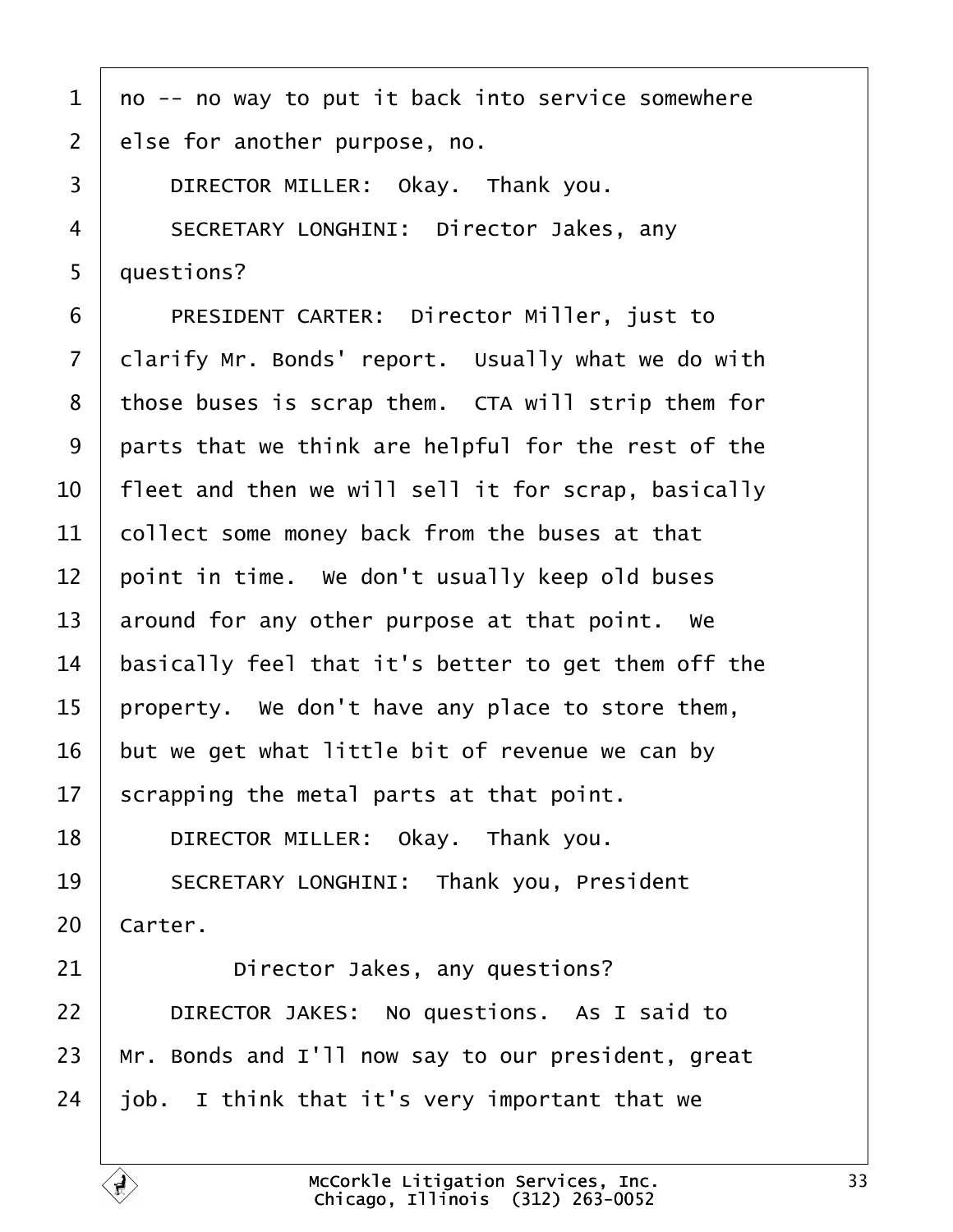<span id="page-33-0"></span>

| $\mathbf{1}$   | continue to progress. You know, we talk about       |
|----------------|-----------------------------------------------------|
| $\overline{2}$ | being a world class city, we need world class buses |
| $\overline{3}$ | and make sure we are environmentally friendly. So   |
| 4              | kudos to you.                                       |
| 5              | DON BONDS: Thank you.                               |
| 6              | SECRETARY LONGHINI: Director Irvine?                |
| $\overline{7}$ | DIRECTOR IRVINE: Yeah. First, I love the new        |
| 8              | buses. I love all the new features. I'm really      |
| 9              | excited to see the ADA Advisory Committee members   |
| 10             | get a chance to, you know, kick the tires and check |
| 11             | out all the features when we get a prototype. I     |
| 12             | know it's a little ways down the road, but          |
| 13             | One question I had, that high buoy                  |
| 14             | feature, is that something that's already pretty    |
| 15             | common on buses that Nova has made?                 |
| 16             | DONALD BONDS: Yes. Yes, it is. And also, we         |
| 17             | already are using the high buoy on the current new  |
| 18             | Nova buses that we have that we bought, the 450.    |
| 19             | We have updated those to be able to use the high    |
| 20             | buoy feature on those. So it's just a matter of     |
| 21             | programming the bus to be able to do it because it  |
| 22             | just kneels -- it brings it all the way up higher   |
| 23             | than what it normally is. So it's all programmed    |
| 24             | into the bus.                                       |

É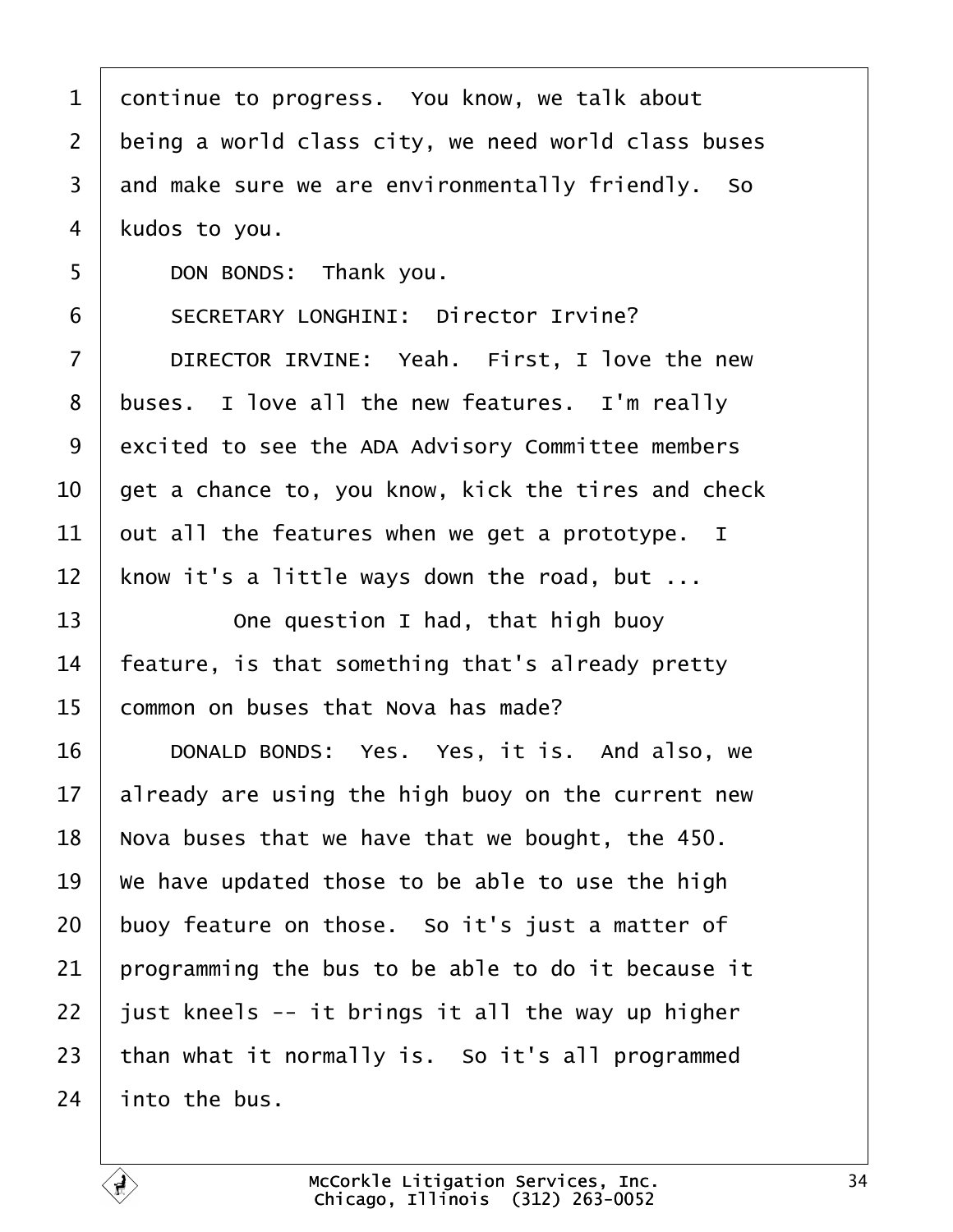<span id="page-34-0"></span>

| $\mathbf 1$    | DIRECTOR IRVINE: Okay. That's great. Thank                                             |
|----------------|----------------------------------------------------------------------------------------|
| $\overline{2}$ | you. No other questions.                                                               |
| 3              | SECRETARY LONGHINI: Thank you, Directors.                                              |
| 4              | Chairman Silva, there are no further                                                   |
| 5              | questions on A1. So we may proceed to the next                                         |
| 6              | item, which is A2.                                                                     |
| $\overline{7}$ | CHAIRPERSON SILVA: Our next order of business                                          |
| 8              | is Contract Number A2, a cleaning services                                             |
| 9              | contract.                                                                              |
| 10             | SECRETARY LONGHINI: Any questions, Chairman                                            |
| 11             | Si1va?                                                                                 |
| 12             | CHAIRPERSON SILVA: Can you tell us, okay,                                              |
| 13             | about the DBE                                                                          |
| 14             | J.P. PRIETO: Yes --                                                                    |
| 15             | CHAIRPERSON SILVA: (Indiscernible.)                                                    |
| 16             | J.P. PRIETO: Yes. Good morning, Director                                               |
| 17             | Silva. The proposed DBE had several prime and                                          |
| 18             | subcontracts with CTA, so they do have a history                                       |
| 19             | performing on our contracts.                                                           |
| 20             | CHAIRPERSON SILVA: What percentage is it?<br>Can                                       |
| 21             | you repeat?                                                                            |
| 22             | J.P. PRIETO: Yeah. 30 percent is the                                                   |
| 23             | commitment.                                                                            |
| 24             | CHAIRPERSON SILVA: 30 percent.                                                         |
|                |                                                                                        |
|                | McCorkle Litigation Services, Inc.<br>$\mathbf{r}$<br>Chicago, Illinois (312) 263-0052 |

Г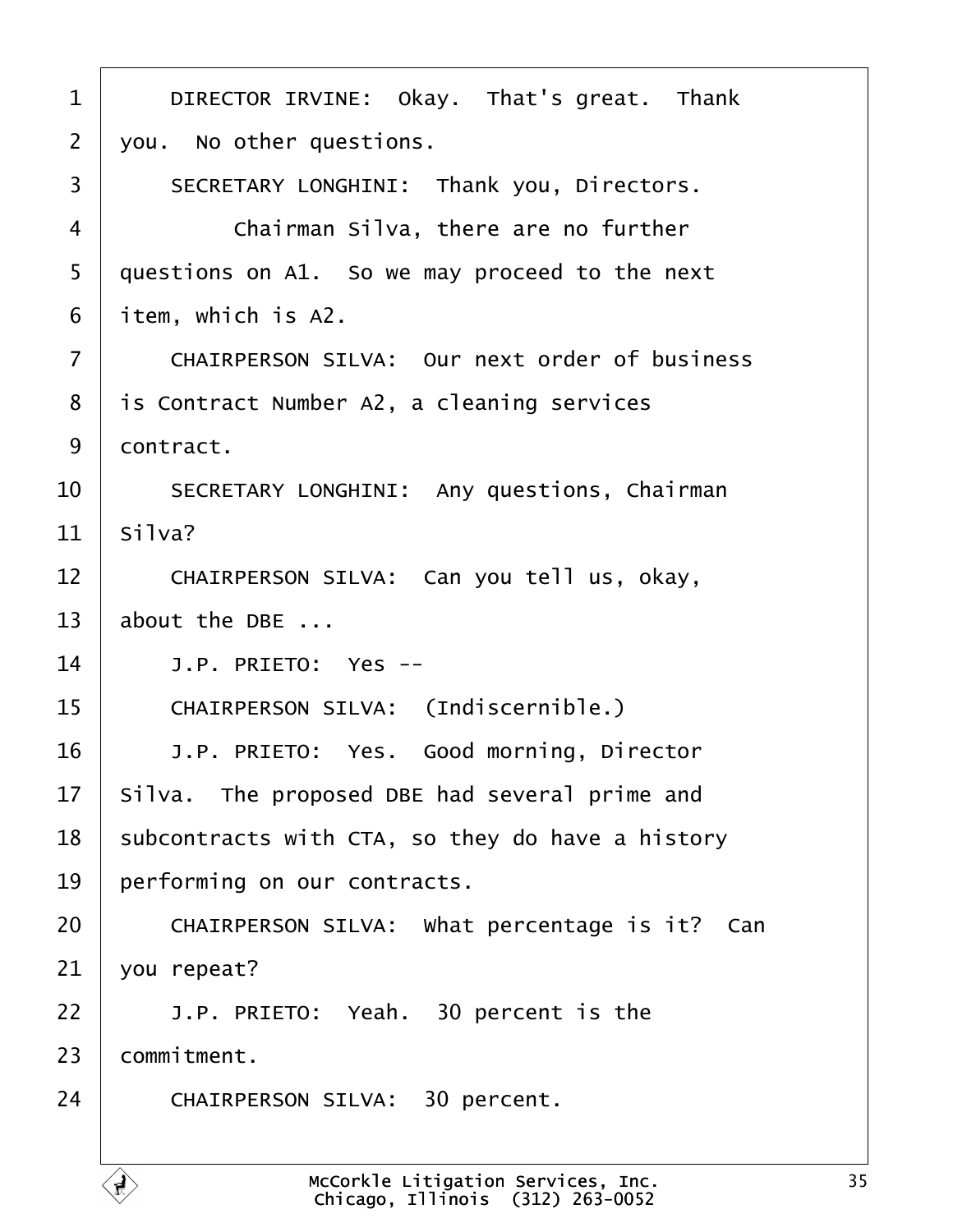<span id="page-35-0"></span>

| $\mathbf{1}$   | J.P. PRIETO: Yes.                                   |
|----------------|-----------------------------------------------------|
| $\overline{2}$ | CHAIRPERSON SILVA: Thank you. And they have         |
| 3              | been complying with that, right?                    |
| $\overline{4}$ | J.P. PRIETO: This is a new contract. So they        |
| 5              | have committed to the 30 percent.                   |
| 6              | CHAIRPERSON SILVA: Okay. Thank you.                 |
| $\overline{7}$ | SECRETARY LONGHINI: Thank you.                      |
| 8              | Director Alva Rosales?                              |
| 9              | DIRECTOR ALVA ROSALES: No. I guess my only          |
| 10             | question is, I'm assuming a lot of the workers are  |
| 11             | located in Chicago, even for the prime? Not         |
| 12             | absolutely, but just double checking.               |
| 13             | ELLEN MCCORMACK: Yes. That is our assumption.       |
| 14             | The employees that they're using had currently been |
| 15             | working on a project located in the Chicagoland     |
| 16             | area. They're no longer needed for that contract,   |
| 17             | so they were furloughed from there. So we -- so     |
| 18             | they're going to be now transitioned to this        |
| 19             | contract. We did ask them, since you're out east,   |
| 20             | are you going to be bringing people in and they     |
| 21             | said no, they will definitely be people from the    |
| 22             | local area.                                         |
| 2 <sup>2</sup> | DIRECTOR ALVA ROSALES: Croat Thank vou              |

23 | DIRECTOR ALVA ROSALES: Great. Thank you,  $24$  | Ellen.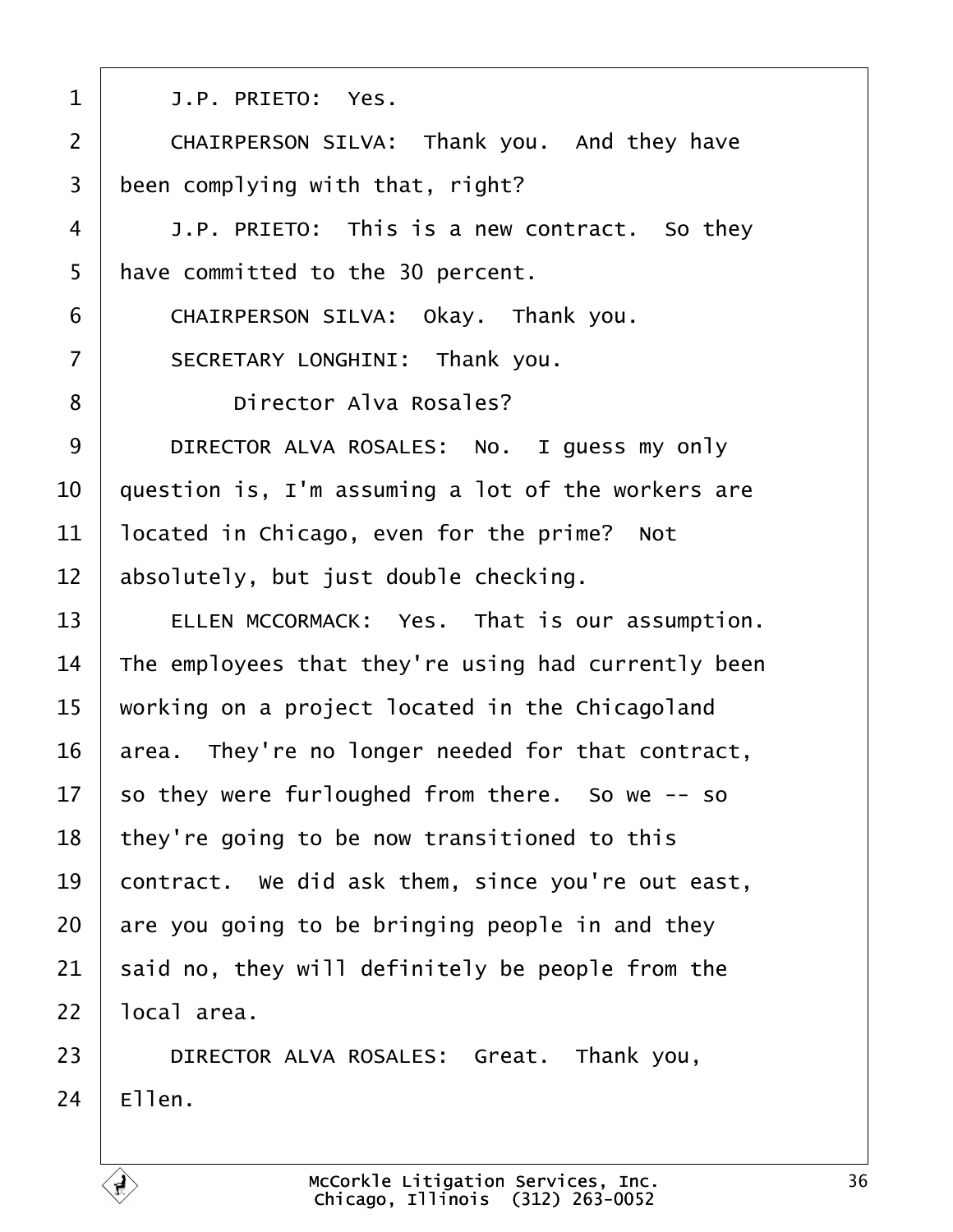<span id="page-36-0"></span>

| $\mathbf{1}$   | SECRETARY LONGHINI: Director Miller, anything?    |
|----------------|---------------------------------------------------|
| $\overline{2}$ | DIRECTOR MILLER: No questions.                    |
| 3              | SECRETARY LONGHINI: Director Jakes?               |
| $\overline{4}$ | DIRECTOR JAKES: No questions, Greg.               |
| 5              | SECRETARY LONGHINI: Thank you.                    |
| 6              | Director Irvine?                                  |
| $\overline{7}$ | DIRECTOR IRVINE: No questions.                    |
| 8              | SECRETARY LONGHINI: All right. Then all the       |
| 9              | questions are finished, Chairman Silva. So we may |
| 10             | proceed to Contract B, as in boy, 1.              |
| 11             | CHAIRPERSON SILVA: Our next order of business     |
| 12             | is Contract Number B1, a change order to an       |
| 13             | electric transit bus contract.                    |
| 14             | SECRETARY LONGHINI: Chairman Silva, any           |
| 15             | questions?                                        |
| 16             | CHAIRPERSON SILVA: No, I don't have questions     |
| 17             | on this.                                          |
| 18             | SECRETARY LONGHINI: Not on this one?              |
| 19             | Director Alva Rosales?                            |
| 20             | DIRECTOR ALVA ROSALES: No questions.              |
| 21             | SECRETARY LONGHINI: Director Miller?              |
| 22             | DIRECTOR MILLER: No questions.                    |
| 23             | SECRETARY LONGHINI: Director Jakes?               |
| 24             | DIRECTOR JAKES: No questions.                     |
|                |                                                   |

É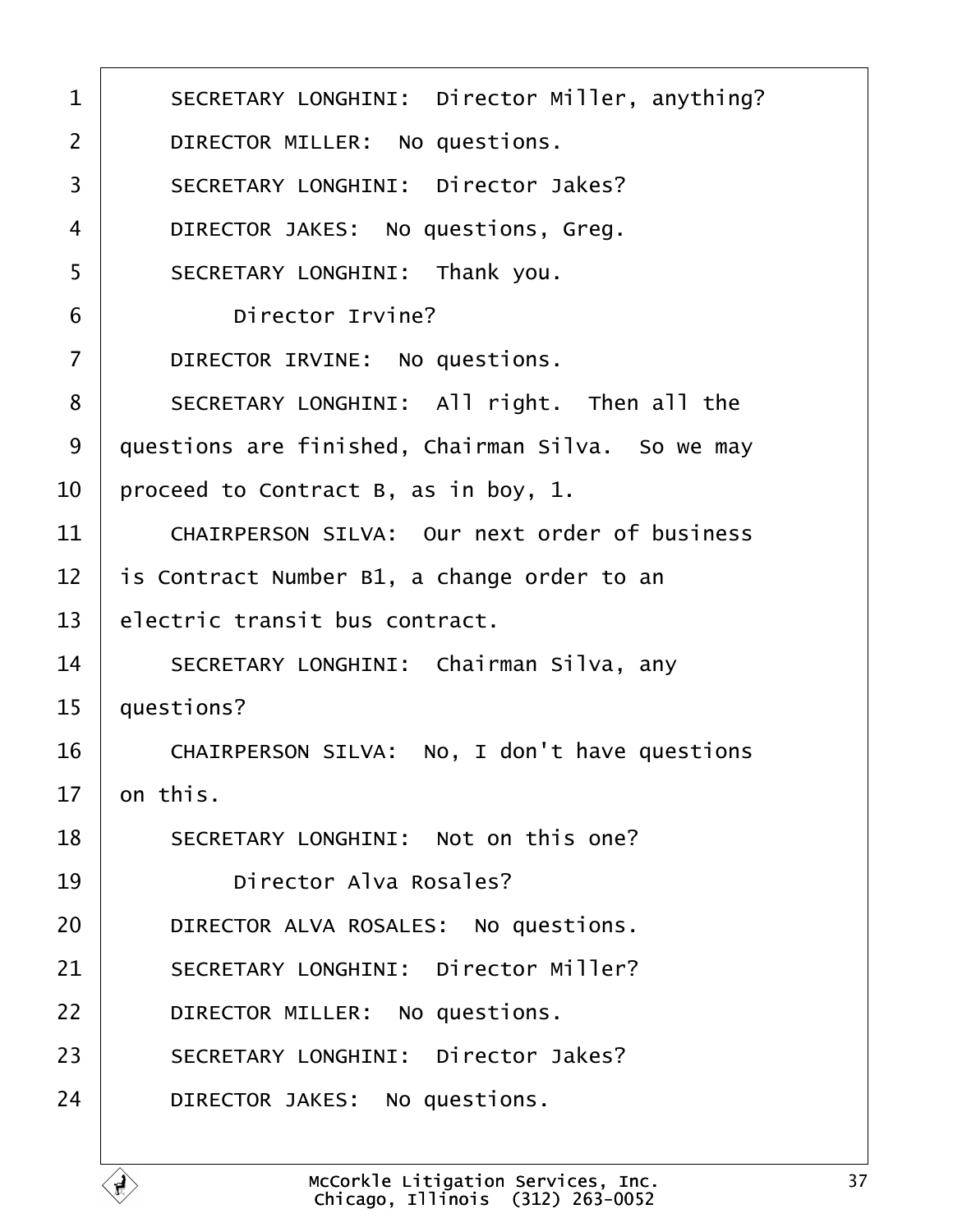<span id="page-37-0"></span>1 | SECRETARY LONGHINI: No questions? 2 Director Irvine? 3 DIRECTOR IRVINE: No questions. 4 SECRETARY LONGHINI: Thank you. ·5· · · · · · Chairman Silva, we're finished with this  $6$  | item, so we may proceed to B2. 7 | CHAIRPERSON SILVA: Our next order of business  $8$  | is Contract Number B2, a change order to a 9 sanitation contract. 10 | SECRETARY LONGHINI: Chairman Silva?  $11$   $\blacksquare$  CHATRPERSON STIVA: Is this and the Contract  $12$  | A2, okay, are they similar contracts? 13 **ELLEN MCCORMACK:** So this contract is for  $14$   $\parallel$  portable restrooms and we are just extending it -- $15$   $\mid$  we're adding additional funds. We went out for  $16$  solicitation and we only got one contractor to  $17$   $\vert$  respond. So we contacted some of the other  $18$  contractors and they told us they hadn't seen it,  $19$  so we're going back out again. But this is for  $20$  portable restrooms -- I'm sorry. B2? 21 CHAIRPERSON SILVA: Yes. 22 ELLEN MCCORMACK: Yes. This is for portable  $23$  restrooms. 24 PRESIDENT CARTER: There is no connection --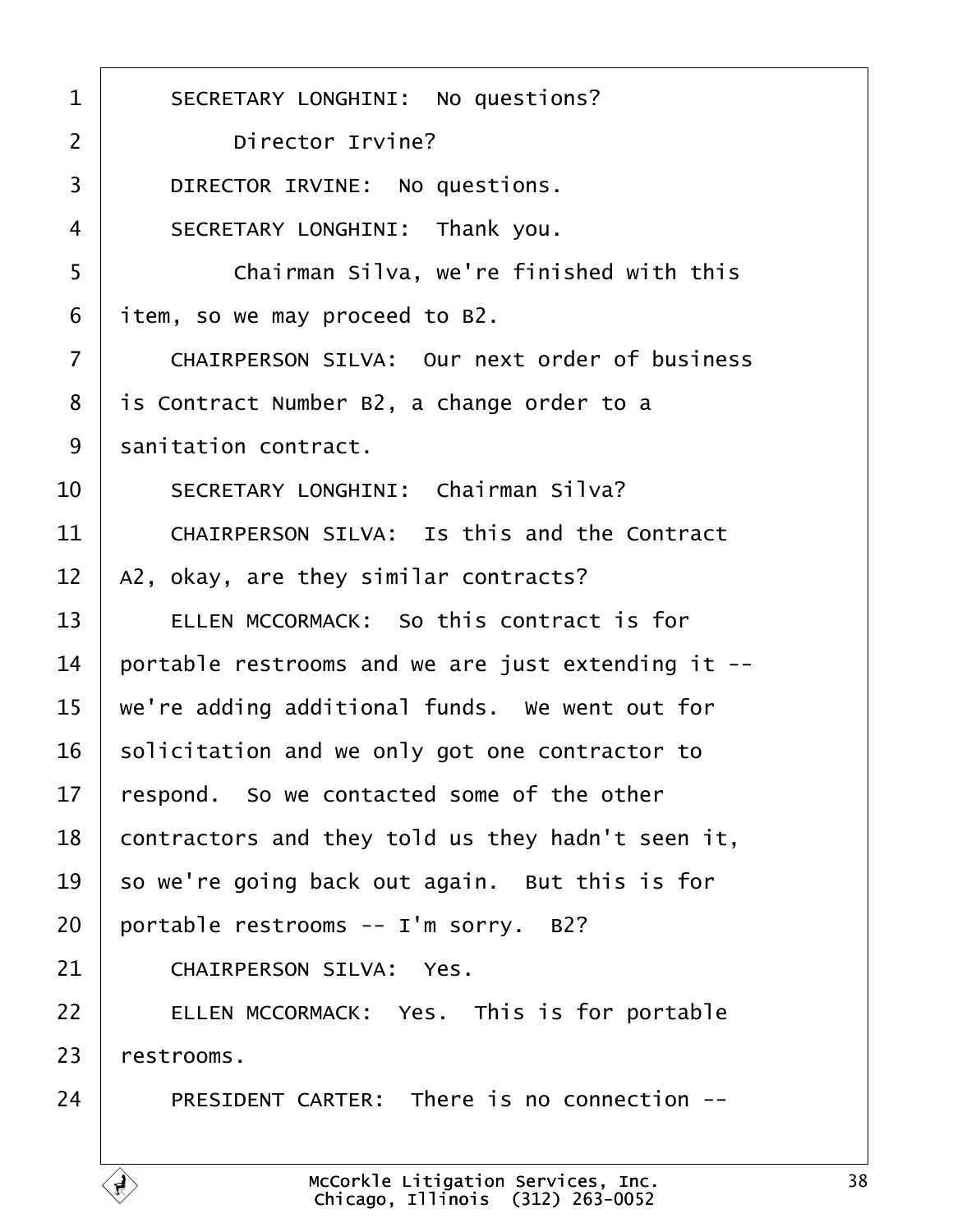<span id="page-38-0"></span>

| $\mathbf{1}$   | CHAIRPERSON SILVA: That --                          |  |  |  |  |  |  |
|----------------|-----------------------------------------------------|--|--|--|--|--|--|
| $\overline{2}$ | (Indiscernible cross-talk.)                         |  |  |  |  |  |  |
| 3              | PRESIDENT CARTER: They're not connected in any      |  |  |  |  |  |  |
| 4              | way.                                                |  |  |  |  |  |  |
| 5              | SECRETARY LONGHINI: Any more questions,             |  |  |  |  |  |  |
| 6              | Chairman Silva?                                     |  |  |  |  |  |  |
| $\overline{7}$ | CHAIRPERSON SILVA: Yeah, is -- Contract B2          |  |  |  |  |  |  |
| 8              | doesn't have a supplier right now or we do?         |  |  |  |  |  |  |
| 9              | ELLEN MCCORMACK: We do have a supplier. It's        |  |  |  |  |  |  |
| 10             | the Service Station, Inc. and that contract is      |  |  |  |  |  |  |
| 11             | coming to an end. So we did go out for a            |  |  |  |  |  |  |
| 12             | procurement, as I said. We are having to rebid it.  |  |  |  |  |  |  |
| 13             | So what we're asking for now is for additional      |  |  |  |  |  |  |
| 14             | funds so we can keep this contractor on until we're |  |  |  |  |  |  |
| 15             | able to procure a new vendor.                       |  |  |  |  |  |  |
| 16             | CHAIRPERSON SILVA: Okay. Thank you.                 |  |  |  |  |  |  |
| 17             | SECRETARY LONGHINI: Thank you, Ellen.               |  |  |  |  |  |  |
| 18             | Director Alva Rosales?                              |  |  |  |  |  |  |
| 19             | DIRECTOR ALVA ROSALES: No questions.                |  |  |  |  |  |  |
| 20             | SECRETARY LONGHINI: Director Miller?                |  |  |  |  |  |  |
| 21             | DIRECTOR MILLER: No questions.                      |  |  |  |  |  |  |
| 22             | SECRETARY LONGHINI: Director Jakes?                 |  |  |  |  |  |  |
| 23             | DIRECTOR JAKES: No questions.                       |  |  |  |  |  |  |
| 24             | SECRETARY LONGHINI: Director Irvine?                |  |  |  |  |  |  |

É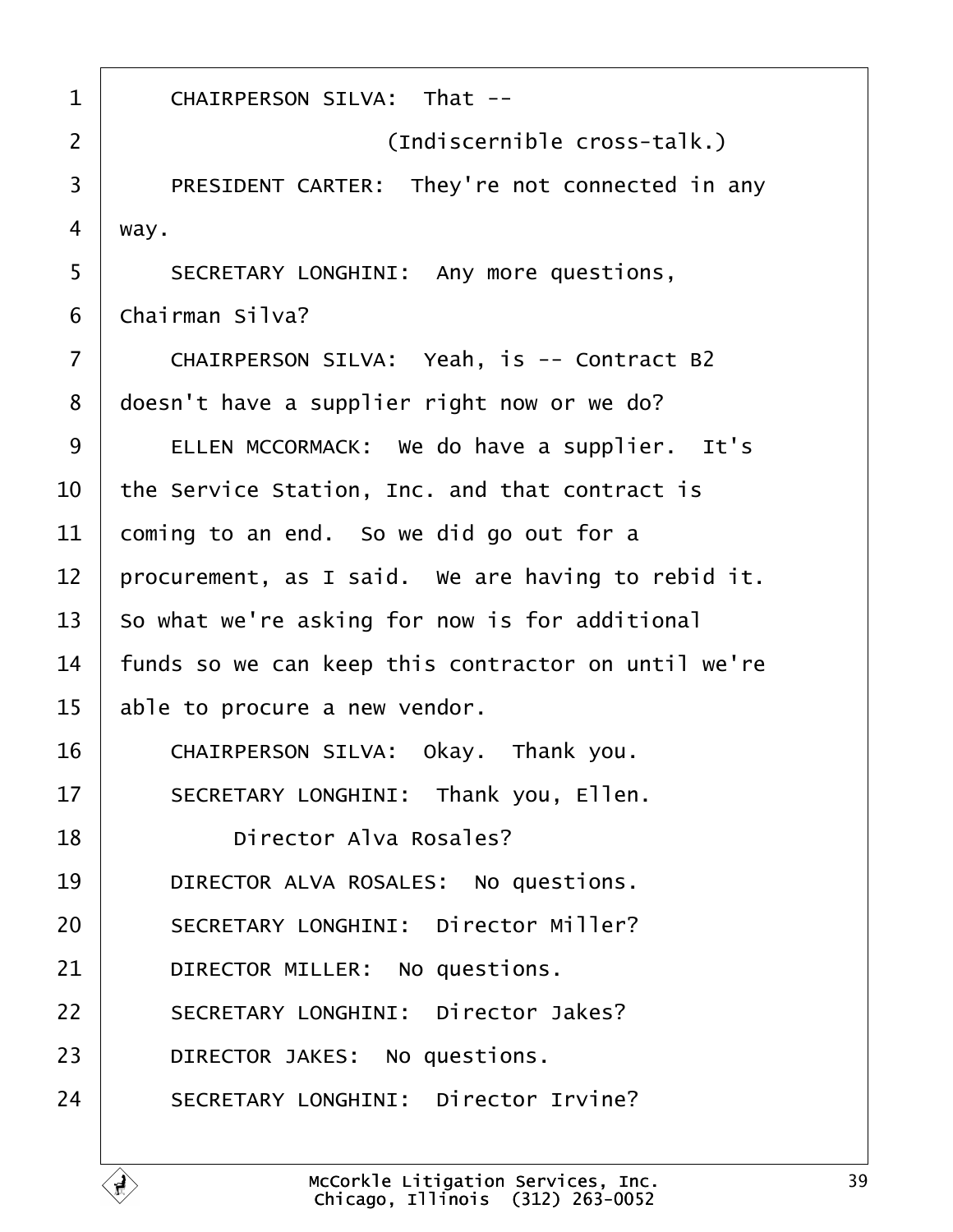<span id="page-39-0"></span>

| $\mathbf 1$    | DIRECTOR IRVINE: No questions.                    |  |  |  |  |  |  |
|----------------|---------------------------------------------------|--|--|--|--|--|--|
| $\overline{2}$ | SECRETARY LONGHINI: We're finished with B2,       |  |  |  |  |  |  |
| 3              | Chairman Silva, so we may proceed to B3.          |  |  |  |  |  |  |
| $\overline{4}$ | CHAIRPERSON SILVA: Our final order of business    |  |  |  |  |  |  |
| 5              | today is Contract Number B3, a change order to a  |  |  |  |  |  |  |
| 6              | fire prevention contract.                         |  |  |  |  |  |  |
| $\overline{7}$ | SECRETARY LONGHINI: Chairman Silva?               |  |  |  |  |  |  |
| 8              | CHAIRPERSON SILVA: No. No questions.              |  |  |  |  |  |  |
| 9              | SECRETARY LONGHINI: Director Alva Rosales?        |  |  |  |  |  |  |
| 10             | DIRECTOR ALVA ROSALES: No questions.              |  |  |  |  |  |  |
| 11             | SECRETARY LONGHINI: Director Miller?              |  |  |  |  |  |  |
| 12             | DIRECTOR MILLER: No questions.                    |  |  |  |  |  |  |
| 13             | SECRETARY LONGHINI: Director Jakes?               |  |  |  |  |  |  |
| 14             | DIRECTOR JAKES: No questions.                     |  |  |  |  |  |  |
| 15             | SECRETARY LONGHINI: Director Irvine?              |  |  |  |  |  |  |
| 16             | DIRECTOR IRVINE: No questions.                    |  |  |  |  |  |  |
| 17             | SECRETARY LONGHINI: Finished with the             |  |  |  |  |  |  |
| 18             | contracts then. Chairman Silva, we may proceed to |  |  |  |  |  |  |
| 19             | 6A.                                               |  |  |  |  |  |  |
| 20             | CHAIRPERSON SILVA: If there are no further        |  |  |  |  |  |  |
| 21             | questions on the contracts, may I have leave to   |  |  |  |  |  |  |
| 22             | place all five contracts on the omnibus?          |  |  |  |  |  |  |
| 23             | DIRECTOR JAKES: So moved.                         |  |  |  |  |  |  |
| 24             | DIRECTOR MILLER: Second.                          |  |  |  |  |  |  |
|                |                                                   |  |  |  |  |  |  |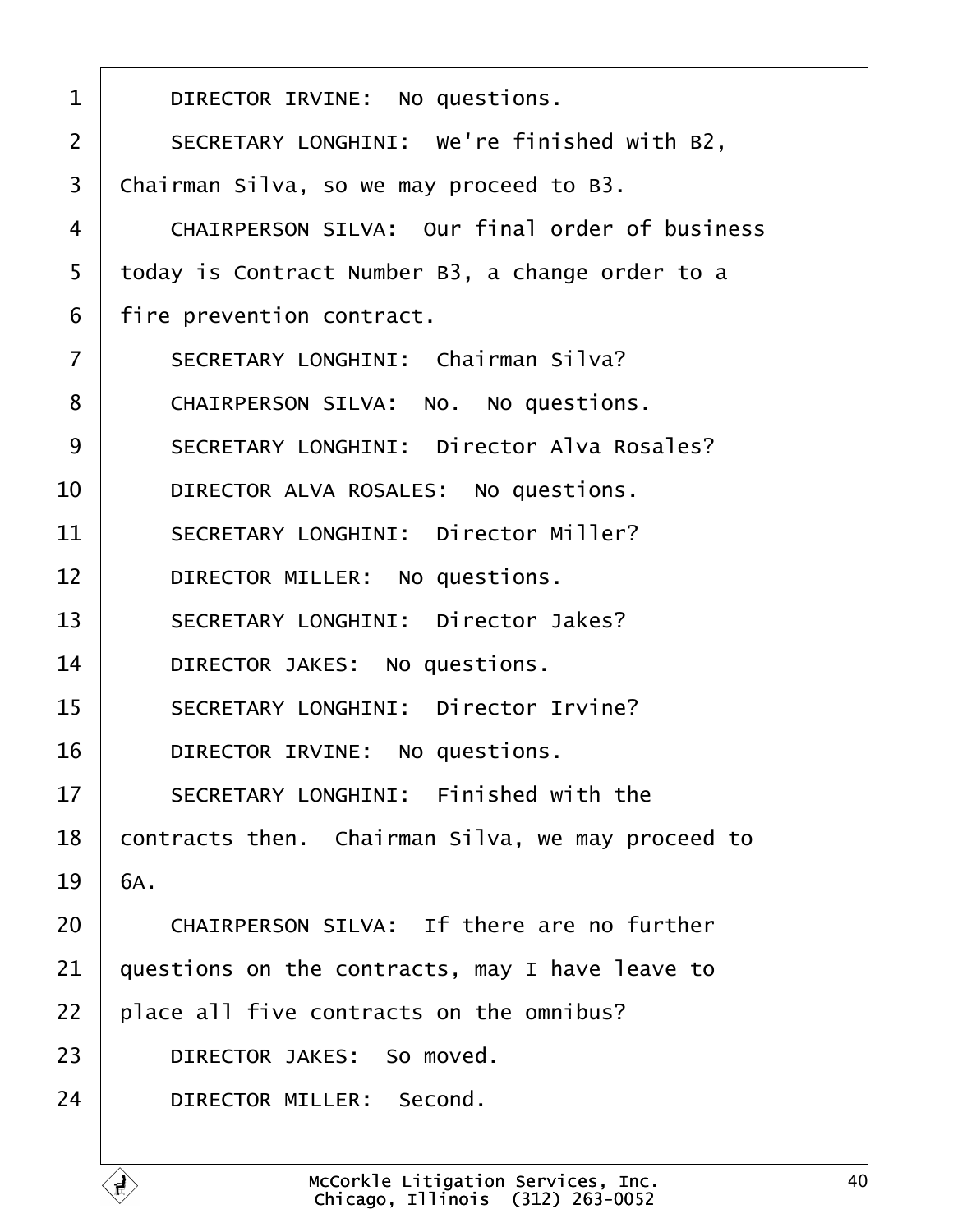<span id="page-40-0"></span>1 | SECRETARY LONGHINI: Moved and seconded by 2 | Directors Jakes and Miller. Chairman, you may 3 proceed to Number 6B. 4 CHAIRPERSON SILVA: Since there is no further 5 | business to come before the Committee, may I have a  $6$   $\mid$  motion to approve the omnibus and recommend the  $7$   $\mid$  omnibus for board approval? 8 | DIRECTOR JAKES: So moved. 9 DIRECTOR MILLER: Second. 10 SECRETARY LONGHINI: Motion was moved by  $11$  | Director Miller, seconded by Director Jakes. I  $12$   $\mid$  will now take a roll --13 DIRECTOR MILLER: Reverse it. 14 DIRECTOR JAKES: Greg, reverse is it. 15 | SECRETARY LONGHINI: Oh, reverse it. It was  $16$   $\mid$  Director Jakes moved it and Director Miller 17 | seconded it, correct? 18 DIRECTOR MILLER: Yes. 19 SECRETARY LONGHINI: Okay. Thank you. Let's  $20$  see if I can get the five of you correct here.  $21$   $\vert$  Director Miller? 22 DIRECTOR MILLER: Yes. 23 SECRETARY LONGHINI: Director Jakes? 24 DIRECTOR JAKES: Yes.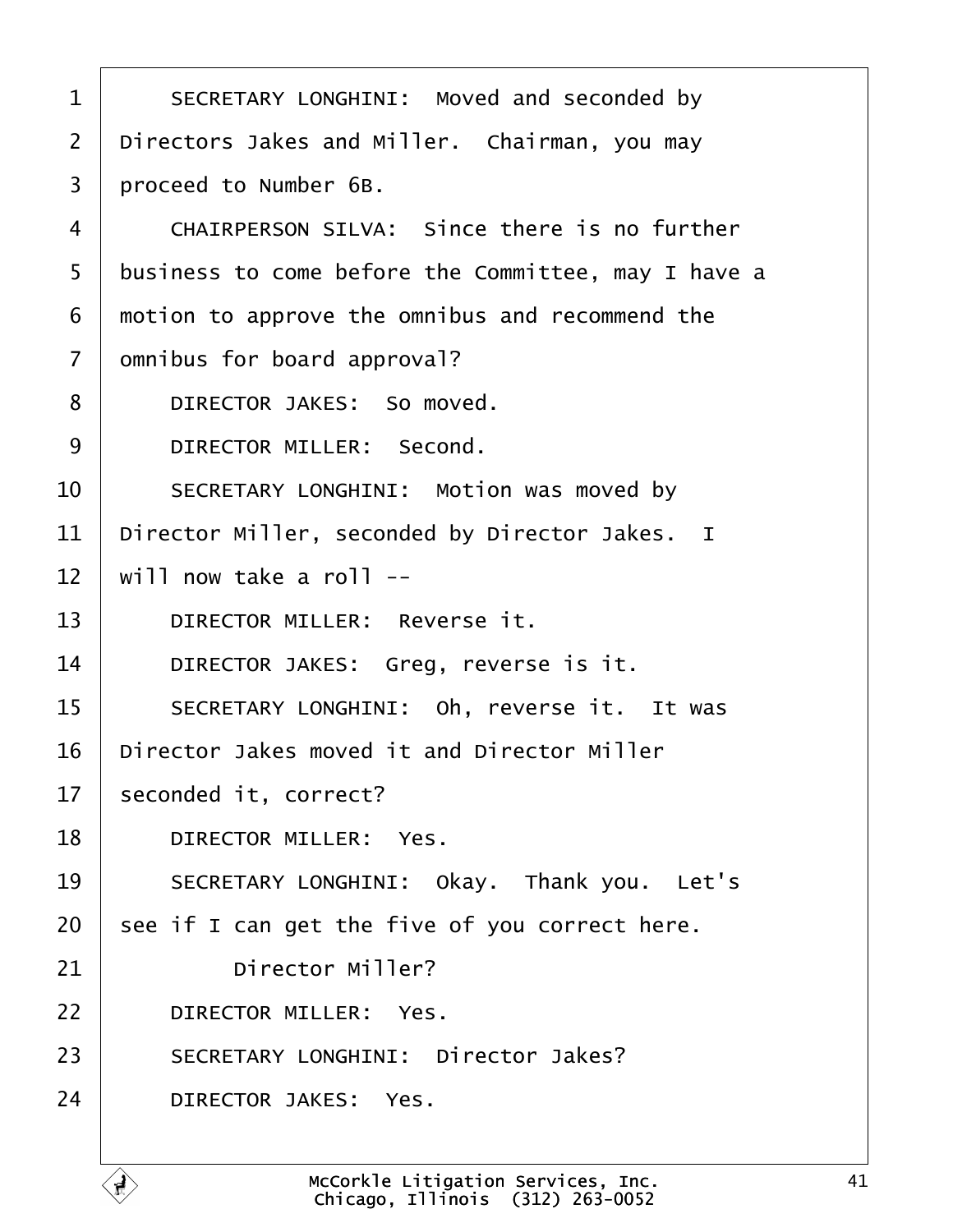<span id="page-41-0"></span>

| $\mathbf 1$       | SECRETARY LONGHINI: Director Irvine?              |  |  |  |  |  |  |
|-------------------|---------------------------------------------------|--|--|--|--|--|--|
| $\overline{2}$    | DIRECTOR IRVINE: Yes.                             |  |  |  |  |  |  |
| 3                 | SECRETARY LONGHINI: Director Alva Rosales?        |  |  |  |  |  |  |
| $\overline{4}$    | DIRECTOR ALVA ROSALES: Yes.                       |  |  |  |  |  |  |
| 5                 | SECRETARY LONGHINI: Chairman Silva?               |  |  |  |  |  |  |
| 6                 | CHAIRPERSON SILVA: Yes.                           |  |  |  |  |  |  |
| $\overline{7}$    | SECRETARY LONGHINI: All right. That motion is     |  |  |  |  |  |  |
| 8                 | approved with five yes votes, sir. So we may      |  |  |  |  |  |  |
| 9                 | proceed to Number 7 of the agenda.                |  |  |  |  |  |  |
| 10                | CHAIRPERSON SILVA: Finally, may I have a          |  |  |  |  |  |  |
| 11                | motion to adjourn?                                |  |  |  |  |  |  |
| $12 \overline{ }$ | DIRECTOR JAKES: So moved.                         |  |  |  |  |  |  |
| 13                | DIRECTOR MILLER: Second.                          |  |  |  |  |  |  |
| 14                | SECRETARY LONGHINI: Moved by Director Jakes,      |  |  |  |  |  |  |
| 15                | seconded by Director Miller. Let's take the vote. |  |  |  |  |  |  |
| 16                | Director Miller?                                  |  |  |  |  |  |  |
| 17                | DIRECTOR MILLER: Yes.                             |  |  |  |  |  |  |
| 18                | SECRETARY LONGHINI: Director Jakes?               |  |  |  |  |  |  |
| 19                | DIRECTOR JAKES: Yes.                              |  |  |  |  |  |  |
| 20                | SECRETARY LONGHINI: Director Irvine?              |  |  |  |  |  |  |
| 21                | DIRECTOR IRVINE: Yes.                             |  |  |  |  |  |  |
| 22                | SECRETARY LONGHINI: Director Alva Rosales?        |  |  |  |  |  |  |
| 23                | DIRECTOR ALVA ROSALES: Yes.                       |  |  |  |  |  |  |
| 24                | SECRETARY LONGHINI: Chairman Silva?               |  |  |  |  |  |  |
|                   |                                                   |  |  |  |  |  |  |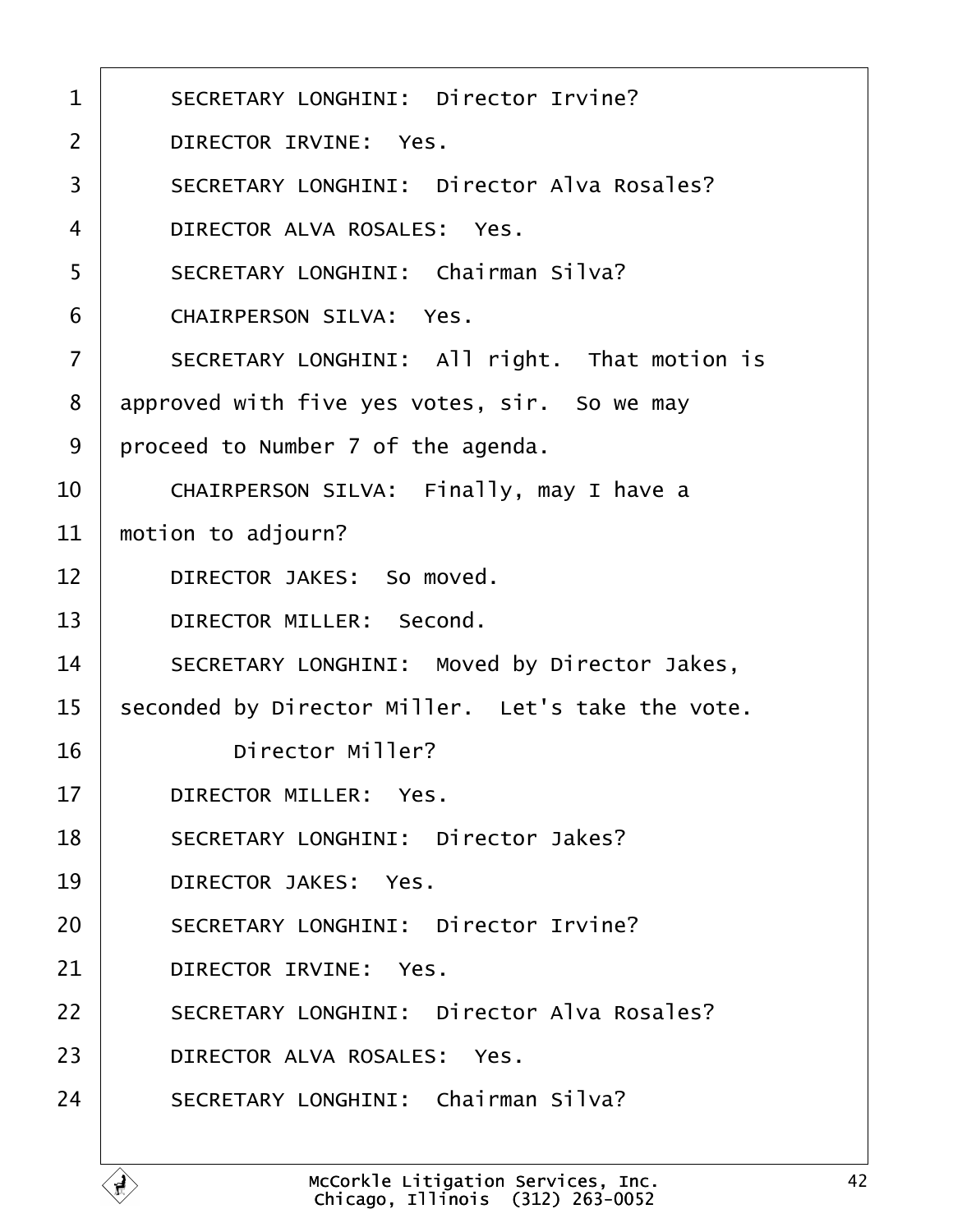<span id="page-42-0"></span>

| $\mathbf 1$             | CHAIRPERSON SILVA: Yes.                                                      |  |  |  |  |  |  |  |  |
|-------------------------|------------------------------------------------------------------------------|--|--|--|--|--|--|--|--|
| $\overline{2}$          | SECRETARY LONGHINI: That motion is approved                                  |  |  |  |  |  |  |  |  |
| $\overline{\mathbf{3}}$ | with five yes votes. So we are adjourned.                                    |  |  |  |  |  |  |  |  |
| $\overline{4}$          | (Meeting adjourned at                                                        |  |  |  |  |  |  |  |  |
| 5                       | 10:16 a.m.                                                                   |  |  |  |  |  |  |  |  |
| 6                       |                                                                              |  |  |  |  |  |  |  |  |
| $\overline{7}$          |                                                                              |  |  |  |  |  |  |  |  |
| 8                       |                                                                              |  |  |  |  |  |  |  |  |
| 9                       |                                                                              |  |  |  |  |  |  |  |  |
| 10                      |                                                                              |  |  |  |  |  |  |  |  |
| 11                      |                                                                              |  |  |  |  |  |  |  |  |
| 12                      |                                                                              |  |  |  |  |  |  |  |  |
| 13                      |                                                                              |  |  |  |  |  |  |  |  |
| 14                      |                                                                              |  |  |  |  |  |  |  |  |
| 15                      |                                                                              |  |  |  |  |  |  |  |  |
| 16                      |                                                                              |  |  |  |  |  |  |  |  |
| 17                      |                                                                              |  |  |  |  |  |  |  |  |
| 18                      |                                                                              |  |  |  |  |  |  |  |  |
| 19                      |                                                                              |  |  |  |  |  |  |  |  |
| 20                      |                                                                              |  |  |  |  |  |  |  |  |
| 21                      |                                                                              |  |  |  |  |  |  |  |  |
| 22                      |                                                                              |  |  |  |  |  |  |  |  |
| 23                      |                                                                              |  |  |  |  |  |  |  |  |
| 24                      |                                                                              |  |  |  |  |  |  |  |  |
|                         |                                                                              |  |  |  |  |  |  |  |  |
|                         | McCorkle Litigation Services, Inc.<br>Chicago, Illinois (312) 263-0052<br>43 |  |  |  |  |  |  |  |  |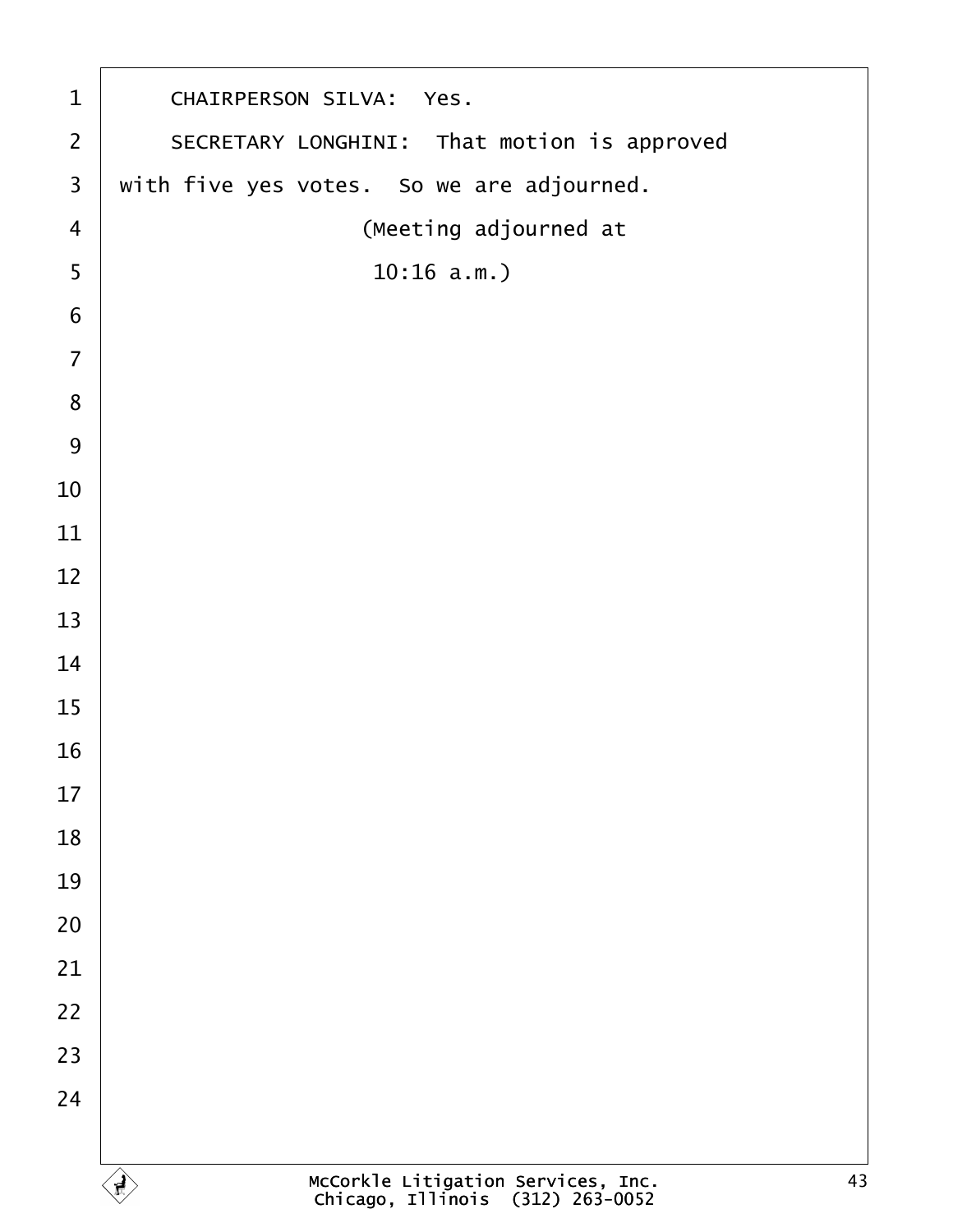1 | STATE OF ILLINOIS ) ·2· · · · · · · · · · · )· SS: 3 COUNTY OF C O O K ) 5 | Tabitha Watson, being first duly sworn, on oath says that she is a court reporter doing business in the State of Illinois and that she 8 | reported in shorthand the proceedings of said | meeting via videoconference and that the foregoing  $\vert$  is a true and correct transcript of her shorthand  $\pm$  notes so taken as aforesaid and contains the proceedings given at said meeting on said date via 13 | videoconference.  $\bigcup_{15}$   $\bigcup$  abtroguation **I Certified Shorthand Reporter**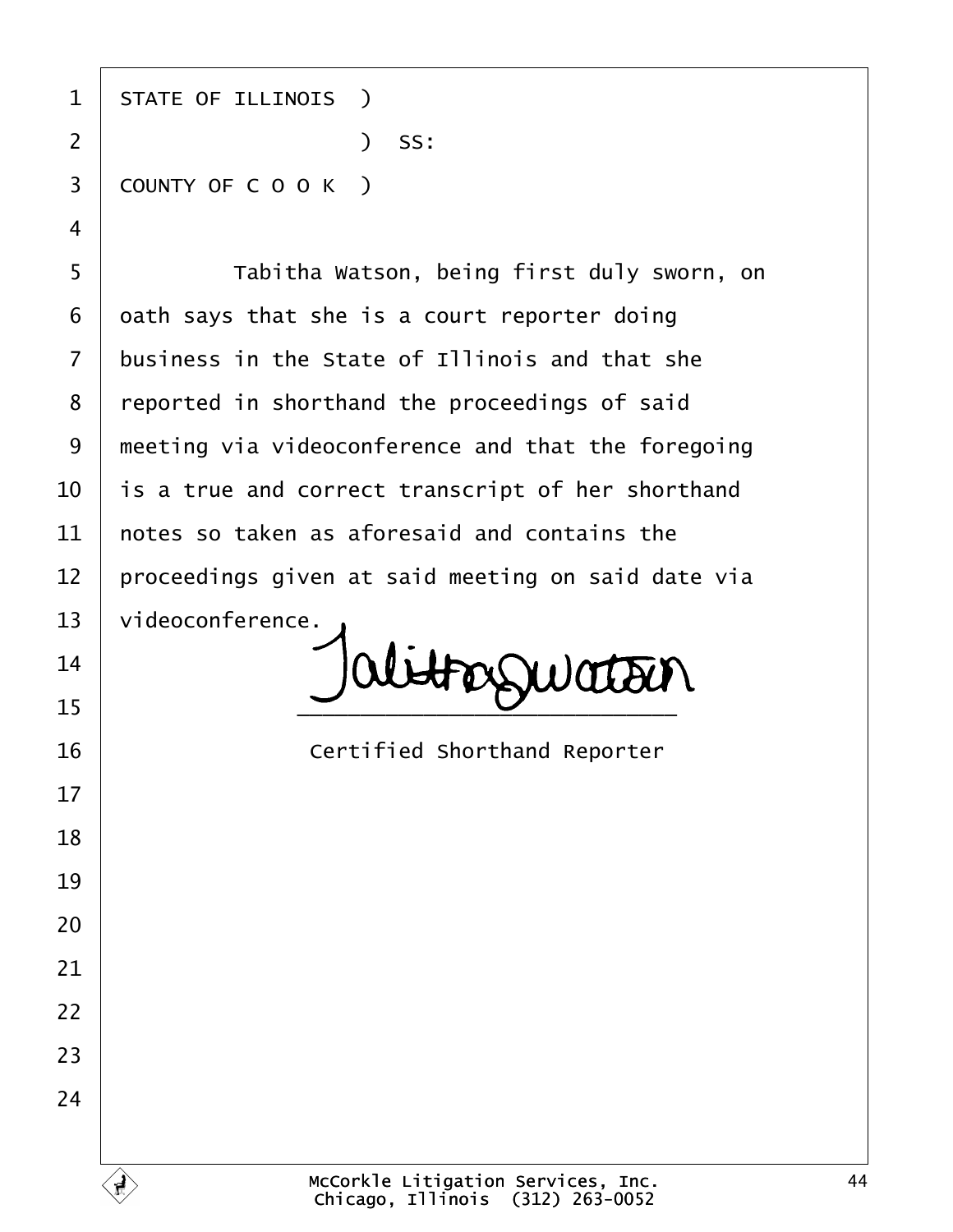|                    | 2-terabyte                  | 8-terabyte                     | alerts                                  |                                              | buoy                                         |
|--------------------|-----------------------------|--------------------------------|-----------------------------------------|----------------------------------------------|----------------------------------------------|
| \$                 | 25:6                        | 25:11,14                       | 24:8                                    | в                                            | 23:20 34:13,17,20                            |
| \$1.2              | 20<br>9:8 10:2 30:2         | 800,000<br>7:10                | all-electric<br>27:23 28:2 29:13        | <b>B1</b>                                    | bus<br>15:15 20:6,13,19                      |
| 7:15               | 2002                        |                                | allocated                               | 37:12                                        | 22:11 23:7,15,18,21                          |
| \$112              | 20:20                       | 9                              | 14:23 15:3                              | <b>B2</b>                                    | 24:1,4,15,22 25:13                           |
| 9:10<br>\$115      | 2004<br>17:23               | 9.5                            | allocation<br>9:19 10:1                 | 38:6,8,20 39:7 40:2<br>B3                    | 26:2 27:7,21,23<br>28:2,9,14 29:13           |
| 18:13              | 2018                        | 23:13                          | allowed                                 | 40:3,5                                       | 30:1,7 31:11 34:21,                          |
| \$19               | 18:1                        |                                | 8:8 9:21                                | back                                         | 24 37:13<br>buses                            |
| 8:3<br>\$2         | 2020<br>8:17 9:24 10:16     | Α                              | allowing<br>18:6                        | 10:12 11:20 23:11,<br>18 27:12 33:1,11       | 22:21,24 23:8,20,24                          |
| 8:22               | 2021                        | a.m.                           | Alva                                    | 38:19                                        | 24:5,10 25:1 26:21,                          |
| \$2.05             | 3:4,8,10,23 4:16            | 43:5                           | 4:8,9 5:4,5 12:11,12                    | <b>Based</b>                                 | 22 27:2,17,20,21,24<br>28:19,20,21,23 29:1,  |
| 10:13<br>\$2.25    | 8:20 9:21,24 10:15<br>20:23 | А1<br>22:9,11 35:5             | 13:19 18:24 19:1,5<br>21:13,14 30:21,22 | 25:18<br>basically                           | 11,21,24 30:2,3,9,                           |
| 10:15              | 2022                        | A2                             | 31:8,13,16 32:1                         | 16:19 27:11 33:10,                           | 10,11,15,19,23 32:6,                         |
| \$2.67             | 21:4<br>2023                | 35:6,8 38:12                   | 36:8,9,23 37:19,20<br>39:18,19 40:9,10  | 14                                           | 11, 12, 17, 20 33: 8, 11,<br>12 34:2,8,15,18 |
| 10:16<br>\$20      | 21:5                        | absolutely<br>36:12            | 42:3,4,22,23                            | basis<br>6:19 7:2 9:10                       | business                                     |
| 8:2                | 2024                        | access                         | amended                                 | begin                                        | 4:14 5:11 17:7 20:3<br>22:10 35:7 37:11      |
| \$3                | 20:23                       | 24:3 31:4,14,17                | 3:15<br>amount                          | 3:19                                         | 38:7 40:4 41:5                               |
| 8:21<br>\$30       |                             | accessibility<br>31:1          | 11:23                                   | beginning<br>9:24                            | buy                                          |
| 6:18               | 3                           | accommodate                    | angle                                   | beneficial                                   | 10:20 28:18,22<br>30:19                      |
| \$32               | 30                          | 28:13                          | 23:12,13<br>angles                      | 26:19                                        | buying                                       |
| 5:19<br>\$33       | 25:13 30:3 35:22,24<br>36:5 | Act<br>3:16 9:14,19 13:23      | 23:13                                   | benefit<br>30:12,13                          | 29:6,24                                      |
| 8:5                | 31                          | 14:3                           | annual                                  | <b>Beverly</b>                               | C                                            |
| \$350              | 23:10<br>31st               | actual                         | 21:4<br>anticipate                      | 18:7                                         |                                              |
| 6:16<br>\$36       | 20:23                       | 21:3<br>ADA                    | 12:17 15:24                             | big<br>30:17 31:20                           | call<br>3:234:1                              |
| 6:10               | 32                          | 34:9                           | anticipating                            | Bill                                         | camera                                       |
| \$380              | 8:5<br>37                   | add                            | 12:2<br>anticipation                    | 17:14 18:14,18,22<br>19:4 29:3               | 25:6                                         |
| 6:20<br>\$4        | 9:7                         | 13:11 26:17<br>added           | 14:11                                   | bit                                          | cameras                                      |
| 5:23               | 3rd                         | 10:17                          | approval<br>4:15 17:15 19:21            | 10:11,18 33:16                               | 25:2,8,11 31:2,3<br>capacity                 |
| \$4.3<br>7:13      | 3:3                         | adding                         | 20:21 22:3 41:7                         | bleeding<br>9:12                             | 11:16 25:4,14 28:10,                         |
| \$45               | 4                           | 38:15<br>addition              | approve                                 | blind                                        | 12 29:16<br><b>CARES</b>                     |
| 9:16               |                             | 9:22                           | 4:16 41:6<br>approved                   | 24:17                                        | 6:11 8:9 9:11,14,19,                         |
| \$450<br>9:18      | 4<br>17:6 19:18             | additional<br>12:18 13:9 38:15 | 5:8 13:4 42:8 43:2                      | Blue<br>20:14                                | 23 13:22                                     |
| \$6                | 4.4                         | 39:13                          | approximately                           | board                                        | carries<br>20:17                             |
| 8:23               | 7:4                         | address                        | 5:17<br>April                           | 3:3,6,7 13:4 14:2,12,<br>16 19:21 20:21 22:3 | carry                                        |
| \$7<br>8:19        | 450<br>34:18                | 3:12 14:9 16:7<br>adjourn      | 20:22                                   | 23:18 41:7                                   | 9:21                                         |
| \$8                |                             | 42:11                          | area                                    | bolster                                      | carrying<br>14:10                            |
| 7:22               | 5                           | adjourned                      | 23:5,10 24:1,20 29:1<br>36:16,22        | 6:1<br>bolstered                             | carryover                                    |
| \$817<br>9:19 10:3 | 5                           | 43:3,4<br>adjustments          | areas                                   | 10:4                                         | 10:2<br>Carter                               |
|                    | 19:15 20:2                  | 7:3                            | 24:22 25:10                             | Bonds                                        | 11:11 12:21 14:1                             |
| 1                  | 5.7                         | administrative                 | arena<br>11:19                          | 22:17,18,19 26:17<br>31:5,9,15,24 32:3,14    | 15:2,11,17 16:12                             |
| 1                  | 8:23<br>50                  | 16:17<br>advertisement         | arrears                                 | 33:23 34:5,16                                | 26:7 27:20 29:17<br>33:6,20 38:24 39:3       |
| 37:10              | 9:7                         | 23:2                           | 8:15<br>Assets                          | Bonds'                                       | carve                                        |
| 1.6                | 55<br>9:18                  | advertisers<br>6:3,4           | 17:10,18                                | 33:7<br>bottom                               | 6:6                                          |
| 23:12<br>10        | 5th                         | advertising                    | assuming                                | 24:16                                        | case<br>32:7                                 |
| 3:23               | 3:10                        | 6:7                            | 36:10<br>assumption                     | bought<br>34:18                              | category                                     |
| 10:16<br>43:5      |                             | <b>Advisory</b><br>34:9        | 36:13                                   | boy                                          | 15:19<br>center                              |
| 10th               | 6                           | afford                         | attributed                              | 37:10                                        | 20:18 31:14                                  |
| 3:7                | 6A                          | 10:21                          | 8:20<br>audible                         | briefing<br>31:21                            | Chair                                        |
| 13<br>4:16         | 40:19<br>6В                 | aqenda<br>5:10 17:6 19:18 42:9 | 24:20 30:24                             | bringing                                     | 20:8<br>Chairman                             |
| 180-days'          | 41:3                        | aggregate                      | Audit                                   | 26:20 36:20                                  | 3:19 4:10 5:6 12:7                           |
| 18:11              |                             | 9:9                            | 3:5,20,24<br>Authority                  | brings<br>34:22                              | 17:4 19:12,16 20:1,8                         |
| 1В<br>11:24 15:18  | $\overline{7}$              | aggressive<br>5:24             | 17:12                                   | brink                                        | 21:24 22:7,12 26:7<br>35:4,10 37:9,14        |
| 1C                 | $\overline{7}$              | agreement                      | authorize<br>20:11                      | 16:5                                         | 38:5,10 39:6 40:3,7,                         |
| 12:1               | 7:22 42:9                   | 17:9,17,24 18:1,3,5,<br>8 20:5 | authorizing                             | budget<br>3:6,20,24 5:20,21                  | 18 41:2 42:5,24<br><b>CHAIRPERSON</b>        |
| 1st<br>20:22       | 7(e)<br>3:16                | ahead                          | 17:8,16 20:4                            | 6:11,17,21 7:6,12,                           | 3:22 4:11,14 5:7,11                          |
|                    |                             | 15:16                          | Avon<br>20:6,12,14                      | 15, 19 8:1 12:22<br>13:17 14:9,18            | 10:24 11:9 12:5,8                            |
| $\mathbf{2}$       | 8                           | alarm<br>24:8,21               | aware                                   | build                                        | 14:24 15:6 16:10,23<br>17:7 18:13,16,20,23   |
| $\mathbf{2}$       | 8                           | alert                          | 12:24                                   | 29:16                                        | 19:14,19 20:3 21:10                          |
| 21:4               | 25:4                        | 24:14,18                       |                                         | building<br>29:4                             | 22:1,10,14 27:16<br>29:15 30:20 35:7,12,     |
|                    |                             |                                |                                         |                                              |                                              |
|                    |                             |                                |                                         |                                              |                                              |
|                    |                             |                                |                                         |                                              |                                              |

 $\begin{picture}(20,5) \put(0,0){\line(1,0){155}} \put(15,0){\line(1,0){155}} \put(15,0){\line(1,0){155}} \put(15,0){\line(1,0){155}} \put(15,0){\line(1,0){155}} \put(15,0){\line(1,0){155}} \put(15,0){\line(1,0){155}} \put(15,0){\line(1,0){155}} \put(15,0){\line(1,0){155}} \put(15,0){\line(1,0){155}} \put(15,0){\line(1,0){155}} \put$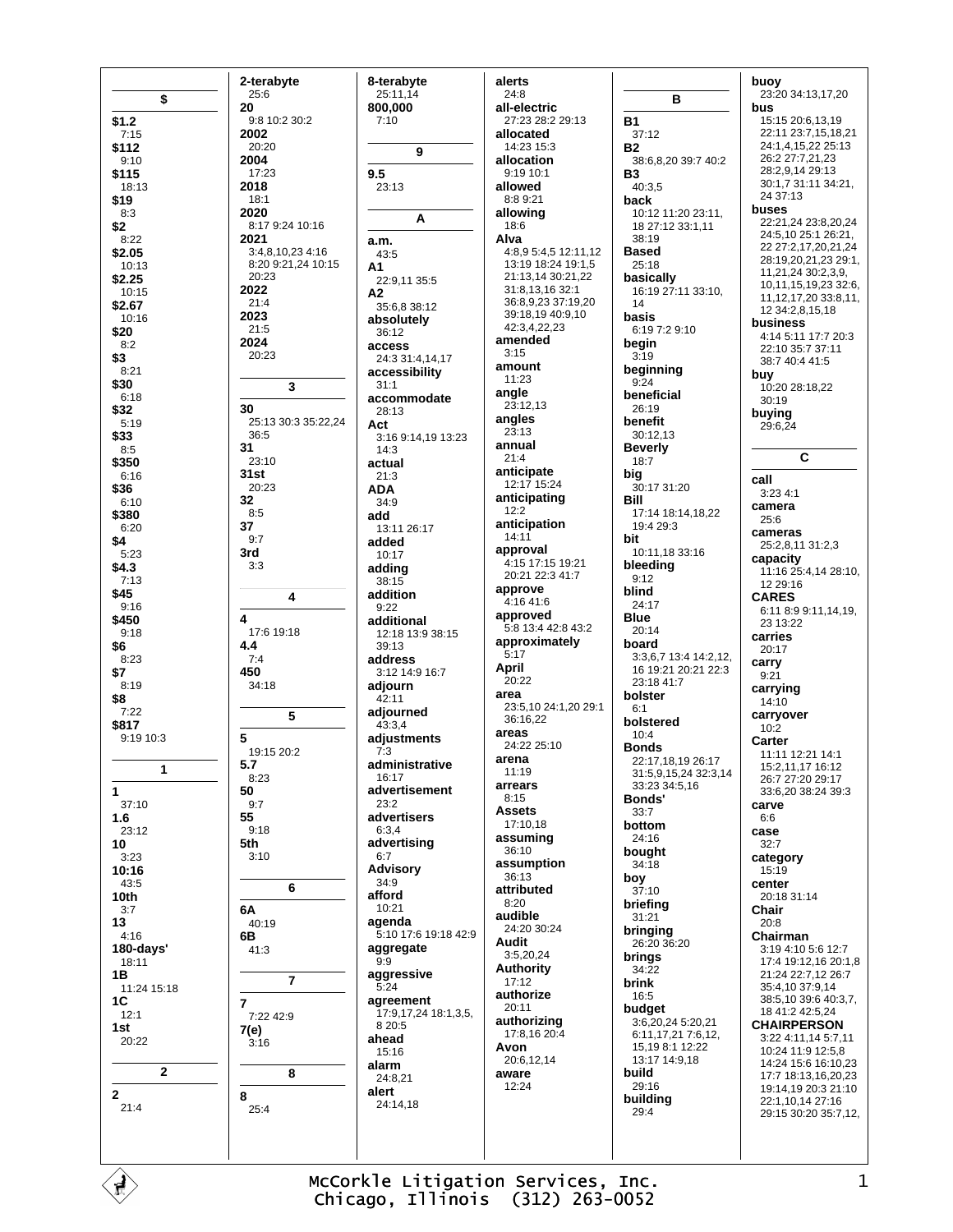15.20.24 36:2.6 37:11,16 38:7,11,21 39:1,7,16 40:4,8,20 41:4 42:6,10 43:1 challenge  $30.18$ chance 34:10 change 12:3 27:17 32:18 37:12 38:8 40:5 changed  $3·4$ charge  $14:24$ charging 28:24 29:4.20 check 34:10 checking  $36:12$ Chicago 3:3 15:21,22 17:10, 17,23 20:19 36:11 Chicagoland 21:9 36:15 Chief 5:14 17:14 20:9  $22.1619$ city 11:13,20 15:21 17:9, 17,23 18:6,8,15 34:2 Civic 20:5.12.24 clarify  $33:7$ class  $34.2$ clean 31:18,19 cleaner  $30:11$ cleaning  $32:8,10,15,1635:8$ close  $11:4$ code  $13:4$ collaboratively  $15.21$ collect  $33:11$ collected  $21:2$ combination  $19.2$ comfortable 18:20 comment 13:20 comments  $32:2$ commitment 27:9 35:23 committed  $36.5$ committee 3:5,21,24 4:13,15 34:9 41:5 commodities  $10:8$ common 34:15 compared  $29:24$ complete  $28.6$ complying  $36:3$ 

É

component 6:11 9:11 concern  $16.7$ concerned  $15:1214$ concludes 10:22 conduct  $13.4$ **Congress**  $14:4$ connected  $39:3$ connection 38:24 **Connelly** 20:6,7,9 21:11 consistent  $13:3$ consolidate  $18.2$ construction  $29:4$ contacted  $38.17$ continue 5:24 6:1 7:17 8:7 10:8,20 14:12 19:14 27:14,15 30:6,15  $34.1$ continued  $27.9$ continues 12:24 continuing 6:3.24 8:12 26:14  $28.18$ contract 20:11,16,21,23 22:11 26:9 28:13 35:8,9 36:4,16,19 37:10,12,13 38:8,9, 11,13 39:7,10 40:5,6 contracting  $16.14$ contractor 38:16 39:14 contractors 38:18 contracts  $22:835:1938:12$ 40.18 21 22 control 6:24 8:7 9:20 10:5 31:10.14 controllina  $13.22$ conversation 14:13 15:14 coronavirus  $16:7$ correct 19:3.4 22:13 41:17.  $20$ cost 21:1,5 29:8 30:8 costs  $21:3$ couple 8:16 16:1 cover 21:3,5 25:24 covered  $25:10$ COVID-19  $3:8.9$ critical 6:11 9:11

## cross-talk  $39:2$ **CTA** 8:6 11:18.20 12:4 14:3.16 15:4.5 17:22  $20.11$  15  $22.20$  22 26:20 27:1.12 28:17 33:8 35:18 CTA's 17:19 18:7 21:3 26:12 cumulative  $8:22$ curbs  $23.23$ current 28:7 29:14 34:17 customer 13:7 24:3 25:19  $26:18$ customer-facing 16:13 22:21 customers 11:20 13:14 21:2 23:17.25:21.26:3.20  $27:1012$ cyclists 24:9  $\mathbf{D}$ damages  $7:11$ danger 24:9,14.23 days 16:9 25:13 **DBE** 35:13,17 deadline 29:12 deal 29:6.7 dealing  $15.12$ **December** 5:15,16 6:9 7:14 decide  $15:4$ decision  $15.1$ decisions  $14:22$ deficit 14:10.17 delivered 22:22 delivery 28:21 demand  $28.16$ **Denartment** 15:22 17:10,18 departments  $8:6$ detection 24:6 determination 14:15 determine  $14.6$ develop 28:9 developing 28:6 devices  $23.11$  17 diesel 27:21 28:8 30:10

dipped  $10:12$ direct  $13.9$ directly 15:4 16:6 **Director** 4:2,3,4,5,6,7,8,9,17, 18, 19, 20, 22, 23, 24  $5:1,2,3,4,5$  11:11 12:11 12 13 13:19 15.7 9 10 11 16:22 24 17:2 18:24 19:1. 56789101122 23 21:13.14.17.18. 19,20,21,22 22:4,5,7 30:21,22 31:8,13,16 32:1,4,6 33:3,4,6,18, 21,22 34:6,7 35:1,16 36:8,9,23 37:1,2,3,4, 6,7,19,20,21,22,23, 24 38:2,3 39:18,19, 20,21,22,23,24 40:1, 9,10,11,12,13,14,15, 16,23,24 41:8,9,11, 13, 14, 16, 18, 21, 22, 23,24 42:1,2,3,4,12, 13 14 15 16 17 18 19.20.21.22.23 **Directors** 20:1,7 22:18 35:3  $41.2$ disaster  $3.1318$ discussed  $30.8$ displayed  $23:1$ divided  $14.7$ dollars  $6.77.81089$ Don 30:17 34:5 **Donald** 22:17 18 19 31:5 9 15.24 32:3.14 34:16 door  $24:20$ doors  $23.6$ Dorval  $17.1$ double  $36.12$ drawn  $9.17$ draws  $9:15$ drive  $25.411$ driver's  $23:524:13$ due  $3:8.97:2$ Е earlier  $9:3$ east  $36.19$ easy  $31:18$ edge  $11.13$ effect  $3:11,14,18$ effective  $20.22$ 

efficiencies  $30:9$ efficient  $30:11$ effort 8:6 9:20 efforts  $5:24$ electric 27:16.19 28:5.8.19. 20 29:24 30:2 37:13 elevated  $23.23$ Ellen 36:13.24 38:13.22 39:9.17 emergency  $3:12$  14:4 employees 12:16 13:13 15:23 16:3,6,14,18,21 36:14 end 7:2,15 9:23 14:21  $32.2130.11$ enaine  $27:21$ enhanced  $24.6$ enlarged  $25:4$ entered 17:22.24 entire  $15:3$ entrance 23:13 environmental  $30:13$ environmentally  $34:3$ equates  $9:18$ equipment  $12.23$  17.13 equipped 22:24 23:8 24:5 25:1 **ERISA**  $14.3$ escalations  $21:5$ essential 15:15 essentially 7:5.12.18 8:1 established 28:2 events  $25:15$ excited 6:2 16:4 27:3 34:9 expand 6:3 28:19 expect  $14.716.8$ expecting  $14:2$ expenditures 13:11 expense  $13:10$ expenses 6:23,24 7:13 8:1.7 9:20 10:5 12:18  $13:22$ exponentially  $30.4$ exposure  $16:20$ 

**Express**  $20:6.13$ extendina 13:22 38:14 F facility  $20.15$ fact 10:4 30:14 factored  $12.22$ fantastic  $31.19$ fare 5:19,20 6:16,17 21:1 farebox  $5:17$ favorability  $8:3$ favorable 7:13 8:4 10:10 feature 23:12,20 34:14,20 features 34:8.11 February  $3.37923$ Fedco  $23.9$ **Federal** 12:24 13:1,7 feedback 25:19.21 26:3 feel  $33:14$ felt  $25:22$ final 14:15,22 40:4 finalize  $8:16$ **Finally**  $42:10$ finance 3:5,20,24 5:12 17:5 finances  $15:13$ **Financial**  $5.14$ **Fine** 5:12,13 11:7 fines  $13.8$ finished 26:10 37:9 38:5 40:2,17 fire  $40:6$ first-mile-last-mile  $20.17$ flat 23:10,23 24:2 fleet 17:19 25:20 26:15 22 27 23 28 3 5 8 19 29:13 30:1,7,16,18  $33.10$ flip  $7:169:1$ focus 16:15.17 focusing  $11.2$ format  $3·4$ forward 14:19 26:8 27:12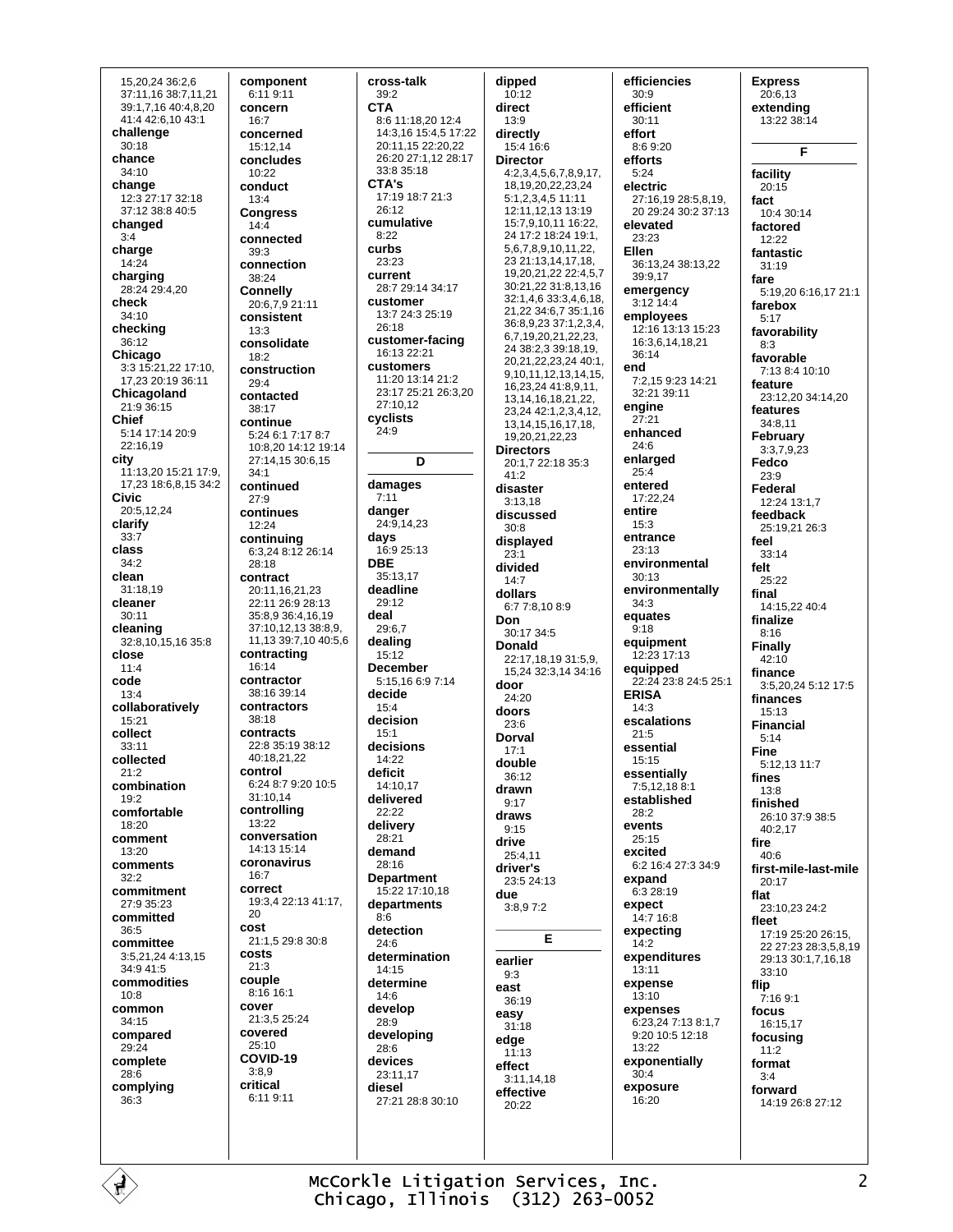friendly  $34:3$ front  $24.20$ frontline  $16.21$ fuel 7:6,9,19 10:9,10,11, 20 17:11 20 22 18:4  $28.8$ fully 21:3 25:22 function 23:21 fund  $14:4$ funding 6:12 8:11,17 9:5,10, 11.13 funds  $9:21$  10:1,2 14:6,11, 22 15:3,4 38:15  $39.14$ furloughed  $36:17$ future 6:8 12:2 27:1 G gallon  $10.14$ garage  $18:7$ garner  $7:21$ gas  $10:9.11.20$ gave 26:3 give 24:2,14,20 25:14.24 Glad 10:22 goal 27:16 28:1 29:12 Good  $3:1$  22  $5:13$  20 $.7$ 21:14 22:18 35:16 qovernment 11:1 13:1 Governor  $3:10$ great 6:23 7:6 8:5 13:23 29:21 30:22.24 31:18 32:1 33:23 35:1 36:23 greater  $29:1$ Greg 19:9 37:4 41:14 Gregory group  $15.19$ Grove  $20:15$ grow  $30.4$ guess 12:12,18 13:19 36:9  $H$ half  $7:8$ hands  $12.15$ 

É

happening  $31:12$ happy  $18.12216$ hard 25:3.11.20 **HD**  $25:2,7$ **Health**  $15.22$ healthy 13:15 height  $23:22$ held  $3:15$ helpful  $33:9$ high 23:20 34:13.17.19 high-definition  $25.2$ higher  $34:22$ historically  $10.18$ history  $35:18$ holds  $27.1$ home 16:19 hope 26:19 hour 18:13 hourly 18:4 21:1,2  $\mathbf{I}$ idea  $21:14$ identifying 14:18 **IGA** 17:19,23 18:11,19 **IGAS**  $18:2$ **Illinois** 3:10.11.14 imminently  $6:5$ impact 13:17 16:8 26:12  $29.11$ importance  $26:14$ important  $33:24$ imposed  $13:1$ improved  $25:3$ improvement 23:12 15 25:5 27:2 improvements 22:21 25:17 26:19 improving  $27:9$ inches  $23:10$ incident 25:12 31:12 include 16:10 21:4 25:7.8 including  $7:7$ increase 10:17 11:9 21:4

 $23.1027.15$ increases  $21.8$ increasing  $29.23$ incurring  $12.17$ **IND**  $7.24$ indication  $11:12$ indiscernible 35:15 39:2 individual  $31.22$ inform 13:7 14:16 information 13:7 17:11.18 23:2 infotainment 22:23.24 infrastructure 17:15 28:24 29:8,19 initial  $17.22$ initially 16:13 **Injuries**  $7.11$ inside 25:9 31:3 installed  $23.1525.21$ installing  $25.24$ intergovernmental 17:9,16 18:1 investments 26:15 28:5 **Irvine** 4:6.7 5:2.3 16:24 17:2 19:10.11 21:21. 22 34:6,7 35:1 37:6, 7 38:2.3 39:24 40:1, 15, 16 42: 1, 2, 20, 21 issue 13:18 14:19 beursi  $3.4$ **issues** 23:16 item  $8:3$  17:6 19:15.17. 18.20 20:2.10 22:2 35:6 38:6 items 6:15 7:22 J. J.P. 35:14,16,22 36:1,4 **Jakes** 4:4.5.17.19.24 5:1 15:10,11 16:22 19:8, 9 22 20:1 21:19 20 22:4,7 33:4,21,22 37:3,4,23,24 39:22, 23 40:13,14,23 41:2, 8, 11, 14, 16, 23, 24 42:12,14,18,19 Januarv  $4:16.8:20$ JR.  $3:10$ **Jefferson** 20:14 Jeremy 5:12,13 11:7 13:20 14:2 17:1

job 6:23 20:18 30:22 33:24 K kick  $34:10$ kind 10:14 25:10 kits 13:15 kneel 23:21 kneels  $34.22$ kudos  $34:4$ L  $L3c$  $20:51224$ labor 7:1,18 18:14 lastly  $32:11$ latest  $22.2425.27$ lease  $18:6$ leave 19:17.20 22:2 40:21 left 24:11 life 26:23 32:21 lift  $11:5$ limits  $11:16$ Link 23:24 list  $15.16$ live  $31:11$ local  $36.22$ located 36:11,15 location 18:9 lock  $10-9$ locked 10:15.16  $\log$ <br>3:17 26:16 27:16 longer 14:19 16:17 18:8 30:15 36:16 Longhini  $3:1,24:2,4,6,8,10,$ 12.19.24 5:2.4.6.8 12:6.10 15:7.10 16:24 17:3 18:24 1968 10 12 16 24 21:12.16.19.21.23 22:6.12.16 30:21 32:4 33:4.19 34:6 35:3.10 36:7 37:1.3 5,8,14,18,21,23 38:1,4,10 39:5,17, 20,22,24 40:2,7,9, 11, 13, 15, 17 41: 1, 10, 15, 19, 23 42: 1, 3, 5, 7, 14, 18, 20, 22, 24 43: 2 Loop  $23.24$ 

lot 11:17,18 25:14 26:3 36:10 love  $34:7.8$ low  $10.18$ M made 26:3 34:15 maintain  $30:16$ maintenance 17:12.20 18:4 major 26:12 28:16 make  $5.24$  14.22 15.1 21:10 26:14 31:23  $34:3$ making 13:12 25:17 28:4 mandate  $13.1$ mandates  $13:8$ manufactured  $23:9$ manufacturers 28:9.14 manufacturing 20:15 21:9 **March**  $14:820:23$ masks 12:15 13:3,5,12.13 materials  $7.519$ matter 19:13 26:24 34:20 **MCCORMACK** 36:13 38:13,22 39:9 meaningful  $10:5$ means  $14.17$ meantime  $30:6$ mechanics  $18:15$ meet 28:10,16 meeting 3:5.7.14.20.23 43:4 meetings  $3.1617$ members 4:13 34:9 mentioned  $14.231.20$ metal 33:17 **Metra** 15:5 **Mike** 20:6,7,8 21:11 **Miller** 4:2,3,18,20,22,23 15:8,9 19:6,7,23 20:1 21:17,18 22:5,7 32:4,6 33:3,6,18 37:1,2,21,22 39:20, 21 40:11.12.24 41:2. 9,11,13,16,18,21,22 42:13.15.16.17 million 5:19,23 6:10,16,18, 20 7:4,8,9,13,15,22

8:2.3.5.19.21.22.23 9:7,8,10,16,18,19  $10:3$ minutes  $4:15$ mirror  $24.22$ mobile 23:11,17 mobility  $21.8$ modernize  $26.15$ moment  $6.128.10$ money<br>13:23 14:3 21:10 26:16 33:11 month 5:22 6:9 7:7,14 9:15  $14.5$ monthly  $7:2$ months 5:18 8:13,15,16 9:1 **Mooney** 17:14 18:14,18,22  $19:4$ Mooney's 29:3 morning 3:1,22 5:13 20:7,10  $22:1835:16$ **Morton**  $20.15$ motion 4:16 5:8 41:6,10  $42.71143.2$ move  $15:16$ moved 4:17,19 19:22,24 22:4,6 40:23 41:1,8, 10,16 42:12,14 N natural 10:9.10.20 needed  $36.16$ neighborhood  $30:2$ net  $21.1$ newer  $30:9$ news  $16.9$ non-revenue 17:12.19 nonfarehox 5:21 6:18 normal 23:22 notice 3:4 18:12 **Nova** 34:15,18 number 6:3 17:6 19:15 18 20:2.6 22:8 26:18 29:21,23 35:8 37:12 38.8 40.5 41.3 42.9 numbers  $14:15$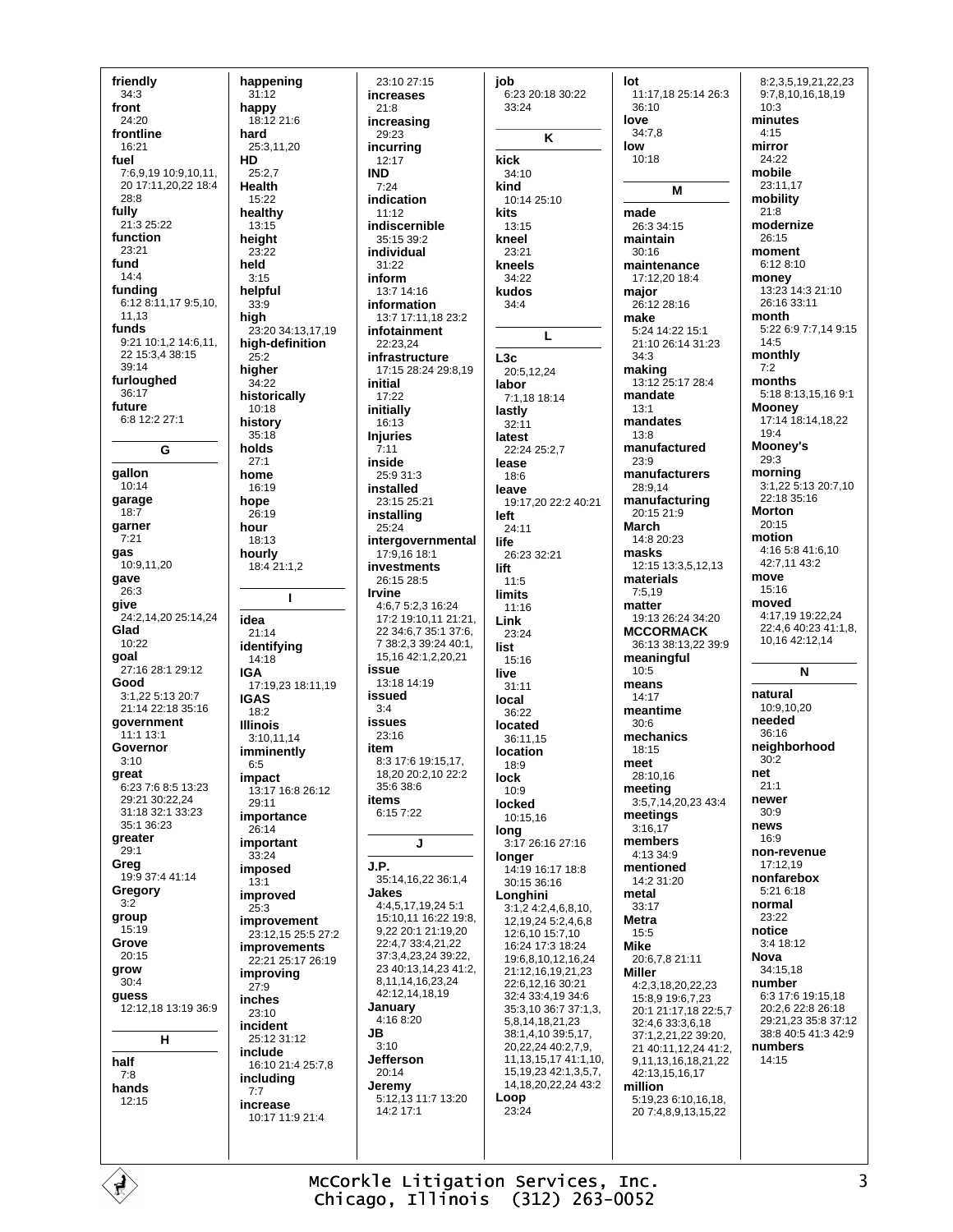$\Omega$ occurred  $25:15$ October 8:18 9:6 office  $3.416.10$ officer 5:14 17:15 20:9 22:16,19 older  $30:18$ oldest 26:22 omnibus 19:17,21 22:3 40:22  $41:6.7$ ongoing  $21:7$ Open  $3:16$ operates  $20.13$ operating 21:1,3 22:16 24:13 operations 26:12 operator  $24.71218$ operators  $15.15$ opportunities  $10.19.21$ opportunity  $32:7,9$ opposite  $12.13$ optimistic  $14.20$ option 18:10 order 3:23 4:14 5:11 17:7 20:3 22:10 28:11,20 30:16 35:7 37:11 12  $38.7840.45$ orders  $28:10$ ordinance 17:8.16 20:4 original  $10:3$ P Pace  $15:5$ package  $9:23$ pandemic  $3.8971931223$ 26:11 27:13 32:8 Park  $20:14$ part  $9:318:11$ parties 18:10 partnership  $21:8$ parts 32:24 33:9,17 pass 5:17,196:16 passed  $9:2314:5$ passenger  $23:3$ 

Ė

past 26:13 32:12 path  $11.23$ pays  $20.24$ pedestrian 24:6,9 pedestrians  $24.8$ people 13:2 16:11 36:20,21 percent 9:18 21:4 35:22,24  $36:5$ percentage  $35.20$ performer  $7:6$ performers  $7.20$ performing 35:19 perspective  $10:14$ pick  $24.17$ picture 23:4 24:11,16 25:9 pictures  $23:14$ pilot  $13:14$ pilots  $31:23$ place 11:15 12:4 15:22 19:17.20 22:2 28:11. 23 29:8,22 33:15  $10.22$ plan  $28.6$ Planning  $20.9$ plans 28:21 29:14 point 13:16 14:1,8 28:15 29:10 30:10.19 33.12 13 17 police  $31:3$ policies  $13:3$ portable 38:14.20.22 position  $27:13$ positive 7:8.15 8:21 potential 13:8 potentially  $25.12$ power 7:6,10,20 10:10,20 **PPF**  $12:22$ prepare  $11:18$ prepared  $10.22$ preparing 11:19 present  $4.13$ presentation 22:13,15 26:6,18 president 11:11 12:21 14:1

15:2.11.17 16:12 26:7 27:20 29:17 33:6.19.23 38:24  $39:3$ pretty  $32:16.34:14$ prevent 23:10,16 prevention  $40.6$ previous  $25:20$ previously 19:3 **PRIETO** 35:14,16,22 36:1,4 primary 16:15 prime 35:17 36:11 prior  $18.2519$ prioritizing 16:13 Pritzker  $3:10$ problem 29:15,18 problems  $29.18$ proceed 5:9 17:5 20:2 22:8 35:5 37:10 38:6 40:3 18 41:3 42:9 process 10:8 11:23 13:11 15:20 32:15,16 proclamation 3:11.13.18 procure  $39.15$ procurement 26:4 27:21 39:12 production  $20.18$ program 13:15 15:23,24 16:16 programmed  $34.23$ programming 34:21 programs  $32:13$ progress  $14.13.34.1$ project 29:5 36:15 promote  $12:15$ property  $33:15$ proposed  $35.17$ prototype  $34.11$ provide 13:13 17:19 27:10 providing  $13:14$ provision 3:15 18:6 **PTF**  $8:209:7$ public  $3:178:11.179:4.9$ 13 12:16 13:2 15:17. 22 public-private  $21:7$ 

purchase 22:11 30:23 purchased  $27.24$ purpose  $33:2.13$ purposes  $32:23$ pursuant  $3.15$ put 10:14 15:15,22 33:1 putting 28:23 29:8,22  $\Omega$ quality  $25.327.9$ question 12:19 31:2 32:19 34:13 36:10 questions 10:23 12:6.8 15:7.9 17:1 2 5 18:12 19:1 7,9,11,13,20 21:6, 15 18 20 22 24 22 2  $32.533.52122$ 35:2.5.10 37:2.4.7.9 15, 16, 20, 22, 24 38: 1, 3 39:5.19.21.23 40:1,8,10,12,14,16,  $21$ quo  $12.19$ quorum  $4:12$ R rail 15:14 20:19 27:5 railcars  $27:6$ raise  $23.2224.1$ ramp 23:12,23 24:1 ramns  $23.911$ rate 18:13,14,16,18 21:2 rates 10:10,18 18:5 reached  $32.21$ ready  $30:5$ reality  $29:6.7$ realtime  $23.1$ rear  $23.6$ reasons  $30.7$ rebid  $39:12$ receipt  $14:11$ receive  $8.14$ received 25:19 receiving  $27.18$ recent  $9:2$ recently 9:17 10:17 13:1

recognize  $26:14$ recoanizina  $30.14$ recommend  $41.6$ recommends 17:15 redistributed  $15:5$ reduced 5:20 6:17 regard 5:16 6:14 8:11 11:7 region  $15:3$ regular  $3.6$ reliability  $30:16$ relief  $14.4$ remain  $32:15$ remarks  $10.22$ reminder  $8:14$ removed  $18.7$ removing  $11:14$ renewed  $3:11$ reopening  $11.1418$ reopens  $11:21$ repair 17:12,20,24 repeat  $35.21$ replace  $27:3$ replacing 26.21.30.7.12 report 5:12 17:5 33:7 reported  $25:16$ renorts  $29.4$ requests  $23.2$ requiring  $13.2$ respond 38:17 rest  $33.9$ restrictions 11:3,5,14 12:3 restrooms 38:14.20.23 results 5:15 8:17.18 retaining 26:20 retention 25:3 retired 28:1.32:21 **RETT** 8:21,22 9:8 return  $27:14$ revenue 9:13 33:16 revenues 5:16 6:1,10,14,20

 $21.227.15$ reverse 41:13.14.15 review 5:14 17:8 20:4 **RFP**  $10.8$ ride 23:22 ridership 11:8,10,15 27:14 risk 16:14,20 road  $34.12$ roll 4:1,21 41:12 rolling  $6:523:1118$ **Rosales** 4:8,9 5:4,5 12:11.12 13:19 18:24 19:1,5 20:8 21:13,14 30:21, 22 31:8,13,16 32:1 36:8.9.23 37:19.20 39:18.19 40:9.10 42:3,4,22,23 route 20:6,13 21:1 23:2 **RTA** 10:1 14:6,14,21,24  $15:4$ run 26:17 30:15 S safer  $16.20$ safety 13:15 24:6 30:24 sales 8:13,149:6 sanitation 38:9 sat  $25.23$ save  $25.1226.16$ saving  $25:15$ scheduled  $3:7$ scrap  $33:8.10$ scrapping  $33:17$ screens  $23.1$ seat 24:13 26:1 seating  $25:24$ seats 25:18,20,23 31:18 seconded 4:20 19:24 22:6 41:1,11,17 42:15 secretary  $3.124.1246810$ 12.19.24 5:2.4.6.8 12:6,10 15:7,10 16:24 17:3 18:24 19:6.8.10.12.16.24 21:12,16,19,21,23 22:6,12,16 30:21 32:4 33:4,19 34:6 35:3,10 36:7 37:1,3, 5.8.14.18.21.23 38:1,4,10 39:5,17,